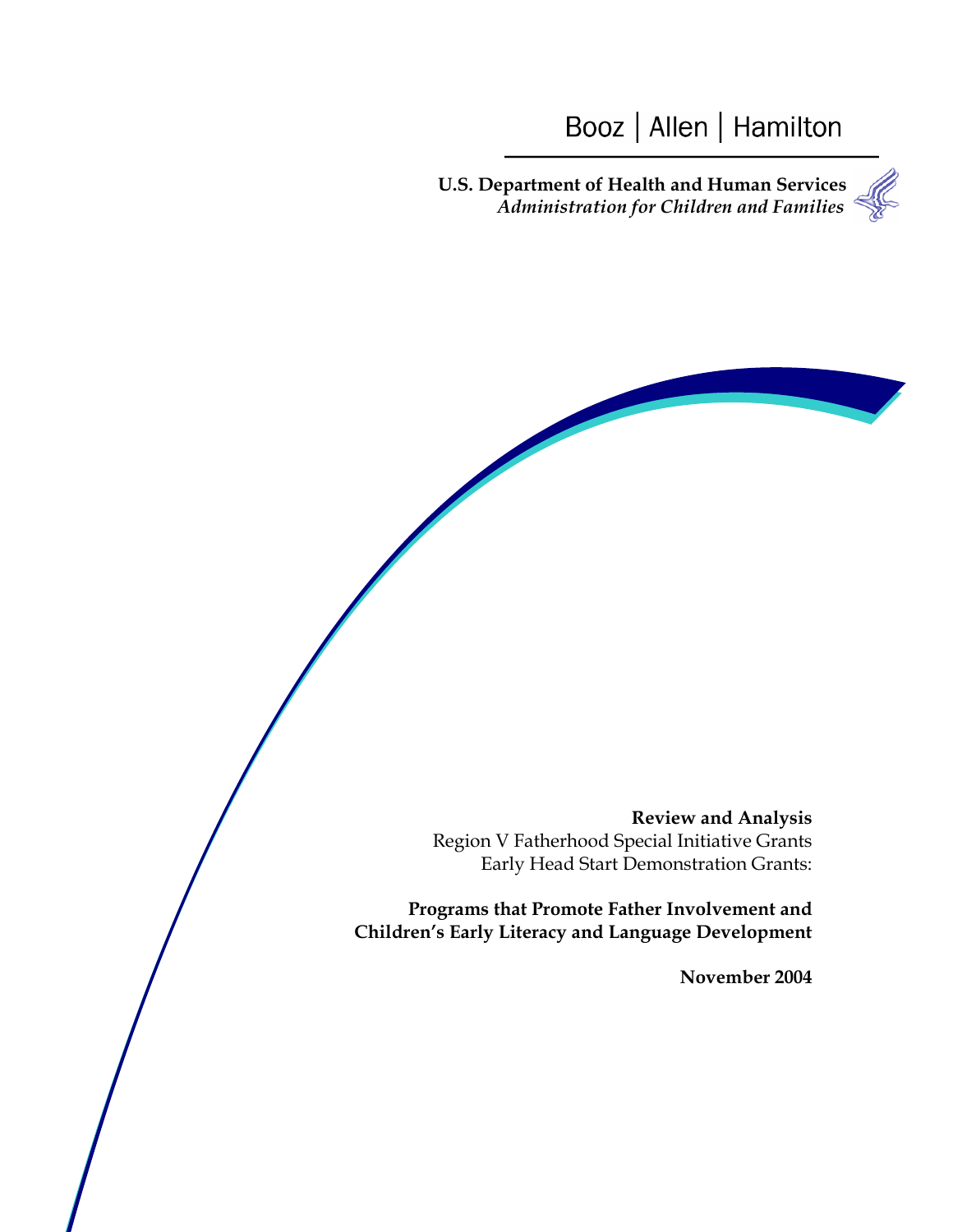## **Table of Contents**

| 1.  |                                                              |  |
|-----|--------------------------------------------------------------|--|
| 1.1 |                                                              |  |
| 2.  |                                                              |  |
| 2.1 |                                                              |  |
| 2.2 |                                                              |  |
| 3.  |                                                              |  |
| 3.1 |                                                              |  |
| 3.2 |                                                              |  |
| 3.3 | Best Practices: Planning, Surveys and Advisory Boards 15     |  |
| 3.4 |                                                              |  |
| 3.5 | Best Practices: Programming for Father/Child Literacy  19    |  |
| 3.6 | Best Practices: Community Collaborations and Partnerships 21 |  |
| 4.  |                                                              |  |
| 4.1 |                                                              |  |
| 4.2 |                                                              |  |
| 4.3 |                                                              |  |
| 4.4 |                                                              |  |
| 4.5 |                                                              |  |
| 4.6 |                                                              |  |
| 4.7 |                                                              |  |
| 4.8 |                                                              |  |
| 5.  |                                                              |  |
| 5.1 |                                                              |  |
| 6.  |                                                              |  |
|     |                                                              |  |
|     |                                                              |  |
|     |                                                              |  |
|     |                                                              |  |
|     |                                                              |  |
|     |                                                              |  |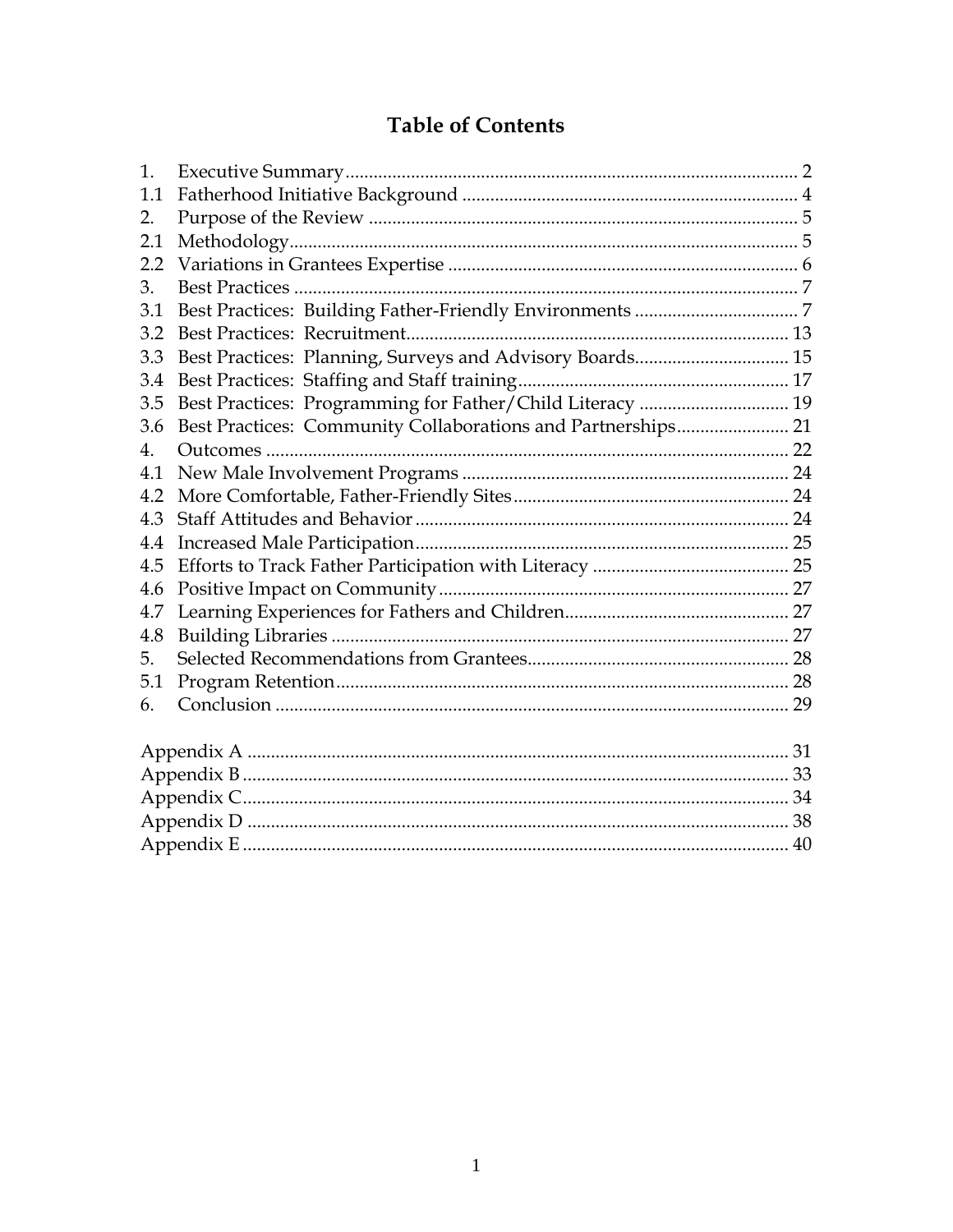## **1. Executive Summary**

This report presents a review and analysis of Region V's Fatherhood Special Initiative (FSI) and Early Head Start Fatherhood Demonstration grants. The grant awards were designed to promote father involvement and children's early literacy and language development (In this document, the terms "father involvement" and "male involvement" are used interchangeably). The Administration for Children and Families (ACF) spoke with Head Start and Early Head Start staff members over a four-month period to identify unique and innovative practices utilized by these grantees.

The grantees answered questions and described what they considered to be their best practices, major accomplishments, and lessons learned. Grantees provided examples of programs that they planned to retain and would recommend to others. The grantees discussed best practices that were grouped by six areas:

- The creation of father-friendly environments;
- Recruitment techniques;
- Planning activities;
- Staffing and training;
- Programming; and
- Collaborations and partnerships with community organizations.

The grantees' best practices included programs that assisted fathers in understanding how their children learn and encouraging fathers to read frequently to their children. Grantees described diverse events, each including a literacy component, to attract fathers to the Head Start program and the Head Start classroom. Grantees also commented on the need to pay continual attention to staffing and staff training.

Grantees identified many barriers that face fathers and work to preclude male participation in the Head Start program and in their children's lives. In addition, they identified means by which agencies help fathers overcome barriers while agencies continue to work closely with mothers.

The grantees identified outcomes resulting from these fatherhood initiative programs. These included creating more father-friendly sites, enhancement of staff attitudes and behavior, increased male participation with their children and in the Head Start program, and the positive impact the male involvement programs are having in their communities. Grantees also described the methods by which they are attempting to retain the male involvement program by incorporating aspects of that work into the regular program.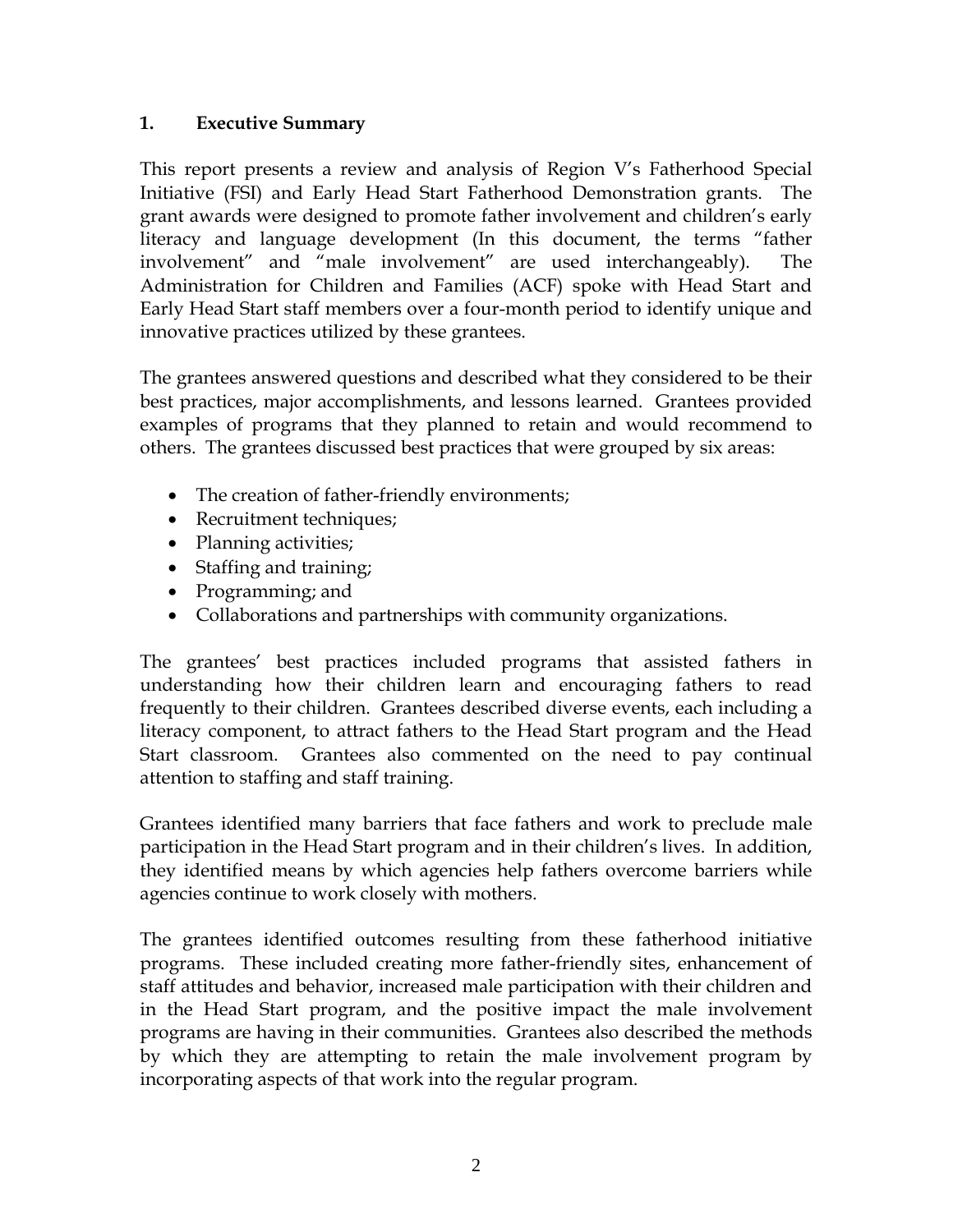Building from broad-based agency commitment, the FSI grantees work to support the father's role in the child's development. As shown in Figure 1 below, the child is the ultimate focus.



#### *Overall Comments*

FSI grantees increased staffing time for creative fatherhood programs, purchased materials (such as father-friendly curricula and brochures), and offered incentives to encourage fathers to take active roles in the initiative. Grantees also acknowledged the importance of continuous staff training in fatherhood issues and programming, as well as the education of both parents on the role of the father as one of the child's first teachers. Managers of fatherhood programs have faced difficulties with recruiting and carrying out program goals when staff members, with limited experience in dealing with fathers, have not been in full support of the fatherhood initiative.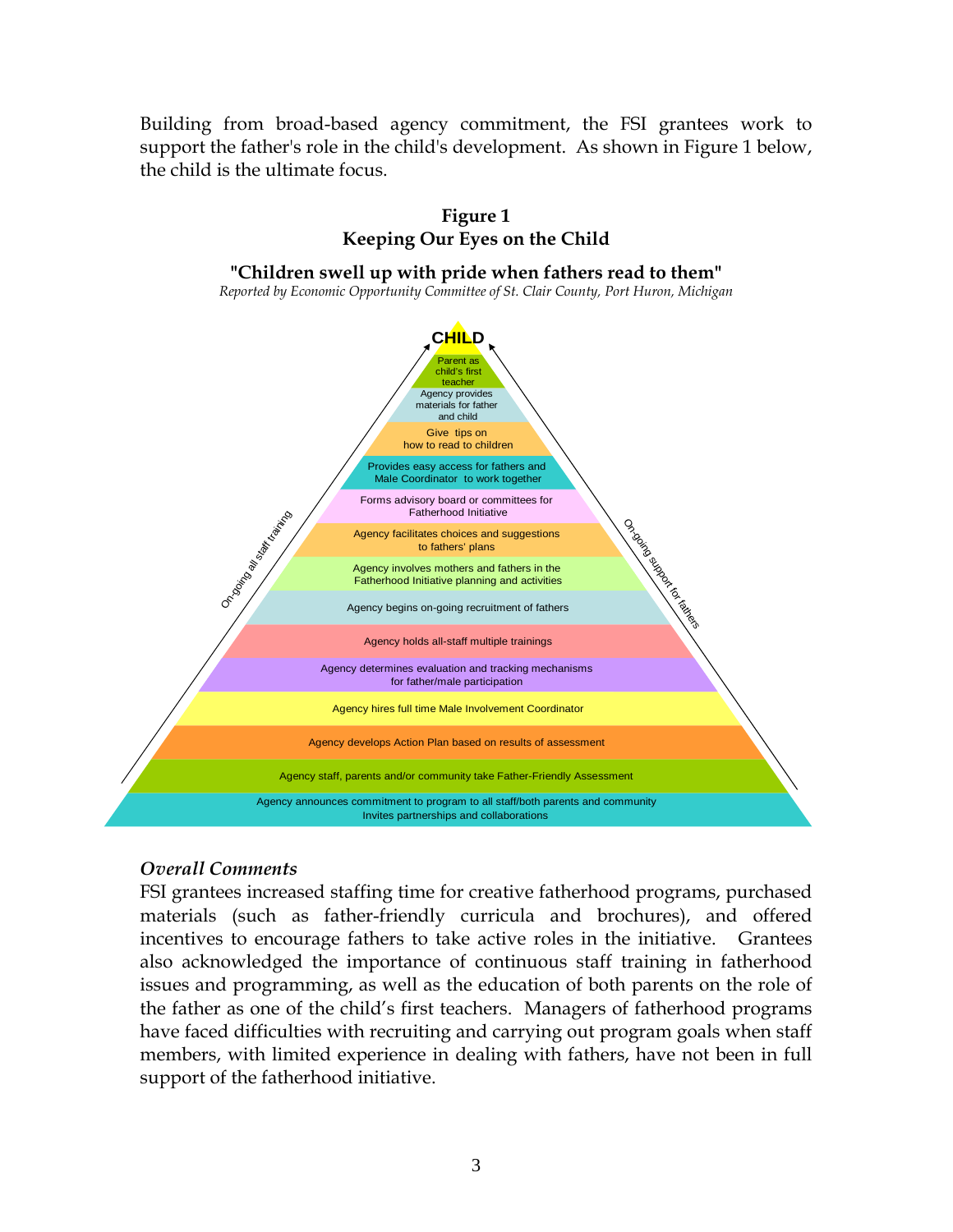Grantees in each state acquired knowledge and experience with which to speak out and assist with building the FSI further in their own agency and to assist other Head Start programs in their areas. Recognizing staff and father talent and expertise helped achieve their fatherhood and early literacy objectives.

Many of the best practices identified in this report can be of value to other Head Start programs. Programs can assess which practices will work best for their centers.

## **1.1 Fatherhood Initiative Background**

The Fatherhood Initiative, one of the current national priorities of the Administration for Children and Families (ACF), is intended to strengthen the role of fathers and significant males in order to help brighten the future for young children and their families. Within Region V, ACF has designed its Fatherhood efforts to carry out the following objectives: enhancing early literacy of children to improve school readiness and helping men become responsible, committed, involved fathers.

ACF Region V's commitment to the fatherhood initiative is illustrated by its leadership in the development and dissemination of the "Father-Friendliness Organizational Self-Assessment and Planning Tool" (hereafter referred to as the "Father-Friendly Assessment"), its on-going support of fatherhood collaborations, the efforts of the Region V Fatherhood Work Group, and the refinement of the 2004 ACF Fatherhood Strategic Plan for all ACF program areas.

Funding for fatherhood has contributed to several innovative grantee programs. In early 2001, five Region V grantees were among the 21 Federal Early Head Start programs that received three-year fatherhood demonstration grants. In April 2002, Head Start announced a competitive funding opportunity for Fatherhood Special Initiative (FSI) Literacy grants. In August 2002, 49 out of 100 grantees that applied for funds to develop projects to enhance the involvement of fathers/males in early literacy and language development of their children received a combined total of \$1,684,764 to implement these projects in Region V.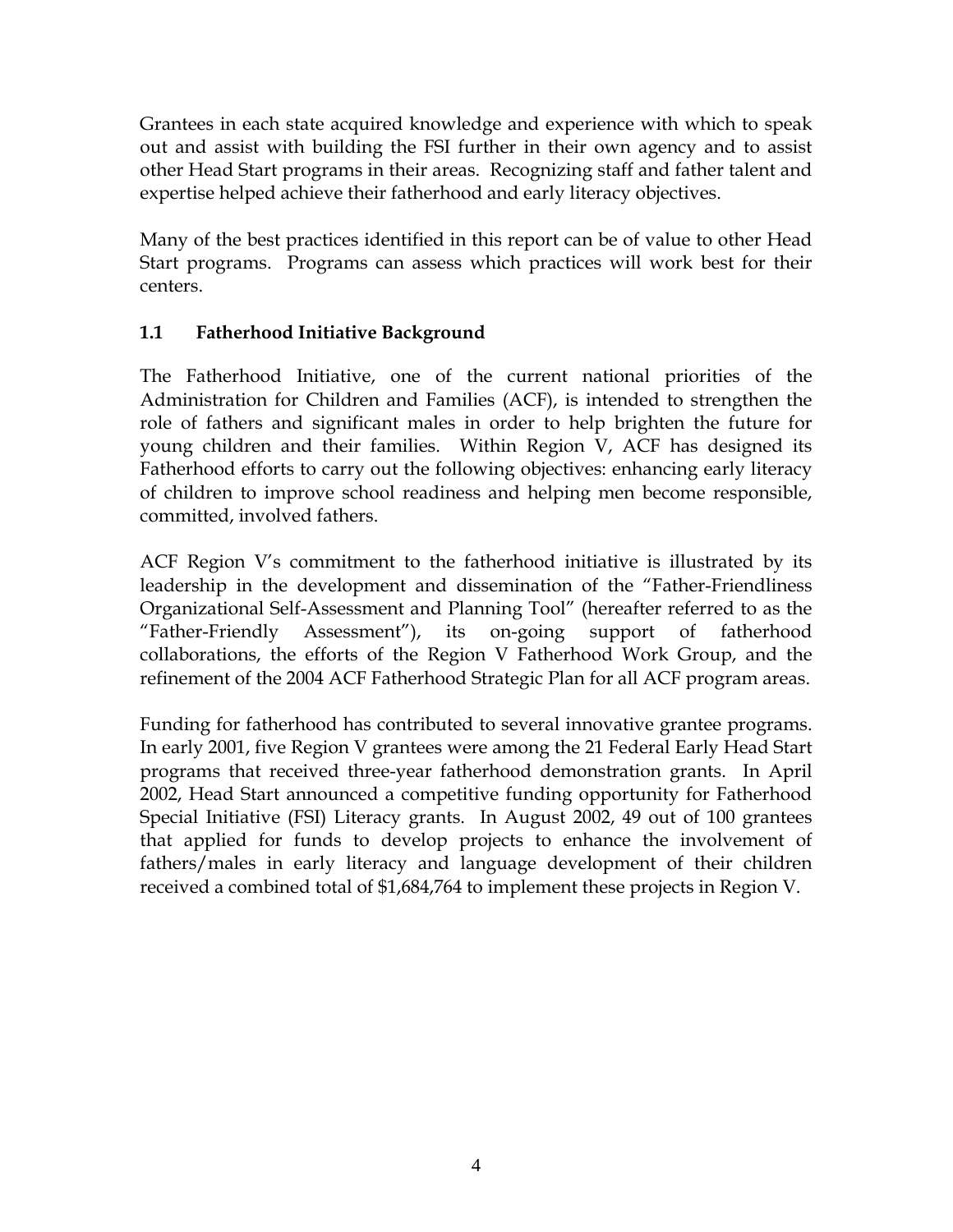Figure 2 shows the number of grantees that received the FSI grant or Early Head Start Demonstration grant.





**2. Purpose of the Review** 

The purpose of this review was to analyze the degree to which grantees successfully implemented support activities to foster the FSI literacy initiative among children and their fathers or male role models and to enhance fatherhood involvement in Early Head Start and Head Start families. Region V goals through this review can be summarized as follows:

- Present the best practices identified by the grantees, and analyze how these approaches were carried out in their programs; and
- Identify the advice that grantees would give to other Head Start agencies starting a fatherhood program.

## **2.1 Methodology**

Telephone conversations served as the information-gathering tool for the purpose of this review and were conducted from August 2003 to December 2003. ACF conducted the conversations with the staff person responsible for the agency's fatherhood initiative. When available, Head Start Directors joined staff members for group interviews. In some cases, grantees designated several people at an agency (e.g., literacy specialist, contractor) as appropriate points of contact. Most phone conversations lasted between sixty and ninety minutes, and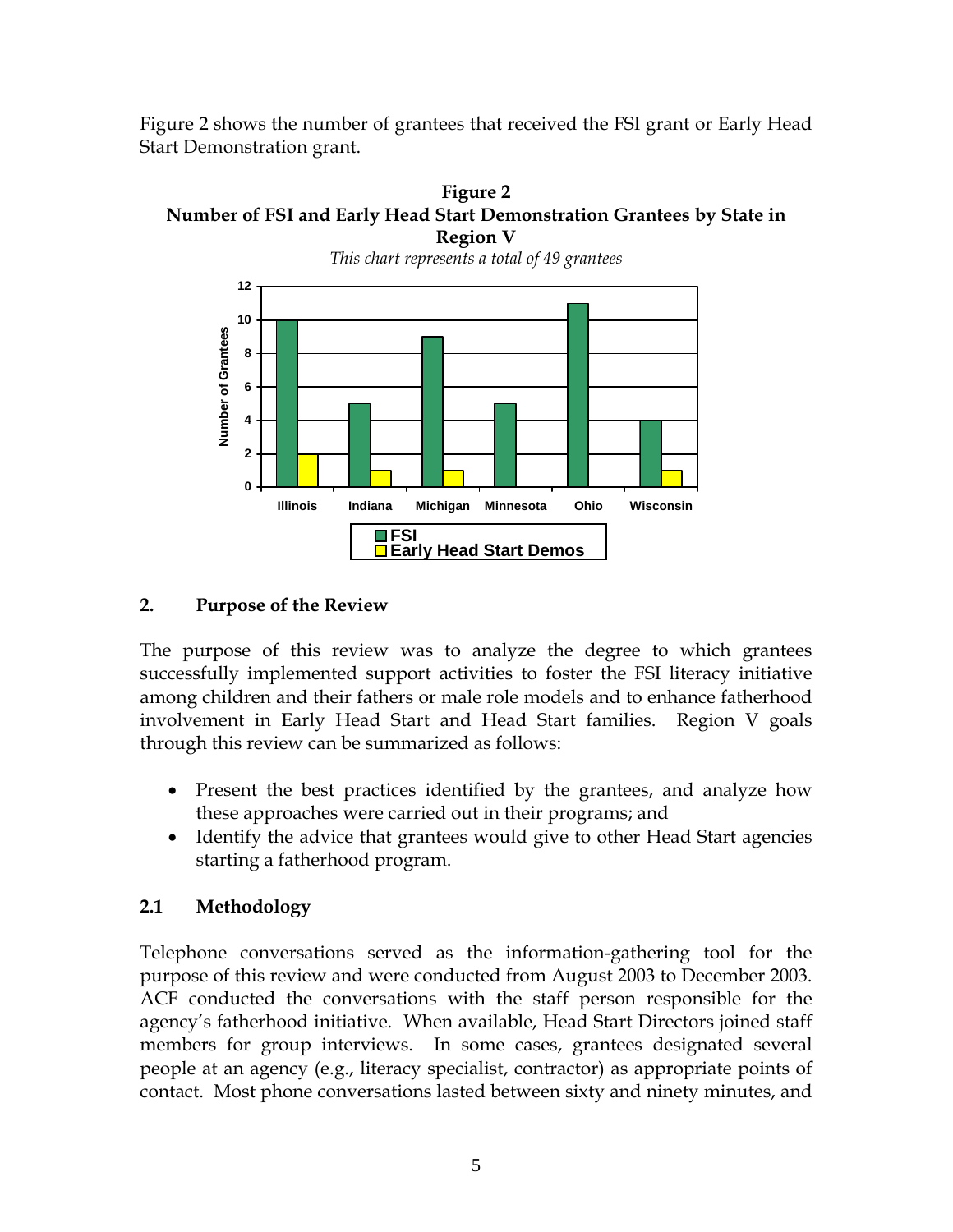were completed in one session. However, some grantees suggested that ACF contact another staff member who began the grant program. In addition, some grantees voluntarily sent sample materials they had developed.

## **2.2 Variations in Grantees Expertise**

During the course of the conversations, ACF noted a variation in the level of expertise among grantee staff. Listed below are the factors that led to that variation.

- *Staff knowledge was dependent upon background/experience.*  For example, educational backgrounds and managerial expertise affected what the individual regarded as best practices, especially with respect to funding, retention and staffing considerations. Also, Male Involvement Coordinators often did not have in-depth information on literacy efforts in the classroom.
- *Inconsistent staff knowledge due to time commitments and length of time on job.*  Staff, who were present at the onset of a program or through much of its duration described many best practices, shared numerous lessons learned and presented their major accomplishments from various stages of the program's course. In some cases, the designated fatherhood point of contact was unsure why a particular program had been started or why plans for the program had been changed or discontinued.
- *Disconnect between the staff person who was currently running a program and the staff member who applied for the grant or asked for an extension.*  When the grant-funding period ended, some programs did not continue employment of the staff hired with grant funds to work on the fatherhood initiative. This necessitated bringing in a new staff member to manage the program in addition to that staff member's other tasks in the agency.
- *Gender differences among the male involvement coordinator position.*  Gender differences may have influenced what individuals contributed as well as their opinions on the benefits of having a male as the fatherhood involvement coordinator. However, this diversity in background did provide a rich source of information about what has been going on in the field of fatherhood involvement as represented by these agencies who have received grant funding.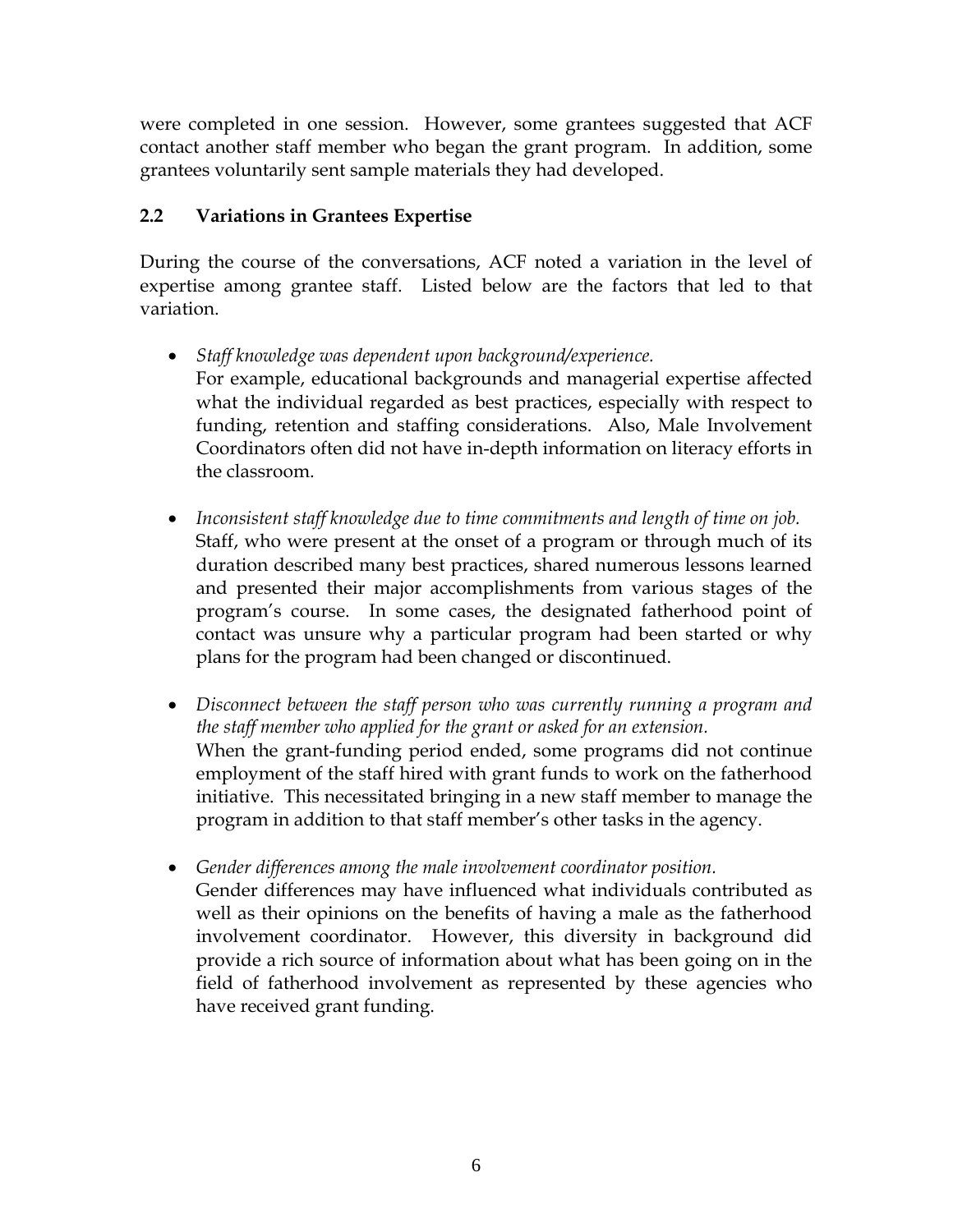## **3. Best Practices**

The initial grant announcement suggested that agencies consider a wide array of activities for the special Fatherhood Literacy program from designing training programs to help fathers better understand how their children learn to read to encouraging fathers to participate on Policy Councils.

Diverse best practices were presented, which are categorized into the following six areas outlined below.

- Building Father-Friendly Environments;
- Recruitment;
- Planning, Surveys, and Advisory Boards;
- Staffing and Staff training;
- Programming for Father/Child Literacy; and
- Community Collaborations and Partnerships.

(See Appendix C for a complete list of the descriptions of best practices and major accomplishments.)

## **3.1 Best Practices: Building Father-Friendly Environments**

Individuals were aware that parental involvement, a key Head Start goal, has often translated in practice to mother involvement within their agencies, and many looked upon the award of a father-child focused grant as an opportunity to address gender imbalances. Many agencies noted that staff members were surprised to find that co-workers harbored anti-male attitudes to a degree that merited remediation. Numerous individuals stressed the need for the agency to become more father-friendly and male-friendly in order to facilitate more male involvement in children's lives. Grantee staff were uniformly aware of the need to focus on their agency's current environment toward males, and this focus permeated the discussions on best practices, major accomplishments and lessons learned for most grantees (with the exception of those agencies with long histories of male involvement).

Thirty of the FSI and Early Head Start Demonstration grantees reported that staff utilized the "Father-Friendly Assessment" or a variant thereof (Figure 3). Individuals at three agencies did not know if staff at their agencies had used the assessment tool.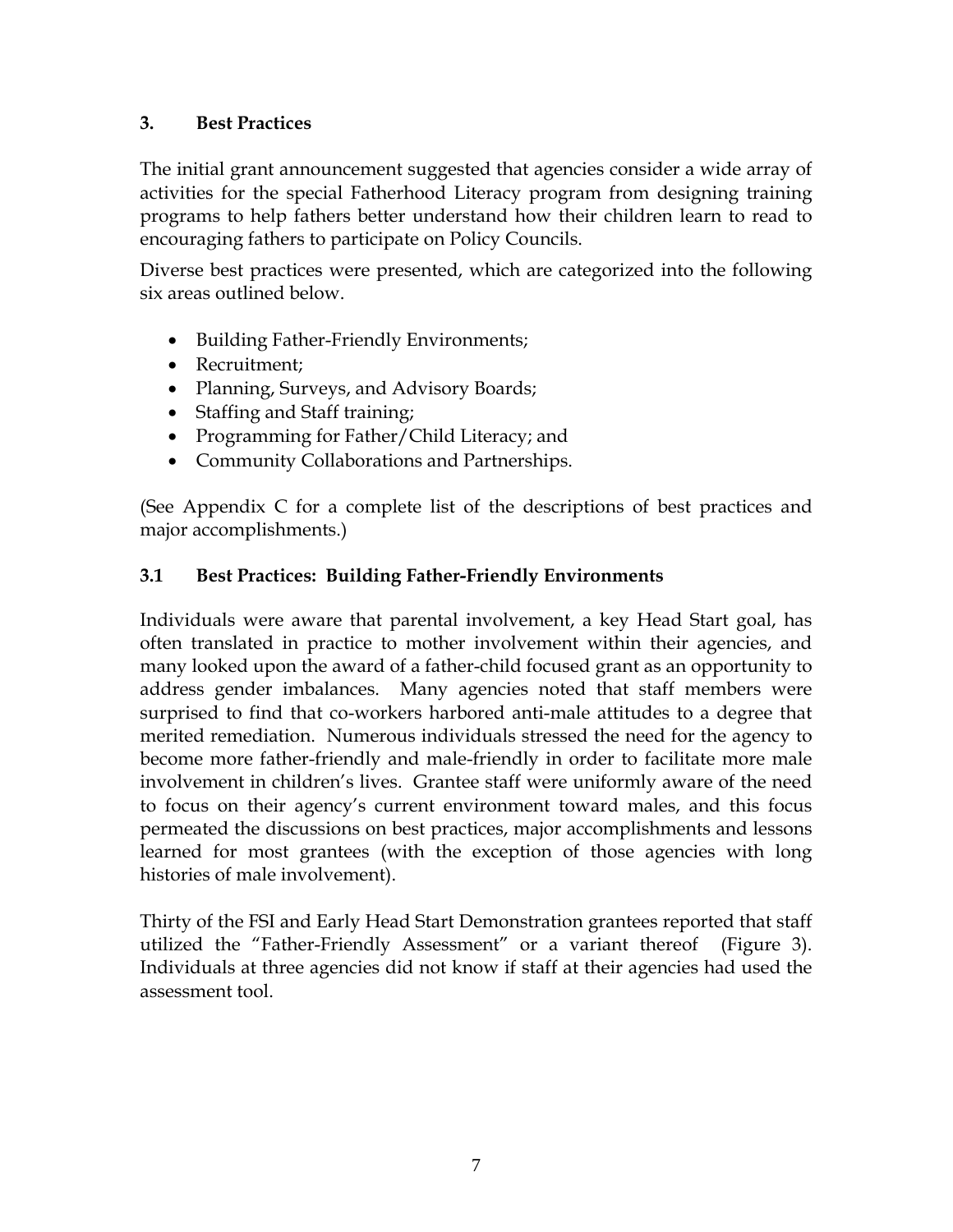



*Comparison is based on a total of 46 Fatherhood grantees reporting that staff had taken the assessment or a variant. The "Father-Friendly Assessment" was developed through the partnership of the National Center for Strategic Non-Profit Planning and Community Leadership (NPCL), the National Head Start Association (NHSA), the U.S. Department of Health and Human Services Administration for Children and Families, Region V, and the Illinois Department of Public Aid, Division of Child Support Enforcement.*

Grantees that completed the assessment tool cited that a related best practice was to take action based on the assessment tool. Four of the 46 sites developed their own assessment instruments because they were not satisfied with the structure of the responses of the Father-Friendly Assessment.

For those grantees that did not employ the assessment tool, 26% (13 of 49) commented that one of their major accomplishments was their work in developing a father-friendly site. Even those who felt fathers had always been welcome at their agencies talked about improving the environment to make it more father-friendly.

On the phone calls, staff members expressed their dedication to making sure that their agencies' surroundings clearly indicated a commitment to serving fathers. Staff members examined the sites critically, looking for items or objects that could be deemed overtly male negative or male absent. They took a variety of paths to remedy deficiencies or questionable practices. Staff reviewed and changed visual aids and language used in grantee written materials. They removed negative or single gender posters, and bought, developed, or installed materials that included more males, reflected positive attitudes toward males, showed positive male-child interactions, and portrayed male community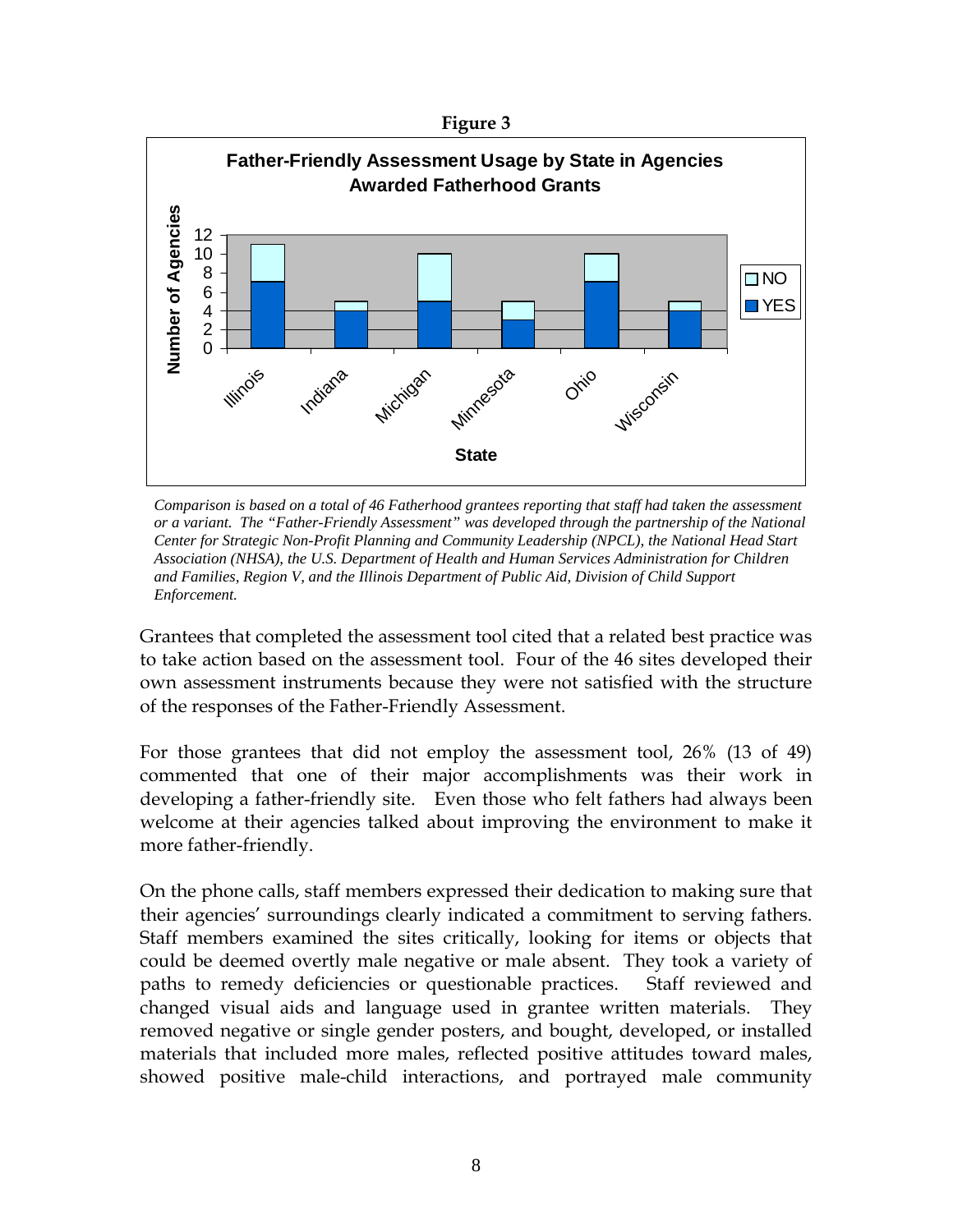workers. For example, staff at one site removed a poster that emphasized men "Flying the Coop" upon a baby's arrival.

Many grantees developed their own more welcoming posters and materials. They used pictures taken at the grantees' own events that showed their own fathers, males, and children. Staff members recognized this type of activity as a way to localize materials and to depict the actual demographic composition of the particular site to make the environment more comfortable for fathers.

Bulletin Board postings acted as not only an important vehicle to make a site more inclusive and more male friendly, but also as a visual to strengthen communication of what is happening in the Head Start agency. Males would see pictures of successful events in which other men and children were taking part, and they would be encouraged to take part the next time the event was offered.

Grantees purchased magazines and books that were male-centered or gender neutral, added children's books that included images and stories about fathers, and assessed whether purchases for parent programs would be "too female" for fathers to want to participate. One interviewee reported that a male remarked that the site "seemed feminine with frilly stuff," while another man commented that available raffle items, such as cosmetics and hair products, were geared for women. Some sites offer father incentives such as shaving cream and gift certificates for barbershop visits to encourage involvement. Staff members explained to men that they should not be put off by non-accommodating symbols (e.g., the child size furniture), but rather that men should realize that the centers are a place for men to visit and become involved with the activities.

Some grantees reported developing mission statements and male involvement goals. Goals included the implementation of new male involvement activities, the inclusion of male-friendly language in new materials, revised staff job descriptions, and the encouragement of fathers' involvement with their children and in a broad range of agency roles. Of the 49 grantees, 21 remarked that the changes in their agency came from the development or modification of forms, especially for intake and enrollment. The forms now gather previously uncaptured information, such as the father's identity or the existence of other males significant in the child's life. Some agencies have developed a release form to be signed by the mother, allowing the grantee to gather information on the non-resident father and to disseminate information to him. Another grantee has added lines and spaces on the forms in order to collect non-resident, custody, and grandparent information. Even in instances where a grantee did not make any formal changes in mission statement, policy, or data gathering, staff remarked that there was new emphasis on how policies were being carried out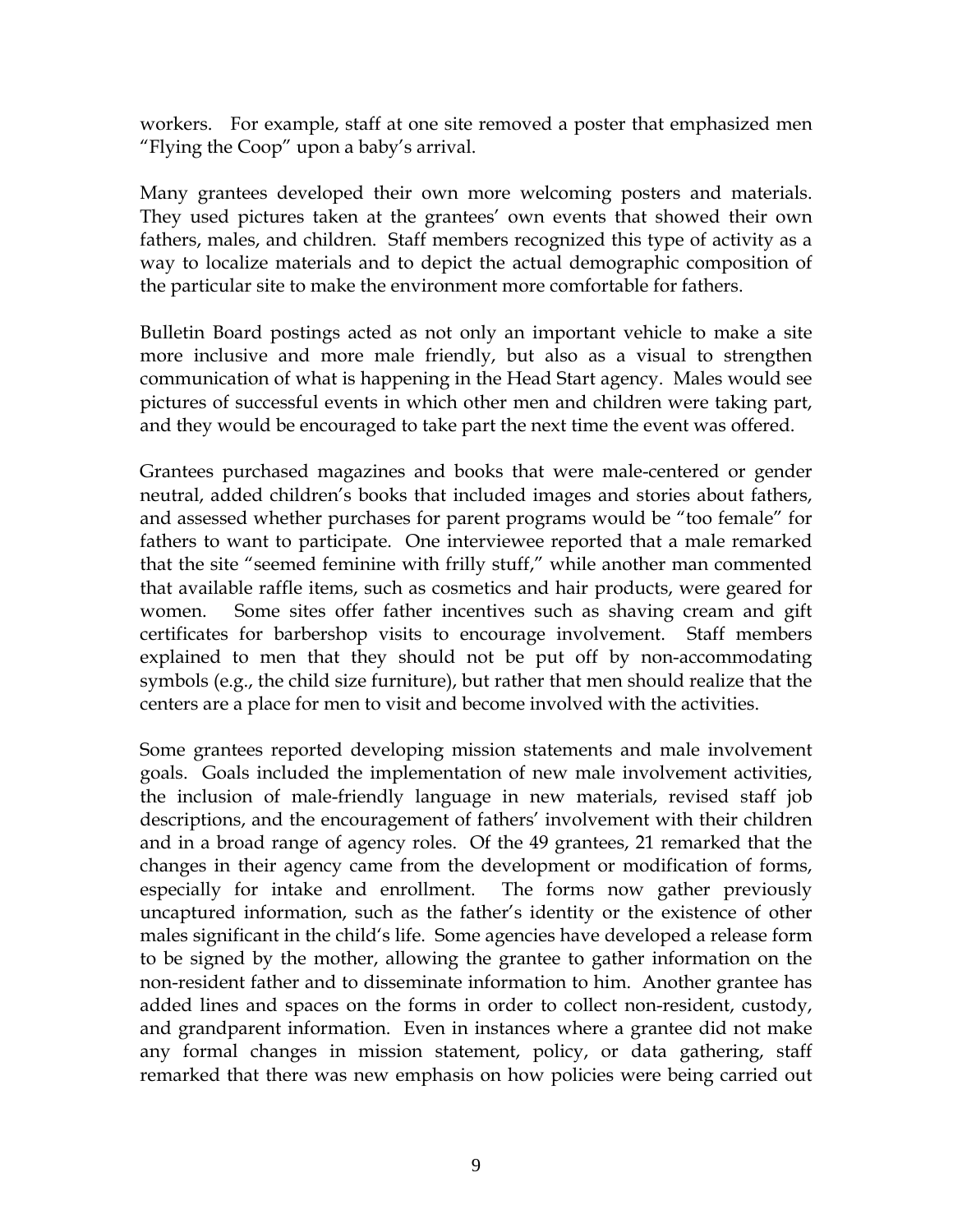(e.g., no longer leaving blanks on paternal questions and no longer ignoring pursuit of the information about fathers from mothers).

With the additional information provided by revised forms, grantees recognized their agencies' very diverse population comprised of "fathers/other males" at their agencies. They have taken steps to involve divorced fathers, stepfathers, adoptive fathers, boyfriends, uncles, older brothers, custodial and non-custodial fathers, parents with shared parenting arrangements and grandparents in the program. This new knowledge has affected program planning. Increased information about the fathers (such as the noted increase in single fathers having custody) has resulted in scheduling changes at centers and at home visits, and raised the awareness of the need for flexibility and choices in programming.

After taking the Father-Friendly assessment and studying their agency's forms, many grantees recognized the barriers facing many fathers that hold them back from involvement with their children or at the agency and what actions by the agency would help fathers overcome these barriers. The agencies learned that they needed to provide diverse scheduling, help with childcare and transportation and provide food. Table 1 lists the numerous barriers that grantees identified, and some of the action steps taken to overcome them.

| <b>Identifying Barriers</b> | <b>Overcoming Barriers</b>                                                                                                                                                                                                                                                                                                                                                                                                               |
|-----------------------------|------------------------------------------------------------------------------------------------------------------------------------------------------------------------------------------------------------------------------------------------------------------------------------------------------------------------------------------------------------------------------------------------------------------------------------------|
| Low literacy of fathers     | • Referrals for literacy<br>Referrals for high school equivalency degrees<br>• Audio books and tapes<br>Instructional Guides for children's books<br>• Personal phone calls<br>• Modeling how to play and read with children<br>Simplifying materials<br>■ Hands-on activities<br>■ Face to face communication<br>Staff trained in Adult Literacy tutoring<br>- Helping fathers fill out forms<br>Giving information/instructions orally |

**Table 1 Grantees Identifying and Overcoming Barriers to Father/Male Involvement**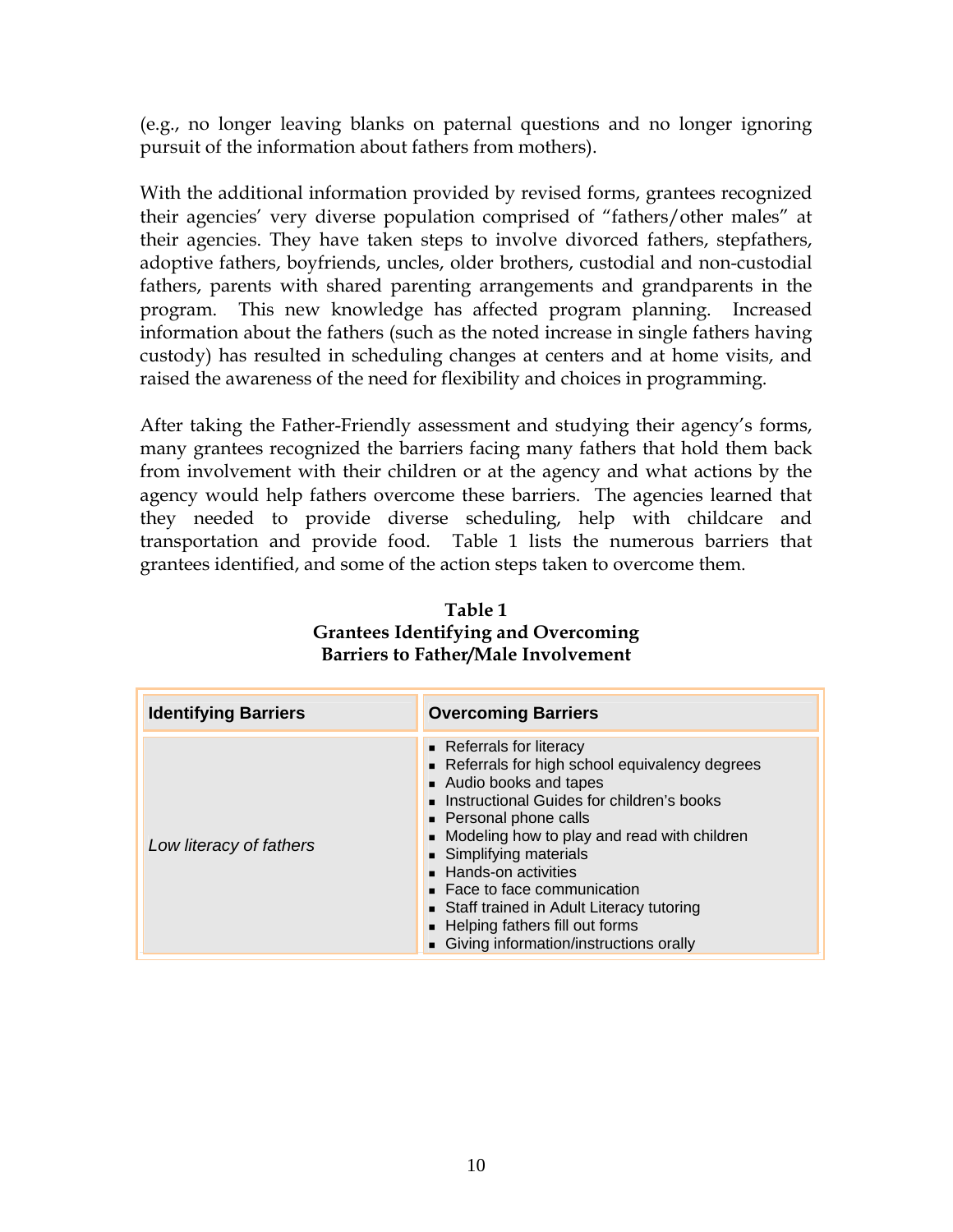| <b>Identifying Barriers</b>                                                                                | <b>Overcoming Barriers</b>                                                                                                                                                                                                                                                                                                                                                                                                                                                   |  |  |
|------------------------------------------------------------------------------------------------------------|------------------------------------------------------------------------------------------------------------------------------------------------------------------------------------------------------------------------------------------------------------------------------------------------------------------------------------------------------------------------------------------------------------------------------------------------------------------------------|--|--|
| <b>Economic pressures</b>                                                                                  | ■ Serving food<br>Providing child care<br>Reimbursing transportation costs<br>Holding job fairs<br>Assisting with resumes and job placement<br>• Networking in the community for jobs<br>• Offering incentives, rewards, gift certificates<br>Providing materials for take-home projects<br>Giving books, newspapers, library cards<br>Providing clothing for interviews, jobs<br>• Offering payment for written articles                                                    |  |  |
| Time pressures                                                                                             | • Planned time frames<br>• Flexible schedules<br>• Multiple choices for program times<br>■ Rotation of times<br>Additional slots for parent conferences/home visits<br>Providing ideas for brief home activities                                                                                                                                                                                                                                                             |  |  |
| Transportation problems:<br>Distance:<br>Lack of cars; and<br>Lack of public transportation.               | • Money for transportation reimbursement<br>• Sharing transportation<br>Rotation of sites for programs<br>Phone and e-mail communication<br>Legal assistance with license suspension<br>٠                                                                                                                                                                                                                                                                                    |  |  |
| Legal problems:<br>Paternity establishment;<br>Child support;<br>License suspension; and<br>Incarceration. | • Providing child support information and referrals<br>Providing information on visitation and custody<br>- Help with credit problems<br>Referrals for legal assistance<br>Speakers on legal issues<br>п<br>Supporting families with incarcerated parents                                                                                                                                                                                                                    |  |  |
| Lack of confidence of fathers                                                                              | ■ Support groups<br><b>Mentors</b><br>Recognition of father/male contributions<br>Building on father/male talents and suggestions                                                                                                                                                                                                                                                                                                                                            |  |  |
| Female staff reluctance/attitudes<br>toward men                                                            | ■ Staff training<br>Leadership from top<br>• Clear mission statements and goals<br>• Publicizing research on the importance of fathers<br>• Support services to mothers/staff                                                                                                                                                                                                                                                                                                |  |  |
| Mother as gatekeeper                                                                                       | Information on Child Support and paternity<br>establishment; access and visitation; fathers rights<br>and responsibilities<br>• Publicizing research on importance of fathers<br>• On-going explanation of importance of male role<br>models<br>• Proactive in encouraging mothers to share<br>information about fathers/males<br>Scheduling home visits when fathers/males are<br>home<br>• Networking in community<br>• Meeting separately with NCPs at parent conferences |  |  |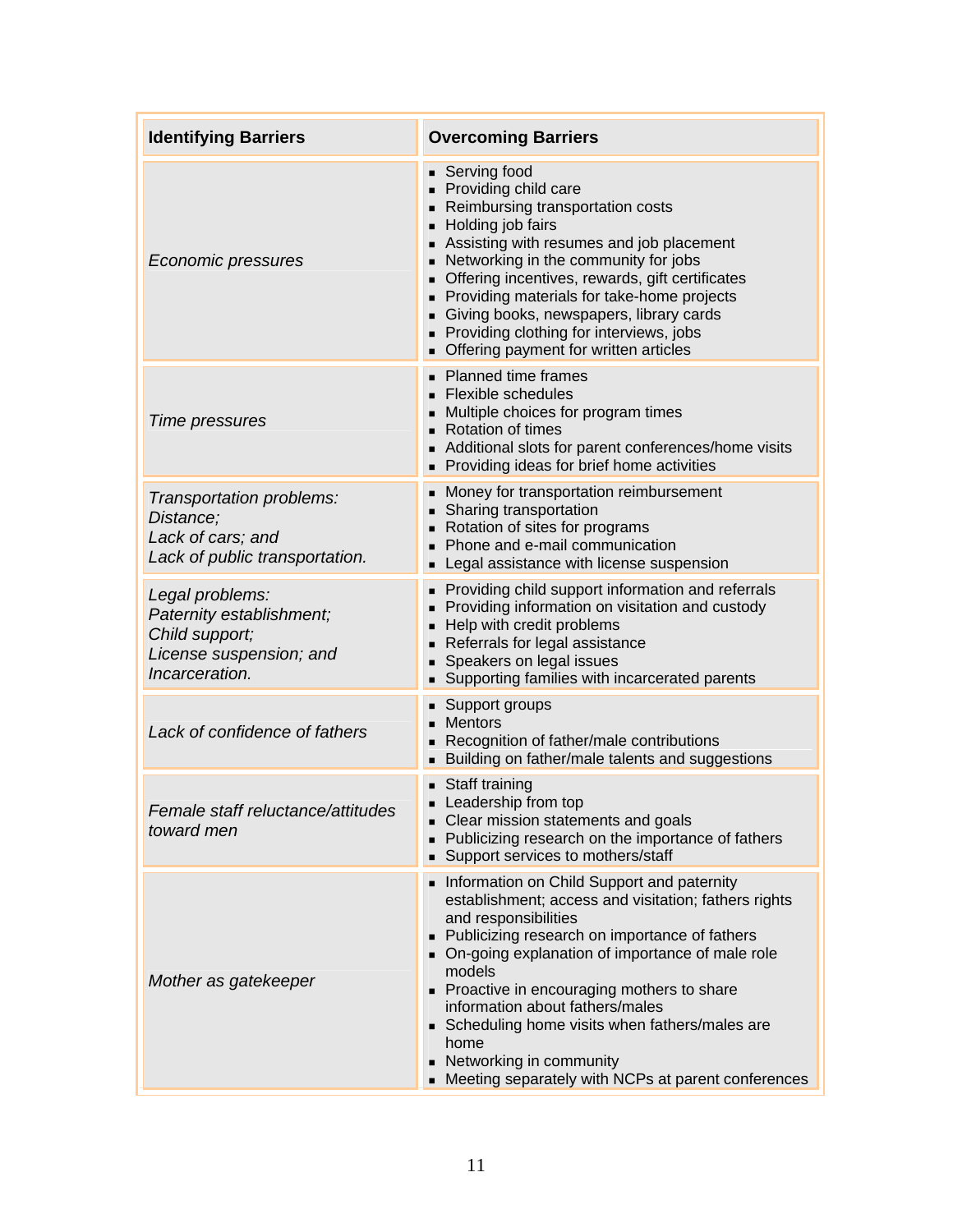| <b>Identifying Barriers</b> | <b>Overcoming Barriers</b>                                                                                                                                                                                                                                                                               |
|-----------------------------|----------------------------------------------------------------------------------------------------------------------------------------------------------------------------------------------------------------------------------------------------------------------------------------------------------|
| Language barriers           | Use of videos and videotaping<br>■ Referrals for ESL classes<br>• Multi- or bi-lingual staff and support network<br>Face to face communication<br>Multilanguage materials and audio books<br>• Mentors<br>Site specific programs providing information on<br>community resources<br>Staff trained in ESL |
| Cultural differences        | • Fathers and mothers involved in planning<br>Site specific programs<br>Recognition of cultures in on-going programming and<br>scheduling<br>• Non-traditional programming<br>• Multicultural on-going staff training                                                                                    |
| Funding                     | • Incorporate father/male program into budget<br>• Solicit funds from various sources<br>• Network broadly for support for specific events<br>• Explore new funding streams<br>Utilize free community resources<br>• Solicit small grants from diverse businesses                                        |

Staff members considered the process of tailoring the program schedule to the schedules of the fathers as a best practice. Several individuals commented on the benefits to the fathers and children if the father could establish a special, setaside time to do things with his child and how they could help fathers do this.

In recognition of father-male working schedules, which would benefit working mothers as well, agencies have changed father involvement and family program hours and days, rotated sites, and repeated programs in order to include more males in their programs and offerings. Under these more flexible schedules, home visitors are better able to meet with fathers during their visits, and teachers can meet fathers at parent conferences.

Many grantees mentioned the importance of having food at all father/male events, preferably a full dinner. Several fathers experienced issues when reporting to the site directly from work. Serving food at the Head Start event could diminish the problems faced by those working or low-income men coming directly from work or taking children out to eat. In order to encourage participation, grantees adopted the practice of naming a program or event with food in the title: Pancakes for Pa, Doughnuts for Dads, Dad and Me Pizza.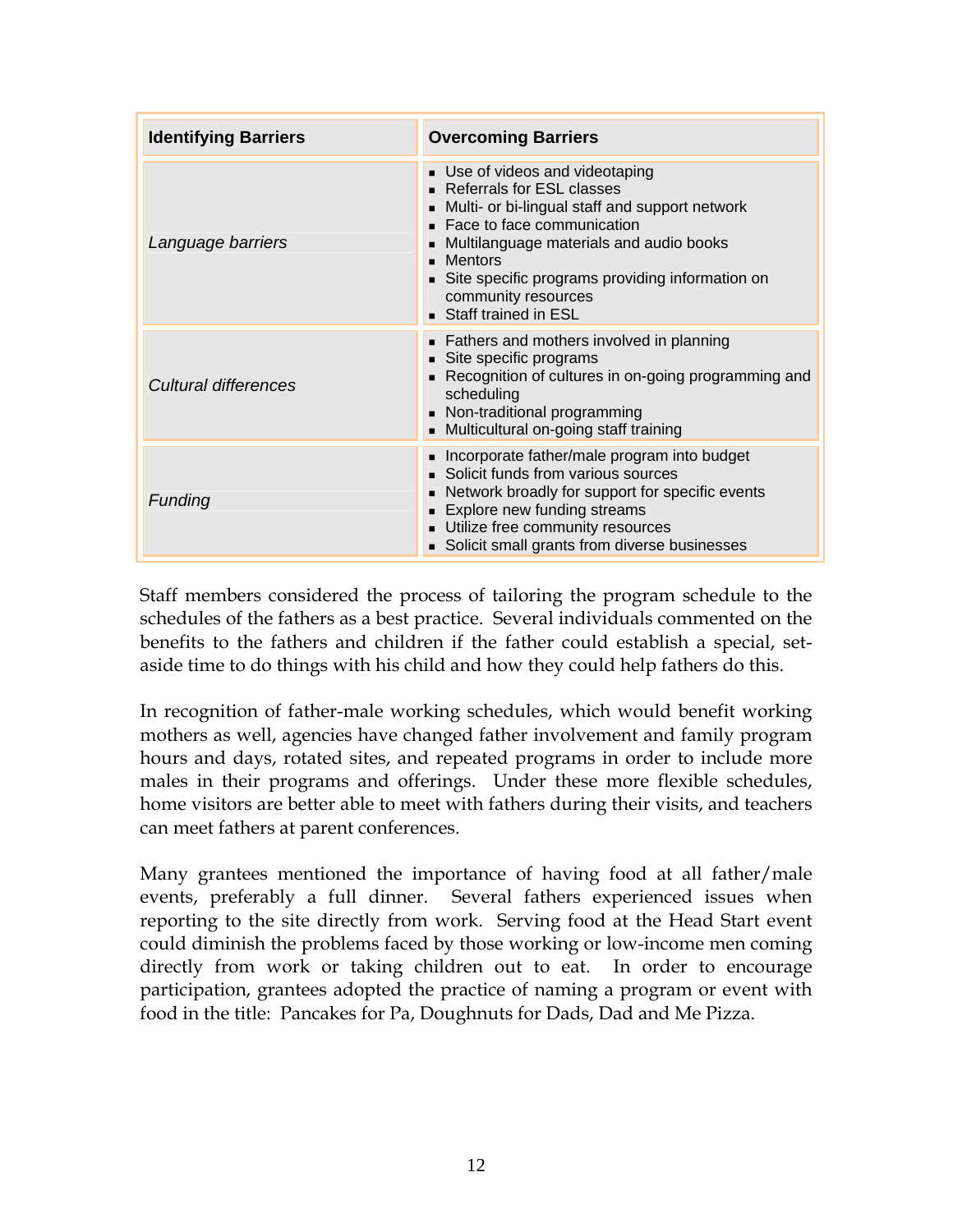## **Unique Best Practices Identified by Grantees for Building Father-Friendly Sites**

- Using teams of staff and parents to go to each site to do the assessment.
- Developing a database to collect/track extended families' contact information.
- Using actual photos of children and men from the site to make homemade posters instead of purchasing commercial posters.
- Dedicating a manager to a caseload strictly for non-custodial parents (NCPs).
- Offering job-training programs for fathers.
- Offering a "coffee house setting" for culturally diverse fathers to have a place where they can come and talk about education and childrearing.

## **3.2 Best Practices: Recruitment**

Many grantees stated that the existence of a strong recruitment program was a significant factor in bringing in fathers to the Head Start program. The majority felt a need for concerted efforts at recruitment. They identified and recommended multiple approaches and recruitment methods. Specifically, they pointed to many marketing, outreach, and recruitment efforts utilized to get men to come to the program and to advertise the program to the community.

**Figure 4 Recruitment vehicles used by FSI and Early Head Start Demonstration Grantees** 

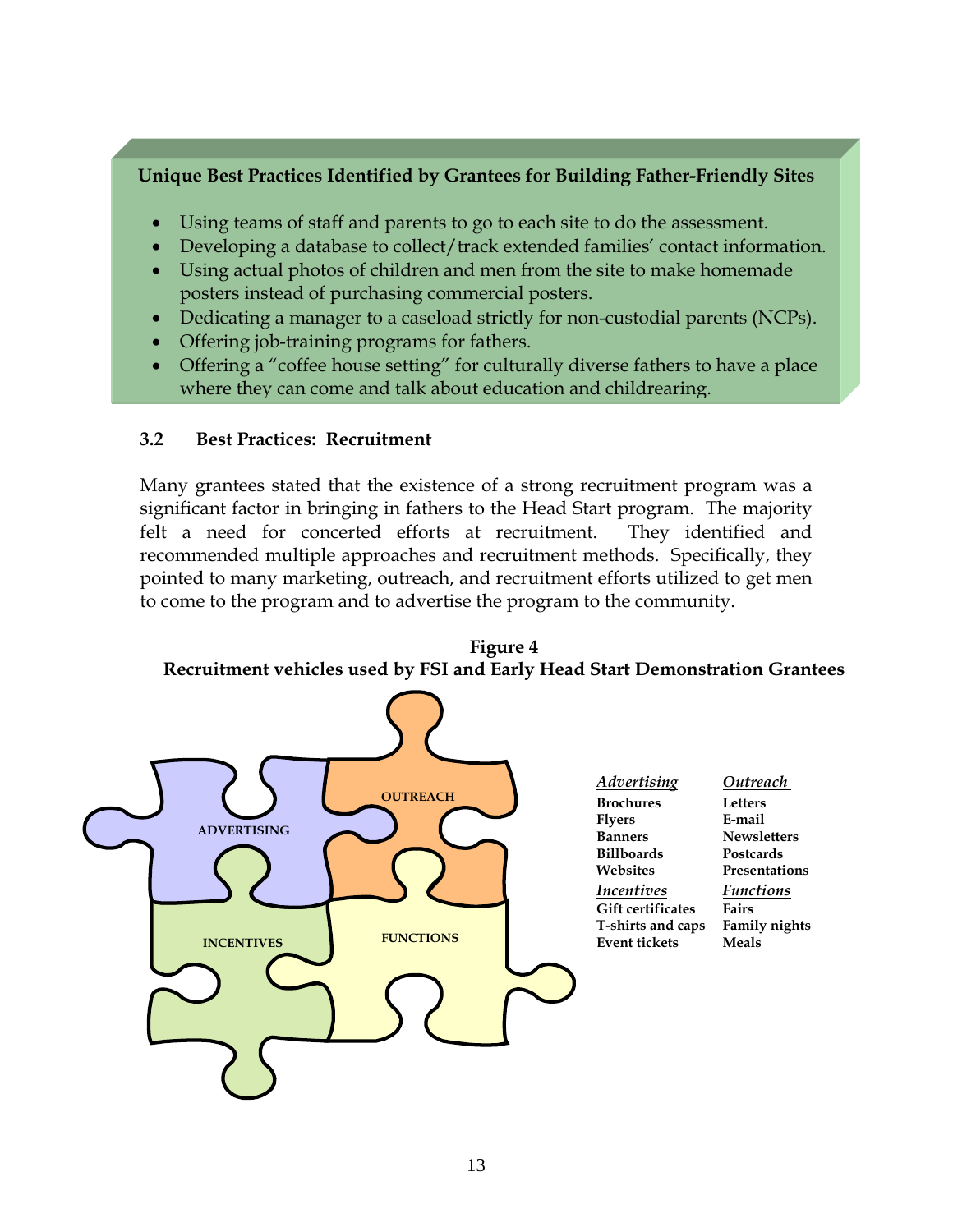Many grantees promoted outreach efforts such as the distribution of individualized letters to fathers, especially non-resident fathers. An individual commented that "the men were thrilled to get the letter in the mail" because in the past men had not received any type of Head Start information addressed directly to them.

There was agreement among many individuals that the annual Head Start Opening Year events, such as Orientation, were key to recruitment. At these early events, staff members could reach out to both parents about the male involvement program since both parents were more likely to be present. "Pull them in as a family" was one approach advocated by a staff member. Grantees who sought the mothers' buy-in for their father program or for a specific father activity noted that mothers helped promote male participation, often with positive results. Once the grantee got the mothers excited about fathers' activities, staff members found it easier to recruit fathers.

Grantees identified the importance of frequent community contact to give exposure to the program and to recruit men from partnering organizations. A member of one Head Start's Male Advisory committee is an employee of a state employment agency and has given Head Start fathers training and employment information.

Grantees indicated the importance of developing newsletters as outreach and communication vehicles. Some agencies have a dedicated fatherhood newsletter in addition to the agency newsletter. One newsletter with a "Dad's Corner" provided updates on the fatherhood/male involvement program activities every three to four weeks, with hints to fathers on how to read to their children, and information on what is age-appropriate play. Since newsletters are distributed to every family, Head Start staff members make neutral statements so that the newsletters work for both mothers and fathers.

Outreach and recruitment must be continuing processes. One site mentioned renewed recruitment efforts just as the grant period was ending. An individual suggested that agencies should make outreach for father involvement part of the job descriptions for family support workers so that "everyone knows that father involvement is a program goal." Others stated that all staff need to do outreach and recruitment for fatherhood/male involvement. Several individuals mentioned the outreach role of the bus driver, often a male. The bus driver knows when men are in the home and knows the names of the men who take their children to the bus stop and pick them up. Further, the bus driver greets the men regularly and reminds them of upcoming fatherhood events.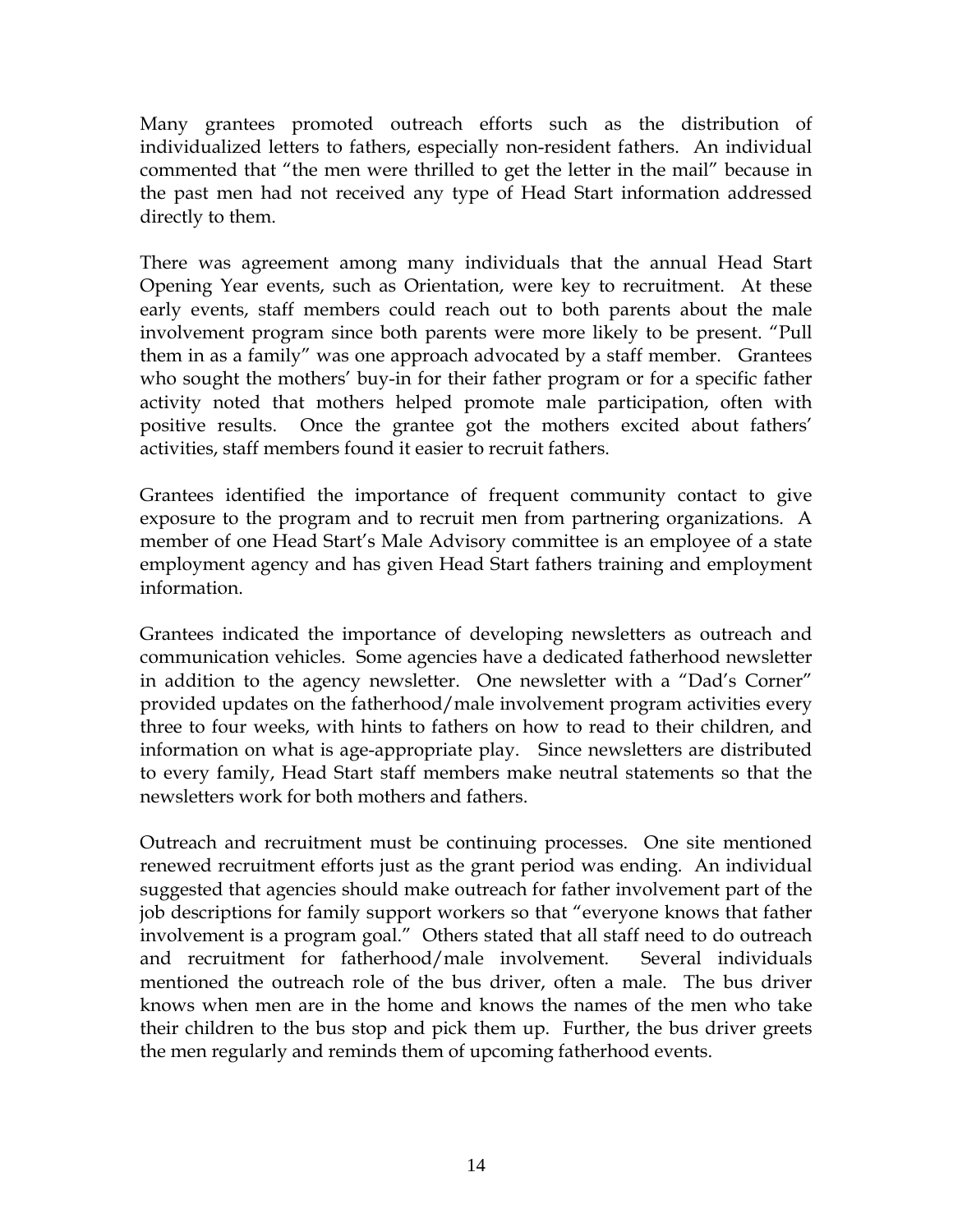## **Unique Best Practices Identified by Grantees for Recruitment**

- Staff members took a "team marketing class" that helped one agency develop their materials.
- Fathers designed a Fatherhood/Male Involvement T-shirt specifically to be worn in the community.
- Having the Male Involvement Coordinator, support staff, and fathers ride the buses to meet and greet new fathers on a daily basis.
- Identifying "outreach workers for father involvement" at each site.
- Placing outreach and father involvement program responsibilities in job descriptions of staff at all levels of the organization.
- Building a unique outreach role for fathers/ men in the recruitment of other men as an activity of the Male Advisory Committee.
- Involve the child in outreach by having the child draw two invitations; one for mother and one for the non-resident father.

### **3.3 Best Practices: Planning, Surveys and Advisory Boards**

Grantees recognized the necessity for an effective planning process that is tailored to the site and involves fathers and advisory committees early on in that process. Planning becomes more complex as sites identify and learn about the diversity of males in their agencies and realize that one program does not fit all fathers or the objectives of that grantee.

Grantees cited the importance of doing surveys before plans are made for fathers as a best practice. Staff members indicated that it was important to solicit input from fathers before an agency made plans so that fathers can participate in choosing training subjects and activities. Also, staff members stressed the importance of keeping fathers' interests and decisions in the forefront of the planning process, and tailoring those activities to reflect the diversity not only of the fathers involved, but the site itself. In order to learn about fathers' interests, staff members conducted surveys during home visits, by mailings, and at meetings. For example, one male interest survey showed that fathers wished to work together with other males on projects, as they liked this type of male interaction. A survey of fathers showed that men were interested in building books, toys, puzzles, and playhouses with their children.

Some grantees pointed to the importance of enabling fathers to take ownership of the fatherhood program by playing an active part in planning the events, choosing from a variety of activities and participating in the curriculum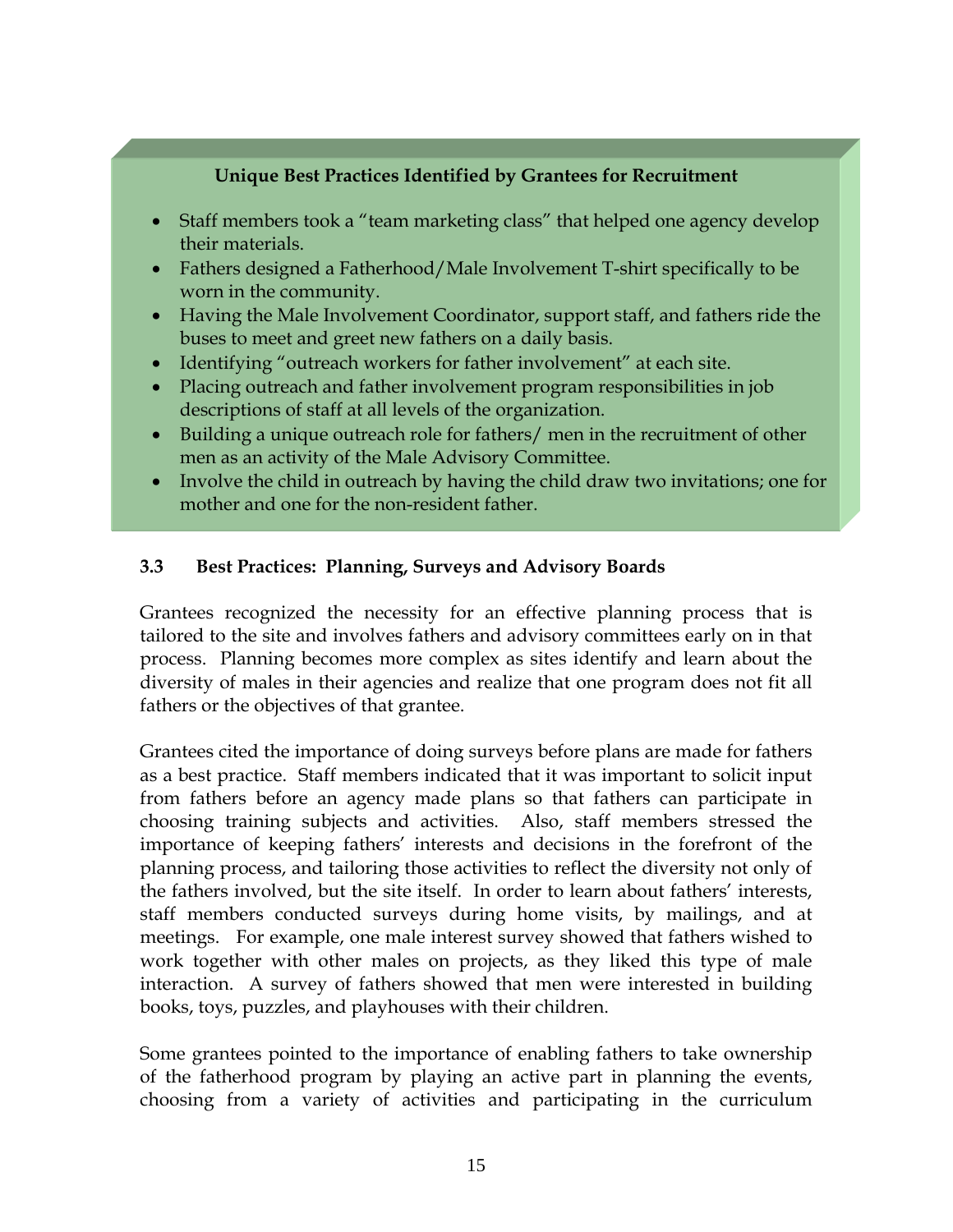selection. This approach to planning requires a father-friendly environment that promotes healthy interactions between fathers and grantee staff, where a father can speak freely, question site decisions in a constructive manner, and ask for help when needed. The following is a case study that examines how a grantee worked with a father's idea to plan and build a successful literacy program.

### **Best Practice Case Study in Planning and Male Involvement:**  "Men In the Kitchen: Our Cookbook"

"Men In the Kitchen: Our Cookbook" is the successful product of Clermont County Child Focus (CCCF) Inc, Early Childhood Division, of Cincinnati, Ohio.

The Head Start Father's Cookbook features fathers' recipes, along with photos of the fathers and their children. A Cook Off was held in conjunction with the initial release of the book. CCCF makes the cookbook available for sale, with the proceeds of these sales helping to retain the fatherhood program. According to the Head Start father whose idea started this program: "With so many male role models participating, the Cook Off will continue to grow stronger."

The steps taken to accomplish this best practice:

- Grantee staff members worked at making the men feel comfortable.
- Staff members took one father's idea and fathers discussed it at each site.
- Fathers designated a Point of Contact at each center to collect recipes from others fathers at their center.
- Staff members took father/child photos for the cookbook to ensure interest in purchasing the finished product.
- Fathers planned the Cook Off.
- All fathers were invited and encouraged to come and cook.
- Mothers were invited to give a recipe but not be judged, as the Cook Off remained focused on father involvement.
- The women voted for the best recipes from each category. The winners received a certificate and a special apron. Fathers also gave out special t-shirts and hats printed up for the event.
- Clermont County Child Focus has kept interest high by making the Cook Off an annual event (three years running at this point).

The success of this case study resulted from the willingness of grantee management and staff to take a father's idea, invest staff time and agency funding into the idea. CCCF continued its efforts by delegating responsibility to the fathers and promoting the book and Cook Off to ensure its success. This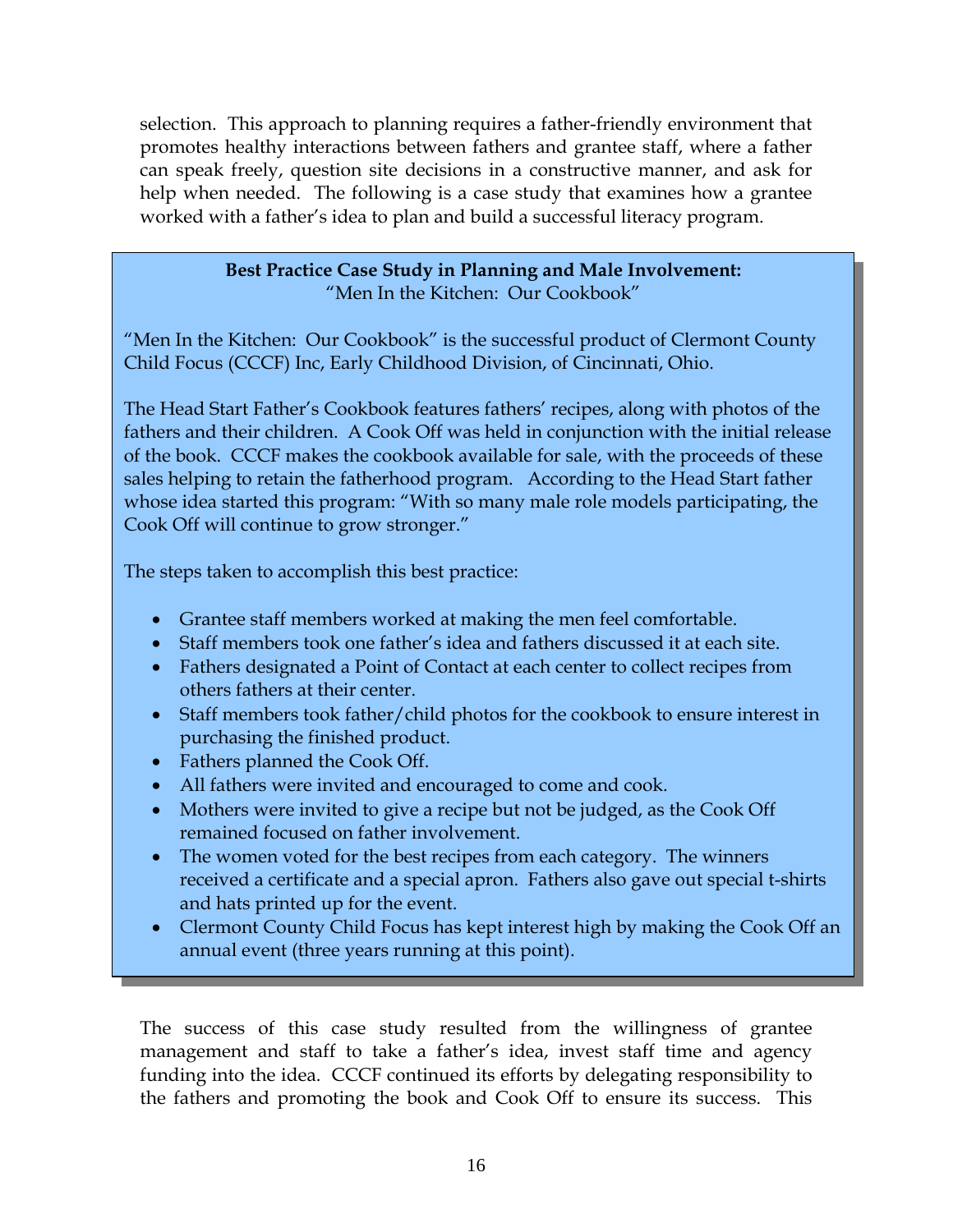activity ultimately increased male involvement, and served as a source of pride for fathers, children, and the grantee staff. According to the interviewee, Clermont County Child Focus "sent the message to the men that their presence was wanted."

Grantees acknowledged the development of male advisory boards and committees as both a best practice and a major accomplishment. The approaches varied with agencies. One grantee brought in fathers from each Head Start center to take part in planning committees. Some grantees utilized fathers on the Policy Council or the parent committees. Grantees with advisory boards looked to community groups, partnerships, and collaborations for male representation, including public and faith-based organizations. Grantees looked to these groups to assist with ideas and enhancements to the programs.

Grantees believed that the primary function of surveys, advisory committees, and boards was to incorporate what fathers wanted in the program without making assumptions about those wishes. Grantees stated that the fathers' ownership of a program increased male participation, developed self-confidence among the men and trust in the Head Start program, provided leadership possibilities, and led to future participation in the Policy Council and the growth of the program.

### **Unique Best Practices Identified by Grantees For Advisory Boards and Committees**

- Creating groups comprised of community representatives, fathers, and male leadership from each center.
- Inviting mothers to take part in Fatherhood Program Advisory Committees.
- Having one board member serve from each county, split between parents, staff members, and community members/partnering agencies.

## **3.4 Best Practices: Staffing and Staff training**

Grantees viewed getting "buy in" from staff members throughout the agency concerning the importance of the program as critical. Grantees commented that staff had to know why father involvement is important to children's development and to emergent literacy. Grantees stressed that all staff had to be trained including Home Visitors, Family Service Workers, classroom teachers, and the fatherhood coordinators, and started staff trainings on the role of father involvement by having each staff member take an assessment.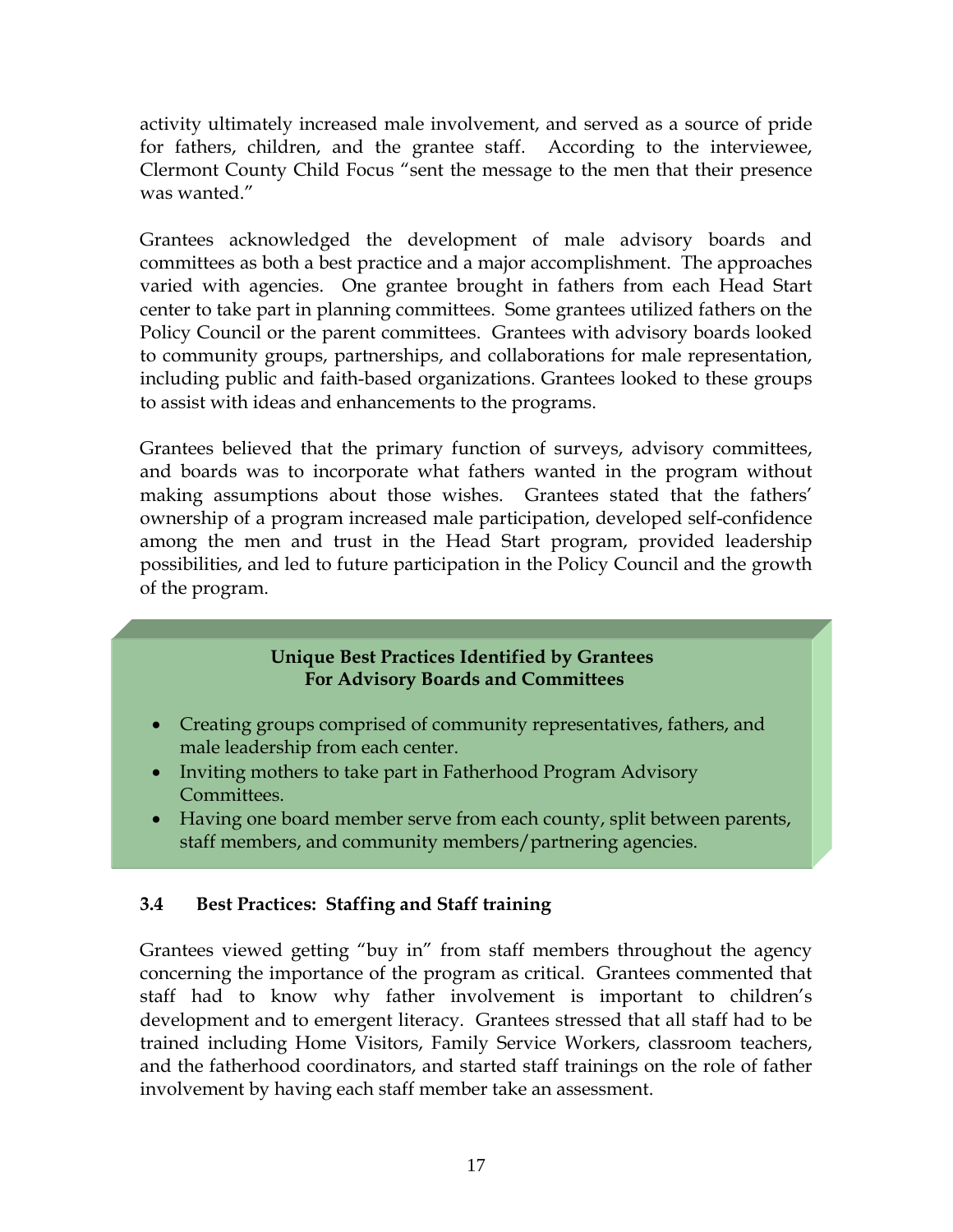Staff training for the male involvement coordinators varied greatly. One agency reported that they had no formal training in place; rather, the coordinator received fatherhood materials from the agency Director who attended conferences. Others identified dedicated training as a Best Practice: all-day Saturday trainings for all staff members with extra staff hours paid for from the grant. One site stated that it was necessary to bring in the community for training. They brought in adult education experts from the local community college for training while other grantees brought in speakers from the Child Support agency. Grantees stated that they did reach out to the technical assistance contractor for assistance.

Few agencies reported inviting fathers to participate in staff trainings and staff in-services, although this practice was one of the suggested programs in the grant announcement. Only two agencies invited fathers in as speakers to talk with agency staff about their personal involvement as fathers and what they would like to see in the program, but both agencies recommended this practice to other Head Start centers. Other agencies provided training opportunities for staff and fathers by sending them to fatherhood workshops at conferences.

Many grantees stated that all staff members, not just the male coordinator, must be involved with the FSI by greeting men daily, reaching out to the men, and bringing men into the classroom and Head Start governing bodies.

Grantees stated the advantage of having a full-time male involvement coordinator position filled by a male if possible, and some stated that women acting in this capacity have had a more difficult path. For example, some individuals noted that men have been reluctant to talk about relationship issues with women. Further, female staff members have had difficulty pointing out weaknesses in reading and language, while grantees also observed that men felt more comfortable in reaching out to other men for help or assistance.

Additionally, grantees were aware that cultural differences precluded some men from approaching women to talk about family concerns such as education. Several individuals stated that females could succeed, especially if they have support from male advisory boards and committees, male community volunteers, male contractors and male trainers. Another program designated staff at each site to form a Male Involvement team. Other grantees were fortunate to have male staff in the agency at all levels to assist. In some cases, bus drivers entered the site to augment the male presence and "handle breaks for staff members, serve lunch to the children, brush their teeth afterward, do crafts, and play with them." A "wish list" for improving fatherhood involvement staffing, includes the following: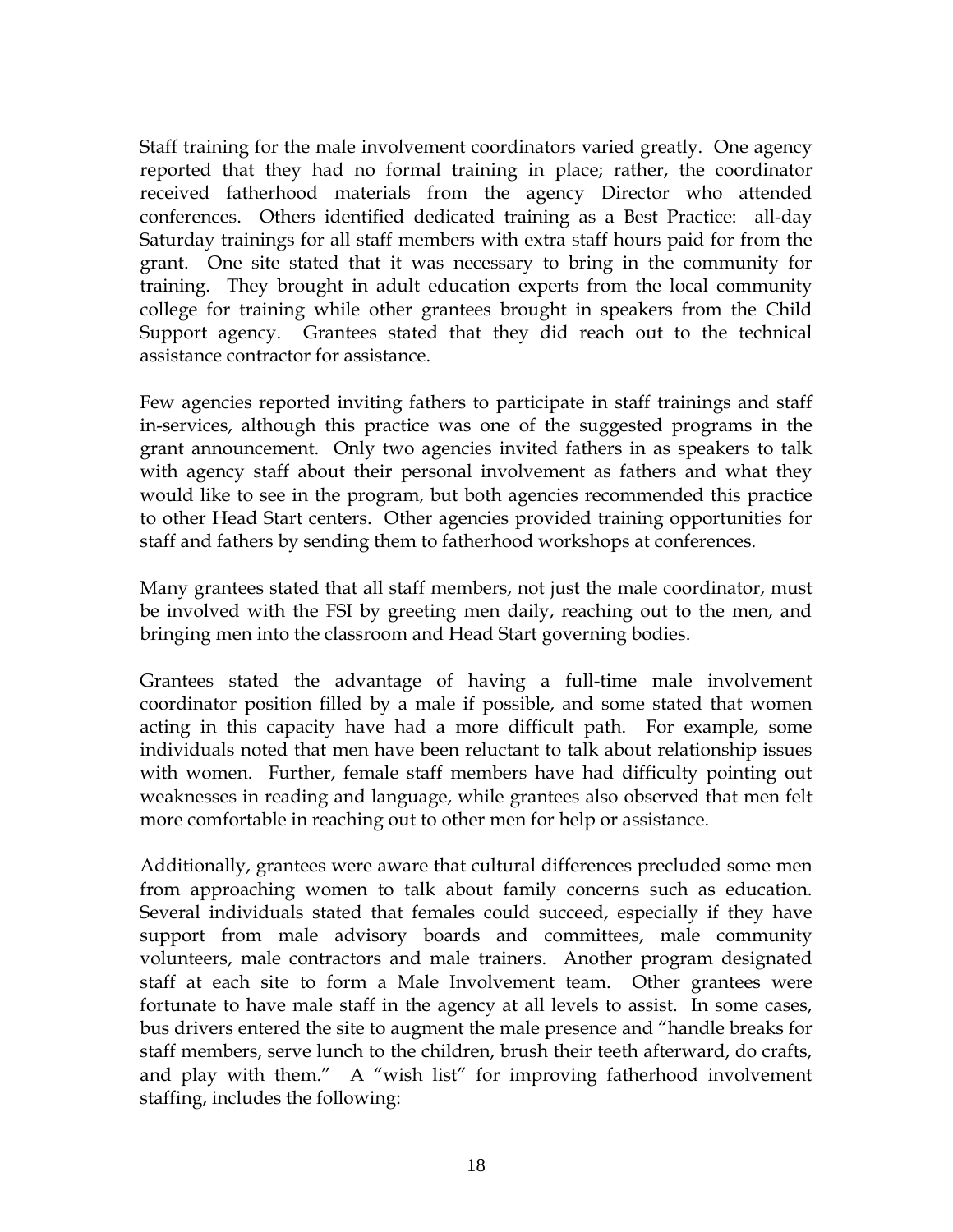- Involving staff at all levels to assist with the fatherhood programs;
- Placing more male staff throughout agency;
- Hiring full-time Male Coordinators;
- Using a female co-worker to assist with the fatherhood program;
- Providing clerical support;
- Involving literacy specialists and classroom staff members;
- Assigning Outreach staff at all sites; and
- Creating a Male Involvement Coordinator backup role.

## **Unique Practices Identified by Grantees for Staffing and Training**

- Building a Fatherhood Training Team that is available to go to other Head Start centers to train on fatherhood and literacy issues.
- Providing training for staff on outreach and marketing techniques.
- Having staff complete adult literacy tutor training.
- Having fathers attend staff literacy training.

## **3.5 Best Practices: Programming for Father/Child Literacy**

The literacy focus of the FSI grant was considered a programming advantage by many. Grantees viewed fatherhood and literacy as "a good fit." Most agencies shared the common approach of giving books to the fathers and children. Books bought with grant funds gave many children the chance to own books for the first time. Grantees saw the sharing of books as a way for a father to connect with a child and to give the child his undivided attention.

The formats of the programs were distributed among literacy-based events (e.g., reading contests, reading marathons), father-child outings (e.g., sporting events, fishing, nature hikes, zoo visits), and hands-on activities (e.g., making books, building toys). There was widespread agreement among grantees that "handson", "sports-themed", and "outing"-based father-child activities were very successful programs.

One of the most important aspects of most of these programs was the inclusion of the literacy component into whatever programmatic theme was used. Regardless of the event (a visit to the zoo, a fishing trip, a swimming day, or a skating day), agency staff members included set times for the occurrence of literacy activities.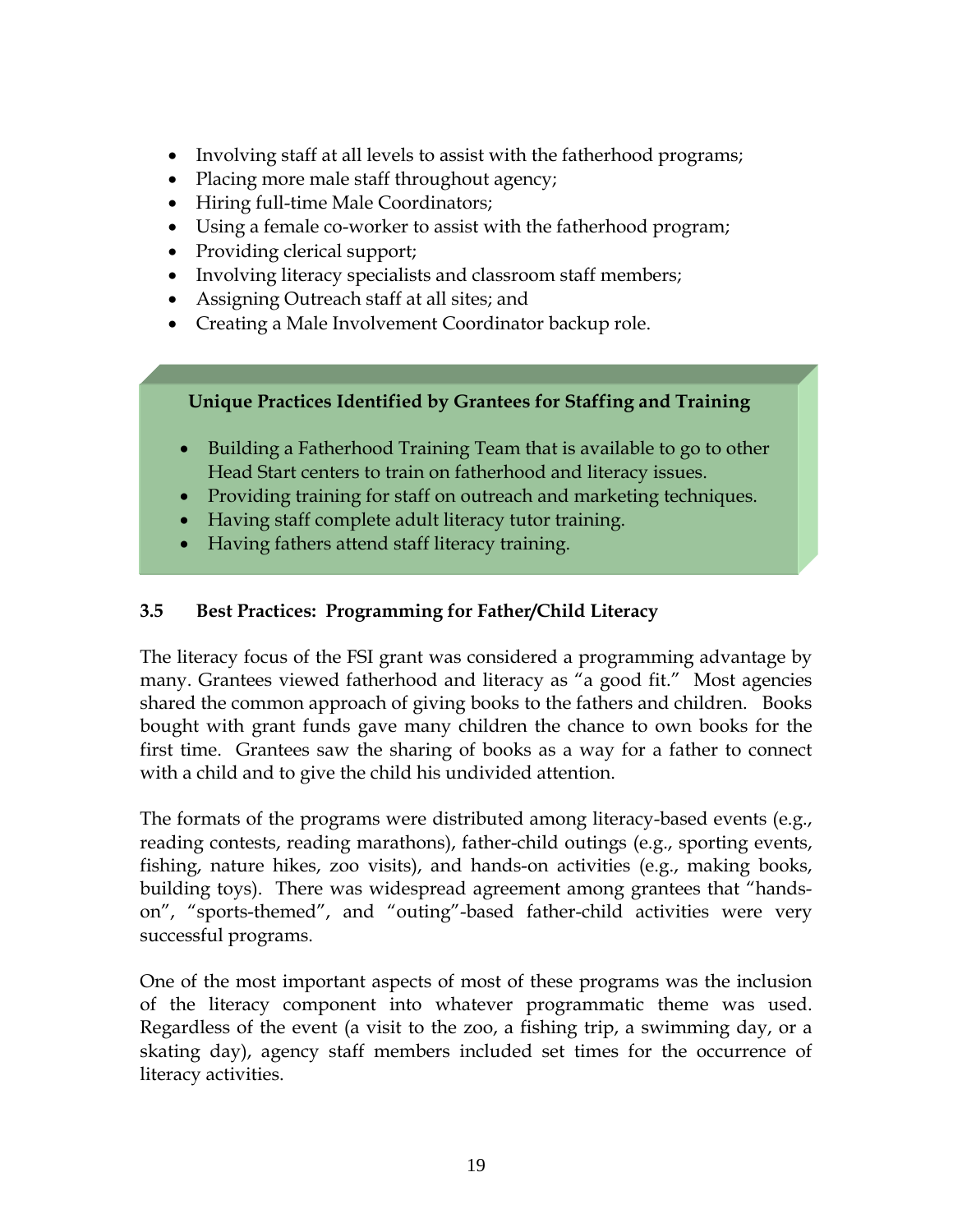The table below shows examples of the father/child programs. Each program was designed to have a literacy component. Examples of the literacy components included: reading contests, public readings, book-theme activities, recording "audio" books, and videotaping father-child reading sessions.

| Table 2                                                  |  |
|----------------------------------------------------------|--|
| Variety of Father/Child Programs with Literacy Component |  |

| <b>Outings</b>          | <b>Sports</b>    | <b>Hands-On</b>               | <b>Conferences</b>        |
|-------------------------|------------------|-------------------------------|---------------------------|
| Zoo Visits              | <b>Bowling</b>   | <b>Writing Books</b>          | <b>Parent Conferences</b> |
| <b>Nature Hikes</b>     | Skating          | <b>Creating Books</b>         | <b>National Speakers</b>  |
| <b>Train Trips</b>      | Swimming         | <b>Creating Portfolios</b>    | Open Houses               |
| <b>Picnics</b>          | Fishing          | <b>Building Bird Houses</b>   | <b>Book Fairs</b>         |
| <b>Buddy Days</b>       | Softball         | <b>Building Puzzles</b>       | Literacy-a-thons          |
| Fathers' Nights         | Basketball       | <b>Building Toys</b>          | Pregnancy trainings       |
| <b>Ball Games</b>       | Soccer           | Cooking                       |                           |
| <b>Bookstore Visits</b> | Horseback Riding | Serving meals                 |                           |
| <b>Library Visits</b>   |                  | Poetry Writing                |                           |
| Racecar Driving         |                  | <b>Fashion Shows</b>          |                           |
|                         |                  | <b>Taking Photographs</b>     |                           |
|                         |                  | <b>Making Scrapbooks</b>      |                           |
|                         |                  | <b>Making Bulletin Boards</b> |                           |

Grantees indicated that fathers wanted a variety of choices reflective of the diversity of fathers in their community and the activities popular in that community.

## **Unique Best Practices for Programming in Father-Child Literacy:**

- Recording "Audio" books by male volunteers so that families of low reading ability would have recorded books if fathers were not present, or had difficulty reading.
- Giving two books to a father/child if the father was a non-resident father.
- Paying fathers to write for the newsletter.
- Building a special literacy resource location.
- Encouraging poetry writing among Head Start fathers.
- Photographing and videotaping fathers and children as a motivational and educational tool, as well as a tracking method.
- Providing "Reading Calendars" and incentives to the fathers for tracking the extent of reading performed with their child.
- Developing a guide for fathers on how to read books to their children.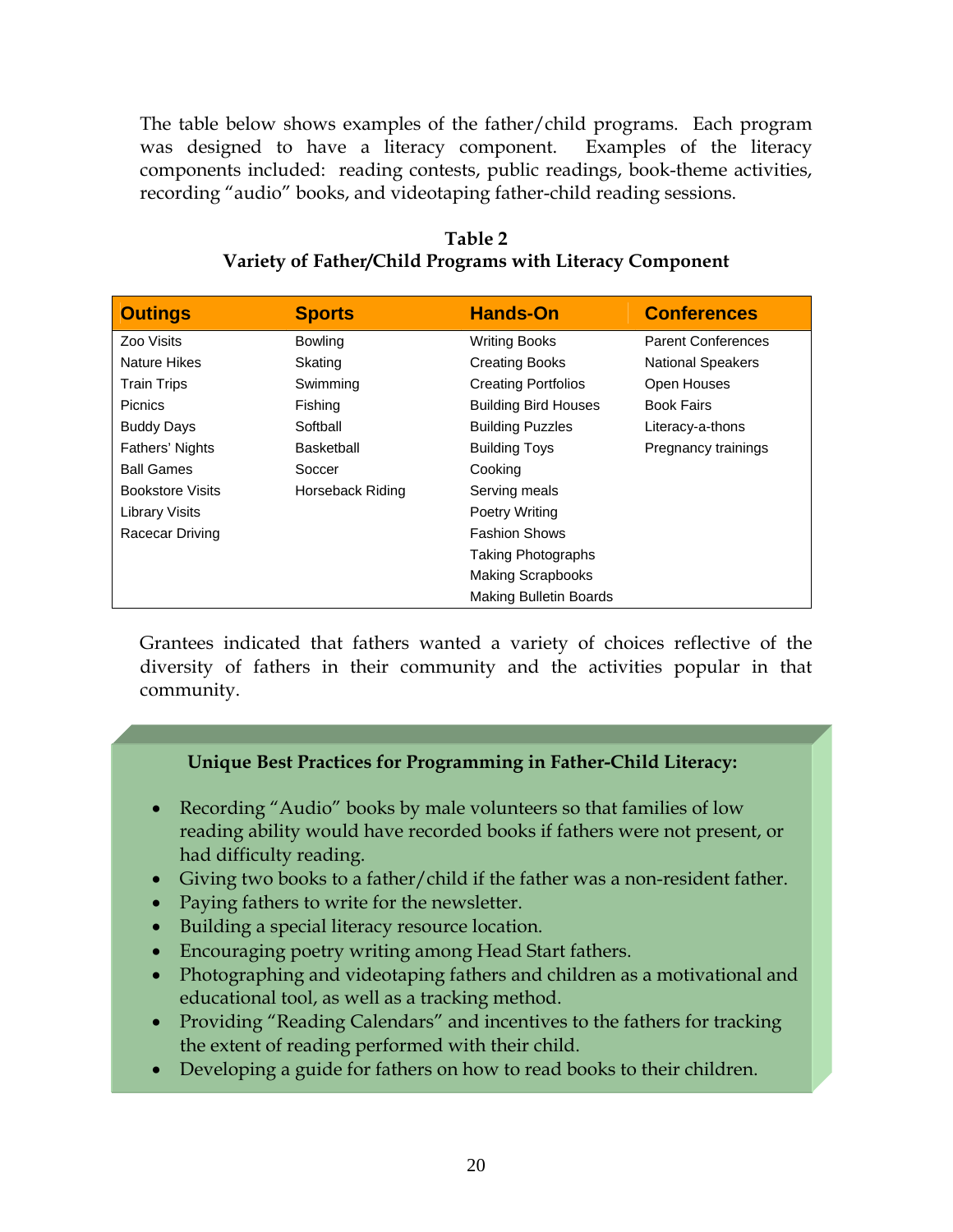## **3.6 Best Practices: Community Collaborations and Partnerships**

Agencies have developed various community collaborations and partnerships to help establish the fatherhood program as a whole, while some of the collaborations or partnerships have been forged to work on a particular type of event. With respect to the program as a whole, collaborations helped to get men interested and involved in the program by having community males join policy councils, male advisory boards and male planning committees. In addition, collaborative partners provided various incentives to encourage fathers' participation. In one instance, a collaborative partner from the private sector furnished doughnuts at all of the sites each month for the duration of the program. In another instance, a public sector collaborative partner helped several agencies with special fishing events designed to relate to child-father literacy. Community partnerships have also been established to provide sources of referrals for fathers for such diverse purposes as child support, mentoring, adult education and counseling.

Community members can help agencies evaluate their programs to see if benchmarks have been reached and help with fund raising and grant development. By bringing in non-Head start males, an agency can bolster its male participation numbers and provide the critical mass needed to attract more Head Start fathers.

The five Early Head Start Demonstration Programs all fulfilled their special grant requirement to collaborate with Child Support. However, it is interesting to note that at least seven of the Fatherhood Initiative grantees also built relationships with Child Support. One agency from a large urban city mentioned that their Best Practice was partnering and bringing in Child Support to help fathers and staff.

Growing recognition of Head Start male involvement programs in the fatherhood arena has led to invitations for the coordinators of these programs to join and often to take on leadership roles in these organizations. The events sponsored by these fatherhood groups offer opportunities for Head Start fathers to speak out in the community and to work to affect change in state and county policies and legislation.

As male involvement programs in Head Start gain recognition, Head Start male involvement coordinators are being looked to as leaders in the community. Male involvement coordinators and fathers are taking active roles in many fatherhood and community service groups, including: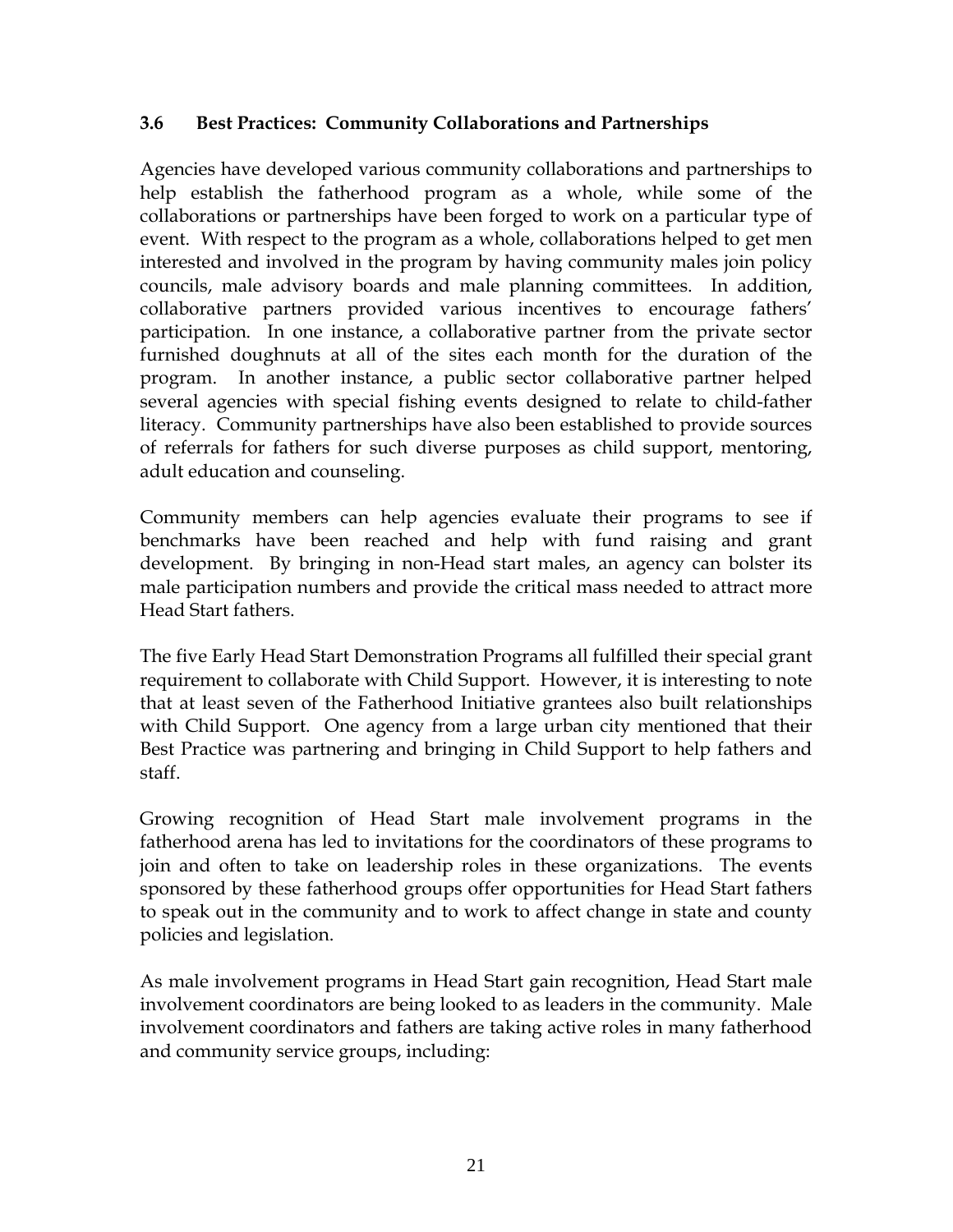- Wayne County Fatherhood Collaboration;
- Michigan Fatherhood Coalition;
- Central Indiana Fatherhood Network;
- North Central Indiana Fatherhood Network;
- Illinois Fatherhood Initiative;
- Ohio Practitioners Fatherhood Network Planning Board;
- Ohio Guidelines (Child Support) Forum;
- Milwaukee County fatherhood Initiative;
- Madison Fatherhood Alliance; and
- Minnesota Father and Family Network.

### **Unique Best Practices in Community Partnerships**

- Brotherhood of Black Fire Fighters supports the fatherhood program.
- Fishing trips partnered with a state-level natural resources agency.
- Krispy Kreme furnishes ten dozen doughnuts for each site within a particular agency for their monthly "Donuts for Dads" event.
- Partnership with a Community College for FLOW (Family Literacy on Wheels)

#### **4. Outcomes**

The major outcomes of the program, based on the previously noted material and on the responses to the "Lessons Learned" question (See Appendix D for a grouped list of grantees lessons learned) are summarized below.

#### **Table 3 Major Outcomes from the Grantees' Involvement With the Fatherhood Special Initiative**

| <b>Outcomes</b>                                   | <b>Details</b>                                                                                                                                                                                                                                                                                                                       |
|---------------------------------------------------|--------------------------------------------------------------------------------------------------------------------------------------------------------------------------------------------------------------------------------------------------------------------------------------------------------------------------------------|
| New Male<br><b>Involvement Programs</b>           | . Twenty-five grantees established new programs.                                                                                                                                                                                                                                                                                     |
| More Comfortable,<br><b>Father-Friendly Sites</b> | . Thirty grantees took an assessment of some kind.<br>• Grantees altered appearance of their sites with father-friendly materials.<br>• Grantee Interviews revealed follow-up needs:<br>• Identify frequency and participation levels among fathers.<br>• Identify how agencies are applying lessons learned from the<br>assessment. |
| <b>Staff Attitudes</b><br>and Behavior            | • Recognized that not all staff members are comfortable with the program.<br>• Recognized that negative/uninterested attitudes affect treatment of male<br>parents and the accomplishments of the program.<br>. Recognized need to communicate with the father directly.                                                             |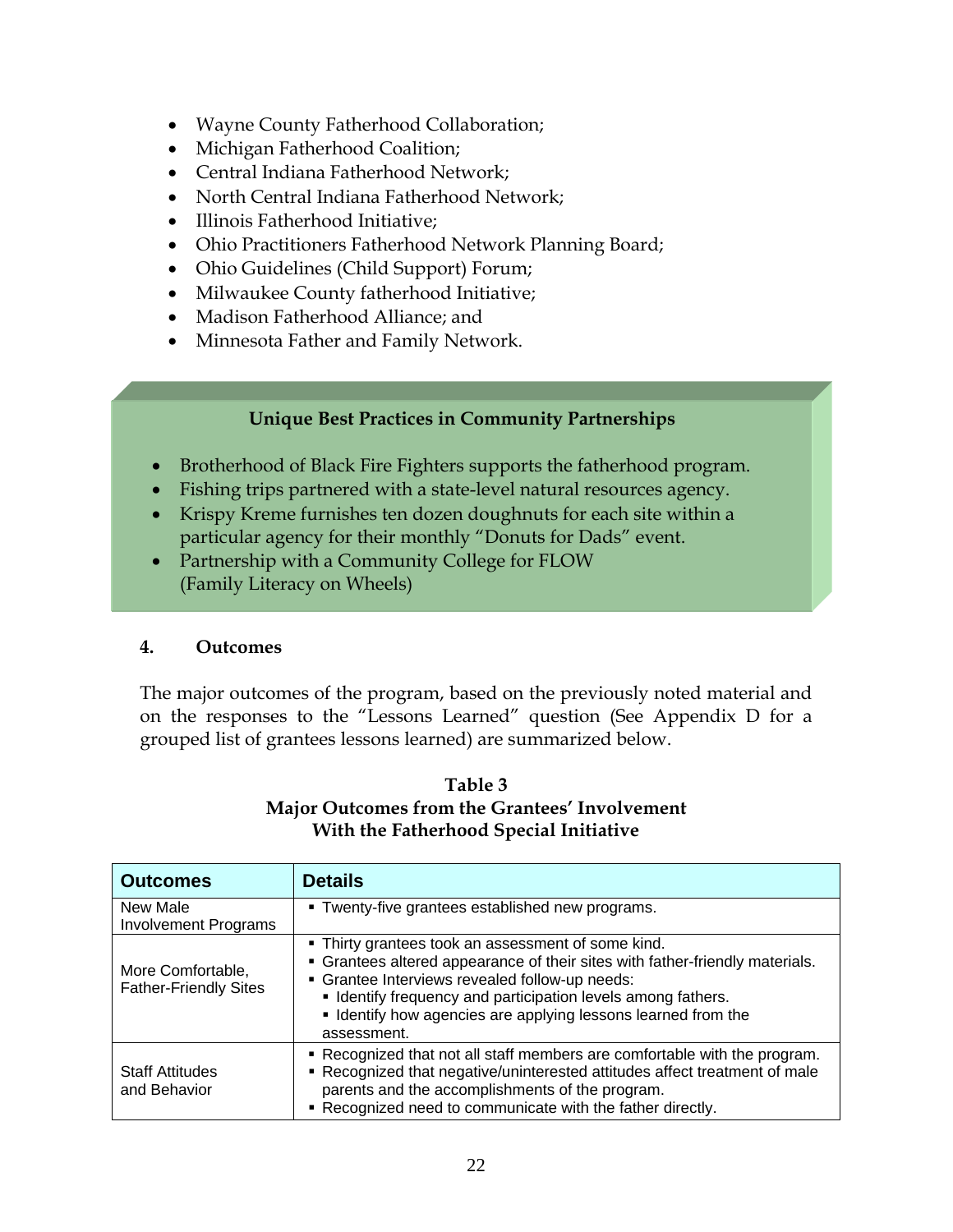| <b>Outcomes</b>                                              | <b>Details</b>                                                                                                                                                                                                                                                                                                                                                                                                                                                                                                                                                                                                                                                                                                                                                |
|--------------------------------------------------------------|---------------------------------------------------------------------------------------------------------------------------------------------------------------------------------------------------------------------------------------------------------------------------------------------------------------------------------------------------------------------------------------------------------------------------------------------------------------------------------------------------------------------------------------------------------------------------------------------------------------------------------------------------------------------------------------------------------------------------------------------------------------|
| <b>Increased Male</b><br>Participation                       | • Thirty-six grantees cited increased male participation, including:<br>• Visiting the Head Start center more frequently.<br><b>Being involved with Home Visits and parent conferences.</b><br>" Signing up for educational offerings, father-child computer courses.<br>• Reading to their children.<br>• Participating in Policy Councils and parent committees.<br>• Taking leadership roles.<br>• Volunteering at the agency.<br>" Taking part in community efforts focused on fatherhood.                                                                                                                                                                                                                                                                |
| <b>Efforts to Track Father</b><br>Participation              | • Classroom attendance sheets.<br>• Participation and attendance at events.<br>. Number of books checked out from the agency library.<br>. Number of books given to fathers and children.<br>• Number of library cards obtained.<br>. Number of father/child reading sessions.<br>• Length of time for each reading session.<br>. Father and child develop books together and build portfolios.<br>• Videotaping the father-child reading sessions.<br>· Grantee Interviews revealed follow-up needs:<br>• Track father literacy or language development efforts formally<br>NOTE: Programs with a longer history of male involvement programs had<br>more educational and development programs for fathers than the newer<br>Fatherhood Initiative programs. |
| Positive Impact on<br>Community                              | • First program devoted to father interest in some communities.<br>• Joined existing fatherhood efforts in the county or state.<br>• Provided an opportunity for fathers to take on speaking roles in the<br>community and contribute to advocacy on fatherhood concerns.                                                                                                                                                                                                                                                                                                                                                                                                                                                                                     |
| <b>Learning Experiences</b><br>for Fathers and<br>Children   | • Provided opportunities for fathers and children to learn together.<br>• Highlighted males in the roles of readers<br>• Demonstrated to fathers and children that reading can be enjoyable.<br>• Gave fathers supportive ways to spend time with and help their children.<br>" Fathers have gained knowledge about the importance of early learning.<br>• Provided free or low-cost settings to spend valuable time with their<br>children.                                                                                                                                                                                                                                                                                                                  |
| <b>Building Libraries for</b><br><b>Fathers and Children</b> | • Provided opportunities for children to own books and read them at home.<br>• Created stronger, more varied agency libraries.<br>• Provided books in English and Spanish as program incentives.<br>• Used gift certificates and point systems with which to purchase books.<br>• Provided reading materials (books, guides, magazines) for fathers.                                                                                                                                                                                                                                                                                                                                                                                                          |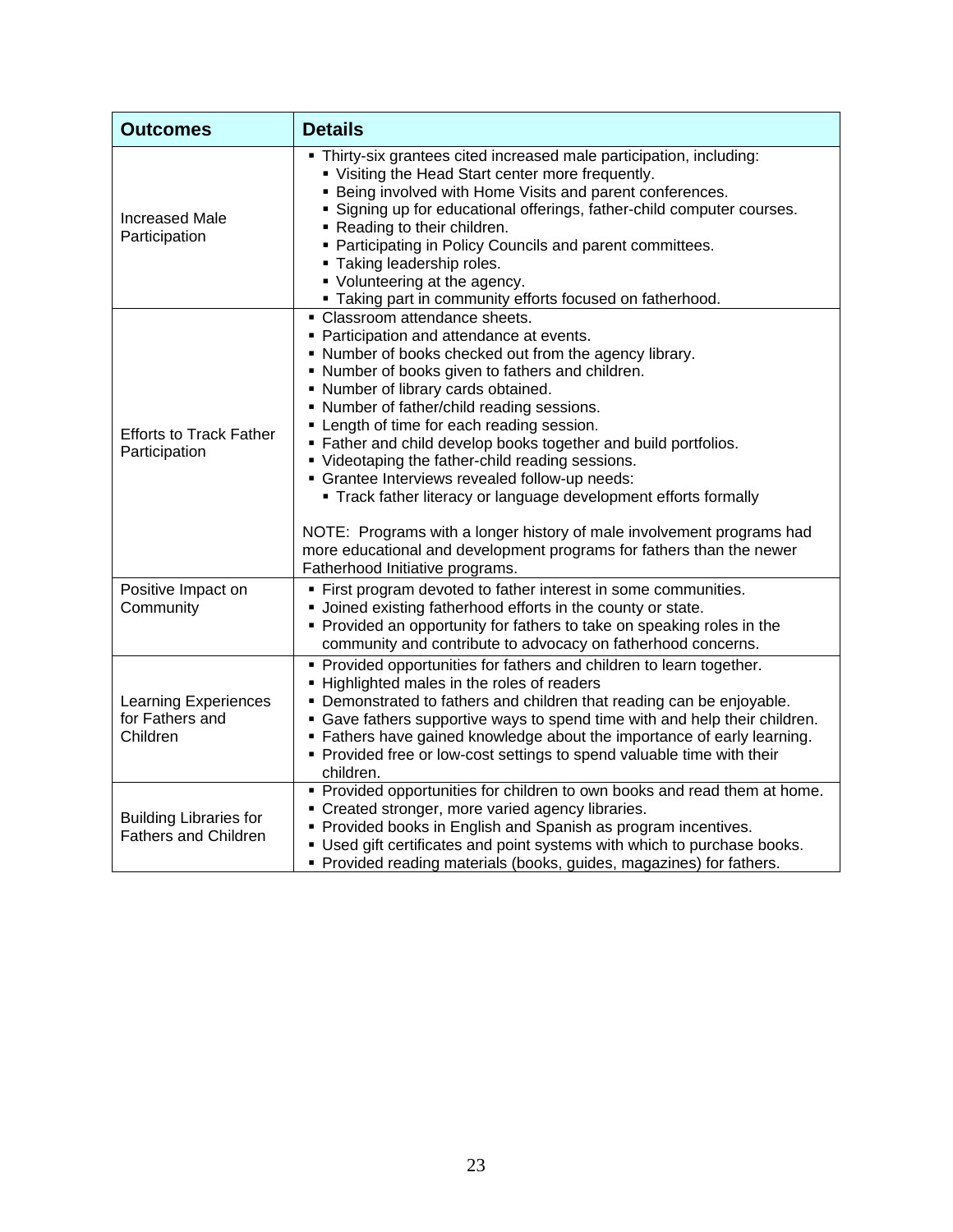### **4.1 New Male Involvement Programs**

With the award of the FSI grant, twenty-five grantees established new Fatherhood male involvement programs.

## **4.2 More Comfortable, Father-Friendly Sites**

Grantees that used the Father-Friendly Assessment discovered that they needed to change their sites by building father-friendly environments so that men would feel more comfortable. Thirty of the grantees reported taking an assessment of some kind, and nearly all of those grantees altered the physical appearance of their sites by displaying father-friendly materials, such as:

- "Dads Make A Difference" banners;
- "Men At W.O.R.K. (Working on Relationships with Kids)" brochures;
- "Walking Tall: Hands-On Hearts-On Fathering" brochure;
- "Kids Need Their Dad" calendars; and
- "Be the Father You Choose to Be" posters.

Agencies that did not use an assessment were not as aware of their shortcomings. However, some grantees that did take an assessment did not or could not elaborate on the timing, frequency, or participation level of the assessment. Furthermore, agencies did not reveal how they are applying other lessons learned from the assessment aside from making the agency become more father-friendly.

## **4.3 Staff Attitudes and Behavior**

Grantees have provided varying amounts of education and training to staff on the importance of male role models and the role of fathers as their child's first teacher. In doing so, management and co-workers recognized that not all staff members are comfortable with the program. The development of the FSI and the Early Head Start Demonstrations have, at some agencies, brought out negative stereotypes of men held by staff that affect how staff work and relate to male parents. Grantees recognized that negative and uninterested attitudes affect treatment of male parents and the accomplishments of the program. Increased staff knowledge has made a difference in staff behavior, such as talking to male parents (in addition to the mothers), talking to fathers when calling home and not asking to speak with the mothers regarding every issue, and making an effort to acquire background information about the fathers.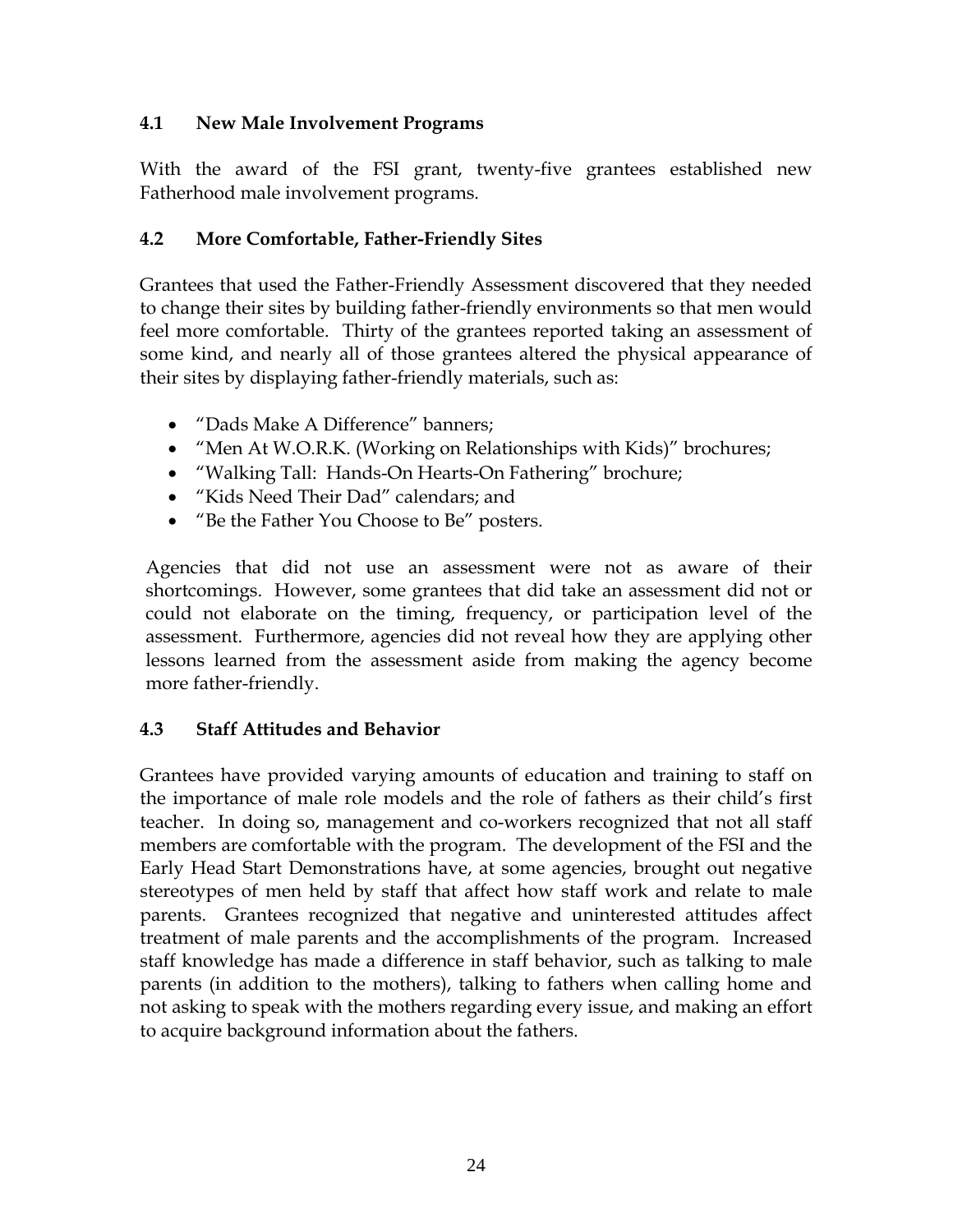## **4.4 Increased Male Participation**

The information compiled indicates an increase in male participation since the award of the FSI grants. This participation increase resulted from both the effect of the grantee receiving the grant initially, and the grantees' efforts to build and enhance their agencies' Fatherhood programs. Grantees commented that having a fatherhood program and father-child focused activities at the Head Start centers resulted in increased father participation of all kinds:

- More frequent visits by men;
- Fewer "taxi fathers" men who drop their children off at Head Start and pick them up at the door with no interaction with the Head Start staff or the program;
- More involvement with Home Visits and parent conferences;
- More involvement with taking part in educational offerings;
- More interest in signing up for father-child computer courses; and
- More men reading to their children.

Grantees also mentioned an increase in the numbers of men participating in Policy Councils, parents committees, in taking other leadership roles, in volunteering at the agency, and taking part on behalf of the agency in community efforts focused on fatherhood. Out of 49 grantees, 36 said they increased in male participation, one commented on a decrease, 11 were unsure, and one commented that they did not see an increase or decrease.

## **4.5 Efforts to Track Father Participation with Literacy**

Agencies are tracking participation in literacy activities through:

- Event attendance sheets:
- How many books fathers and child are taking out from agency libraries;
- How many books are given to fathers and children;
- How many library cards were obtained; and
- How many times and for how long fathers and child read together.

The agencies have developed a number of different tracking forms for fathers and children reading together. The most frequent type of tracking is participation and attendance at events, though some agencies say that they do not distinguish between male and female participation at Parent Education or Family Fun type of events. Fatherhood coordinators had limited knowledge or no access to the numbers of fathers reading in the classroom, as classroom teachers would track this statistic.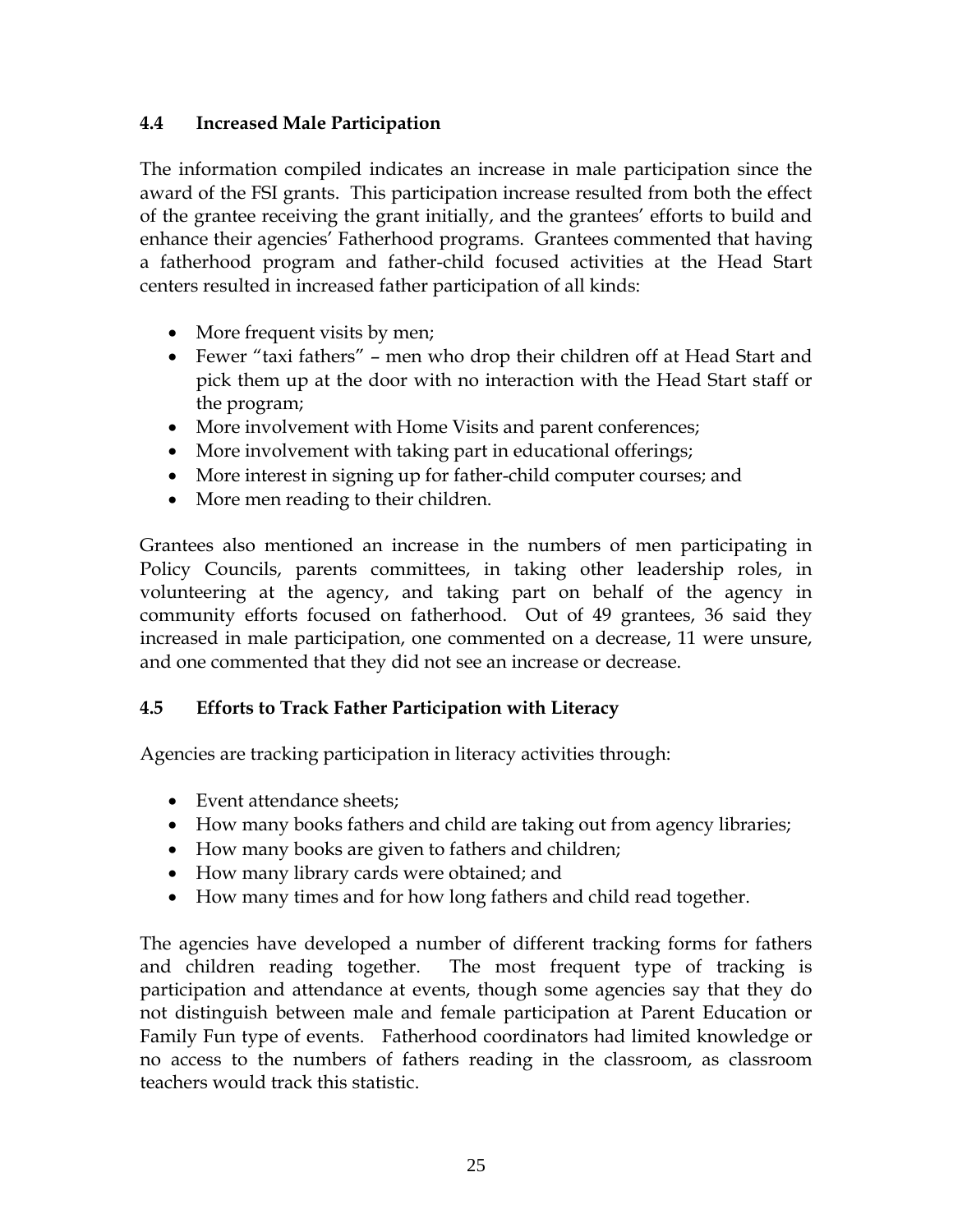Evaluations of father-child literacy activities have been accomplished by having fathers and children develop books together and build portfolios throughout the year. One agency has videotaped the father-child reading together throughout the year as both a motivational tool and as a means of tracking emergent literacy, the development of the child's literacy, and the father-child relationship. Several agencies stated that they had effective tracking systems and databases related to their Fatherhood Program.

Few formal efforts at evaluation or tracking are reported with respect to the development of father literacy or language development. One grantee stated that the primary evaluation of father's literacy efforts was accomplished through self-reporting. Other agencies attempted to measure father's literacy efforts by assessing the growth shown toward the goals that fathers gave themselves in the Family Plan that fathers developed during Orientation meetings. As discussed previously, some grantees mentioned that they had begun to videotape a father reading to his child in order to measure literacy development and interview the father to capture his thoughts about his progress. Some agencies developed tracking forms for hours of reading, but commented that they had not implemented procedures to collect the forms back from fathers, so tracking proved difficult on occasion.

Examples of the results of the tracking/evaluation of father's educational and literacy efforts often were not available. Grantees who did offer examples spoke of these tracking efforts as rare occurrences (a father informally asking for assistance in getting a GED, or a father asking for help with writing a resume). One individual reported that no fathers had asked about GED information, while another mentioned that staff members gave out information when asked or they spoke to fathers about the educational and job training opportunities available at their agencies.

Early Head Start Demonstrations and Fatherhood Initiative programs with longer histories of male involvement programs contributed more information on educational and development programs for fathers than the newer Fatherhood Initiative programs. In the newer programs, the staff focused effort upon getting a fatherhood program started and developing and enhancing on-going fatherchild literacy efforts.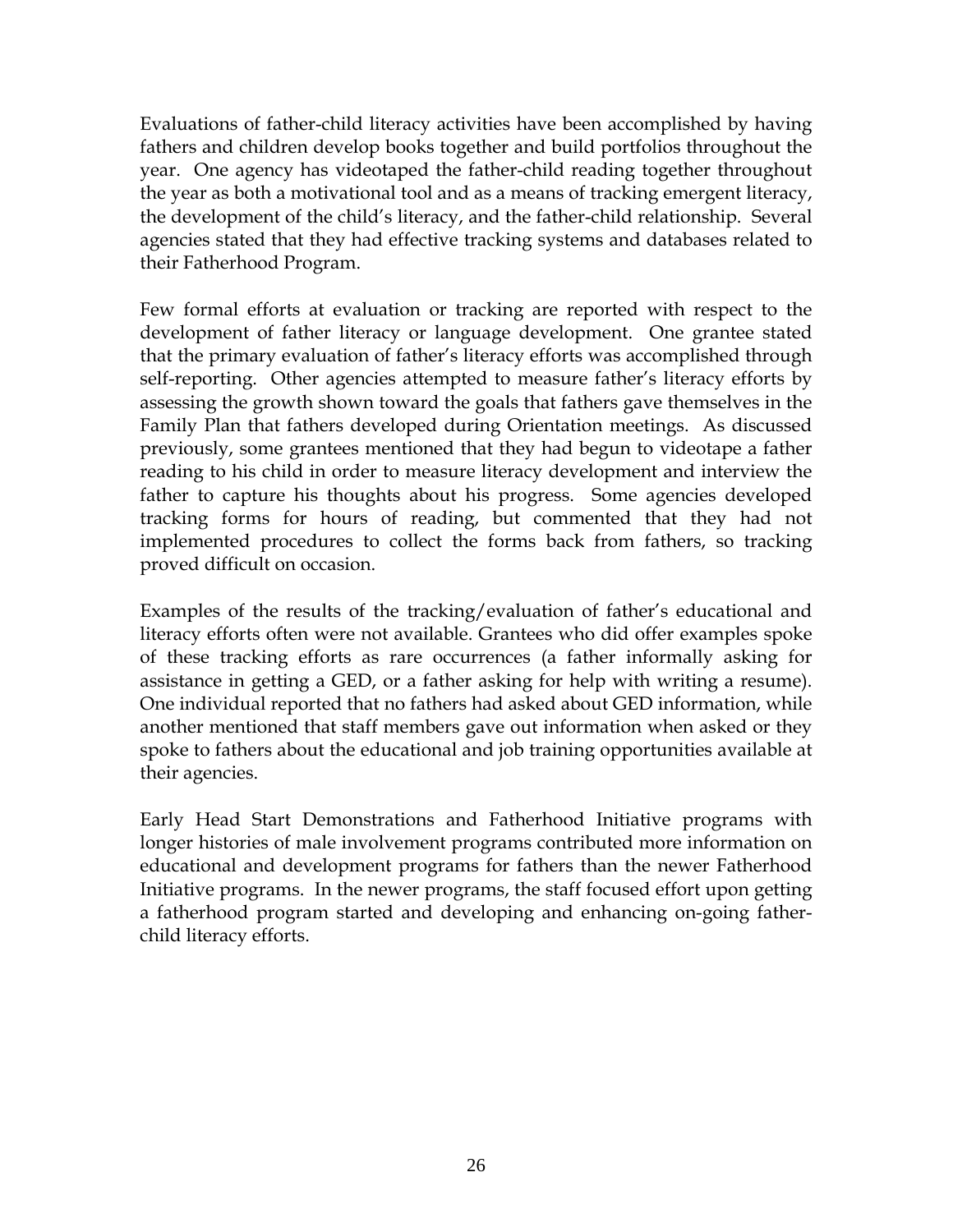## **4.6 Positive Impact on Community**

The Head Start Fatherhood program in some communities is the first such program devoted to interest in fathers. In other areas, Head Start's Fatherhood Involvement programs join existing fatherhood efforts in the county or state and are contributing to broader programming and joint efforts to assist all males. In these communities, the community fatherhood programs are providing an opportunity for Early Head Start and Head Start fathers to take on speaking roles in the community and contribute to advocacy on fatherhood concerns.

## **4.7 Learning Experiences for Fathers and Children**

Grantees indicated that their programs have provided children with many opportunities for the fathers and children to learn together. These programs have shown children that men can play an important role as a reader and storyteller. Additionally, these programs have shown both children and fathers that reading and learning can be enjoyable experiences. Fathers have discovered new and interesting ways to be supportive and to spend time with their children in a helpful manner. Fathers have learned about the importance of early learning and how much they count in this process. For non-resident fathers, these fatherchild activities open doors for increased time with their children. For low-income fathers, these activities have provided free settings in which to spend valuable time with their children.

## **4.8 Building Libraries**

A long-term benefit of the program has been that fathers and children have acquired a growing number of their own books. For some families, these books marked the beginning of their home libraries.

Many programs gave children's books in English and in Spanish as incentives to take part in the program and to complete certain program activities. Others used gift certificates and point systems with which to purchase books as incentives. Some used funding for fathers to choose the books that the agency would purchase both for home and school. Book Fairs, Book Exchanges, and materials for making books were introduced. An additional benefit has been the creation of stronger, more varied agency libraries. Books in several languages have been purchased which feature males and fathers.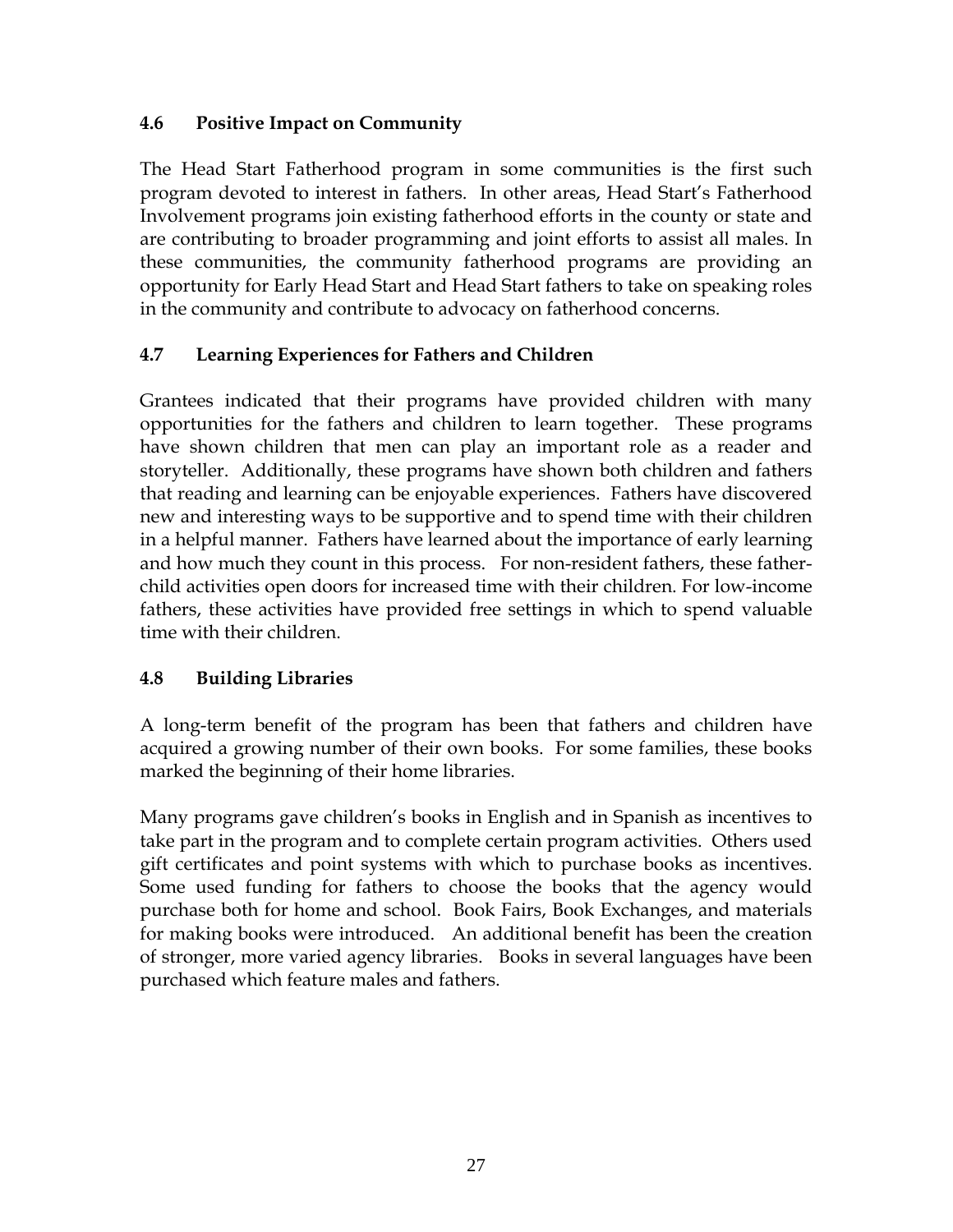## **5. Selected Recommendations from Grantees**

Grantees made many recommendations, a complete list of which is included as Appendix E. We have selected the following grantee recommendations as the ones most relevant to developing and sustaining a successful program.

- Partnering with other agencies, and working with networks and partners.
- Conducting a survey at the beginning of the grant.
- Keeping the survey open-ended so that the grantee can get new ideas of the needs of men in the community.
- Soliciting input from all fathers before any event or program is planned.
- Making fathers feel comfortable, and letting them know that their opinions are valued.
- Having the Male Involvement coordinator go to parents directly.
- Interacting with the men as they come in the door to drop children off.
- Visiting each center in their area each month to keep fatherhood interest high.
- Providing on-going fatherhood training for all staff members.
- Inviting a father from each center to come to all-staff meetings to talk with staff about his experiences and his wishes for the program.
- Involving fathers in the training that is being offered on literacy for staff.
- Making sure that a representative for mothers is involved in planning.
- Creating and distributing a father newsletter or having a father-section in the agency newsletter.
- Bringing in representatives from Child Support to make Child Support presentations and provide information.
- Helping the men with legal services, such as driver's license suspension, paternity establishment, credit problems, parking and speeding tickets.
- Conducting activities that provide the time for fathers and children to work together on a hands-on project.
- Having a partnership with a local high school team so that team members may come in and read to the children or socialize with the children during an activity.

## **5.1 Program Retention**

Retention of the programs after the lapse of grant funding (many grants ended in January 2004) is a significant issue. Many agencies indicated that they were applying for new grant funding and commented on their hopes for additional funding for the FSI. A few grantees indicated that they foresaw difficulty in retaining the program as retentions would be handled "poorly" without funds, but these types of comments were in the minority.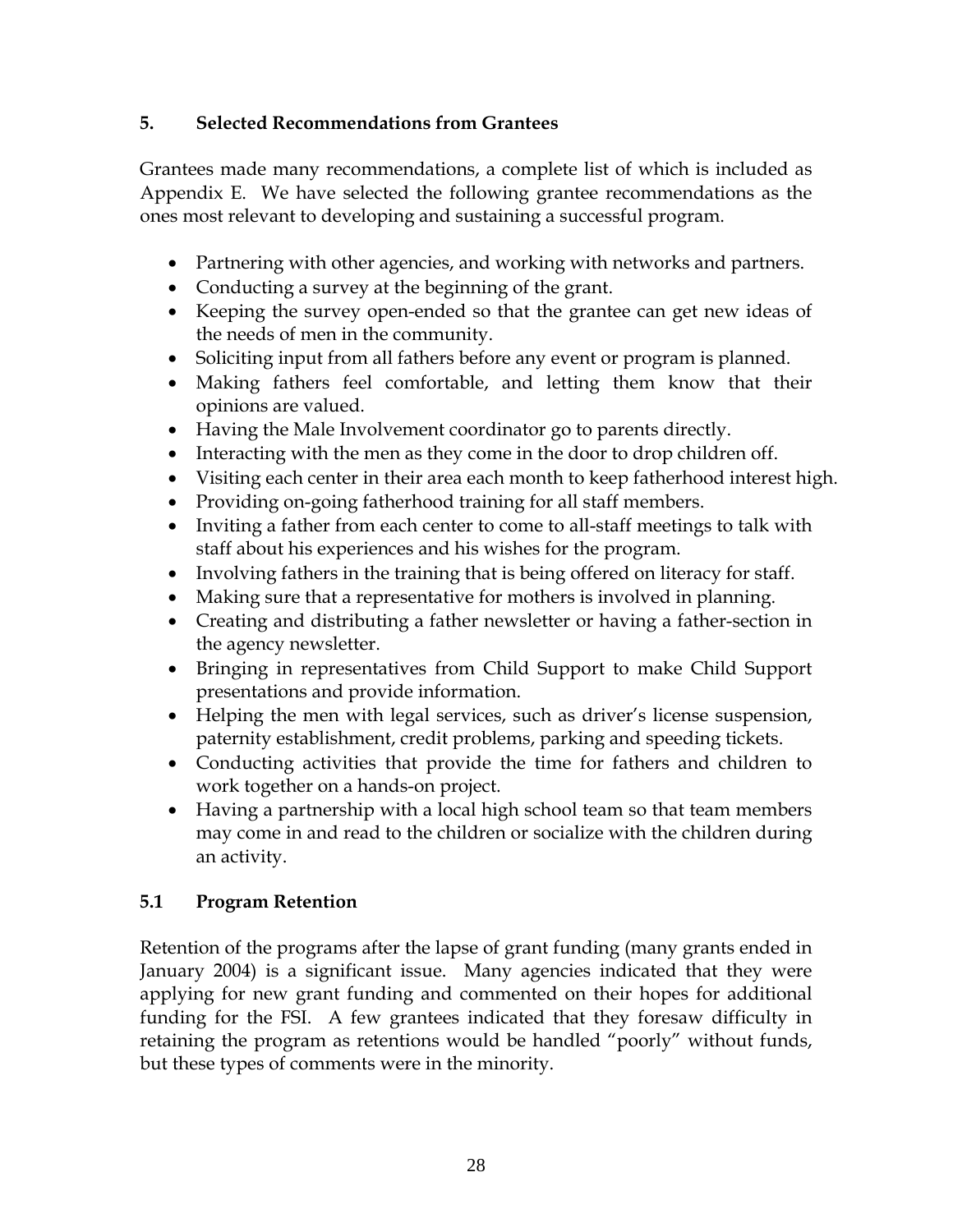Many grantees expressed enthusiasm for the goals of the FSI grant and felt that they had to continue to find the resources to get books into the hands of fathers and families and to help fathers continue to read and spend time with their children.

The following are some representative approaches the various agencies are taking to create the resources to retain the program's post-grant benefits:

- Put together funds through use of quality improvement money.
- Recognize that agencies had already invested funds from the grant in tangible materials (curricula, posters, children's books) so they had a resource and knowledge base from which to continue their efforts.
- Redeploy staff to assist fathers involved in reading with their children.
- Decentralize planning so that the delegate agencies and sites would plan their own programs.
- Look to share low-cost or free community resources.
- Assess and rewrite job descriptions annually, spreading the fatherhood responsibilities throughout all levels of staff and ensure that all staff know how they can be part of the fatherhood program.
- Balance costs within budget, retaining critical activities.
- Develop a grant writing team comprised of health staff, parents, social services, educational personnel, and the fatherhood involvement staff.
- Work to secure community investment dollars.

A coordinator of a multi-year male involvement program advised, "An agency needs to tap into all resources and partnerships in order to enhance and continue the fatherhood program and actively pursue a variety of funding."

## **6. Conclusion**

With these grants, Region V assisted grantees in helping fathers support their children's cognitive, emotional, and social development. These grants have made many agencies aware of the need to be friendlier to fathers in order to attract them to and participate in activities. The grant implementation process has provided staff members with research and information on the critical nature of the father's role, and enabled the creation of father/child literacy programs.

Many of the best practices identified in this report can be of value to other Head Start programs. Due to the unique nature of the sites and the staff composition within those sites, agencies need to assess which practices will translate to comparable sites in their states. Therefore, dissemination of the varied information as shown in the Appendixes will benefit the most grantees. Continuous staff training in fatherhood issues and programming, as well as the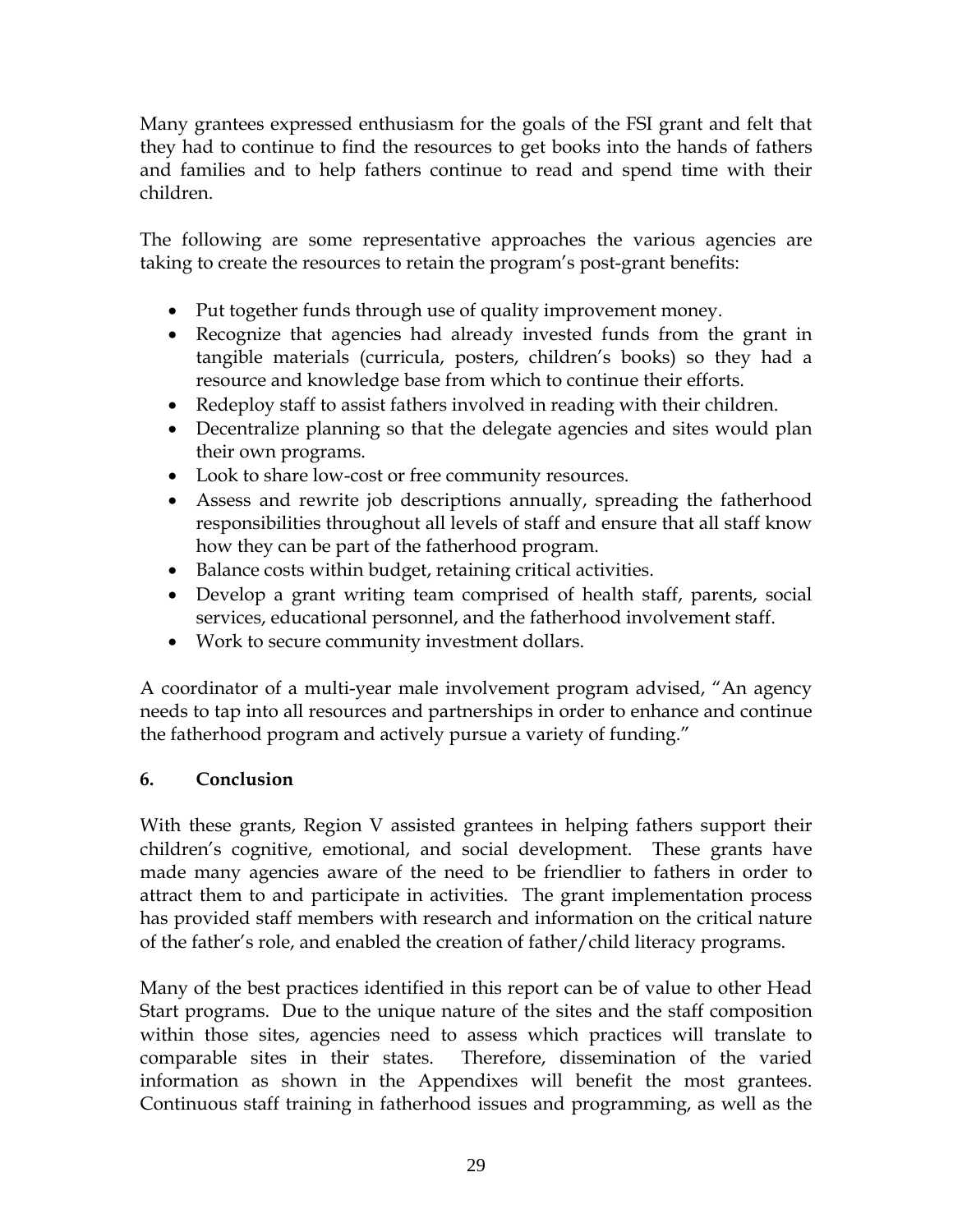education of both parents on the role of the father as one of the child's first teachers, remains a vital component for fatherhood programs. Grantees in each state acquired knowledge and experience with which to speak out and assist with building the FSI further in their own agency and to assist other Head Start programs in their areas. Recognizing staff and father talent and expertise will help achieve their fatherhood and early literacy objectives.

Fatherhood programs must be enduring if they are to be taken seriously by the community and by fathers. As one male involvement coordinator said, "You need to measure success and progress in baby steps. One person coming out is a success."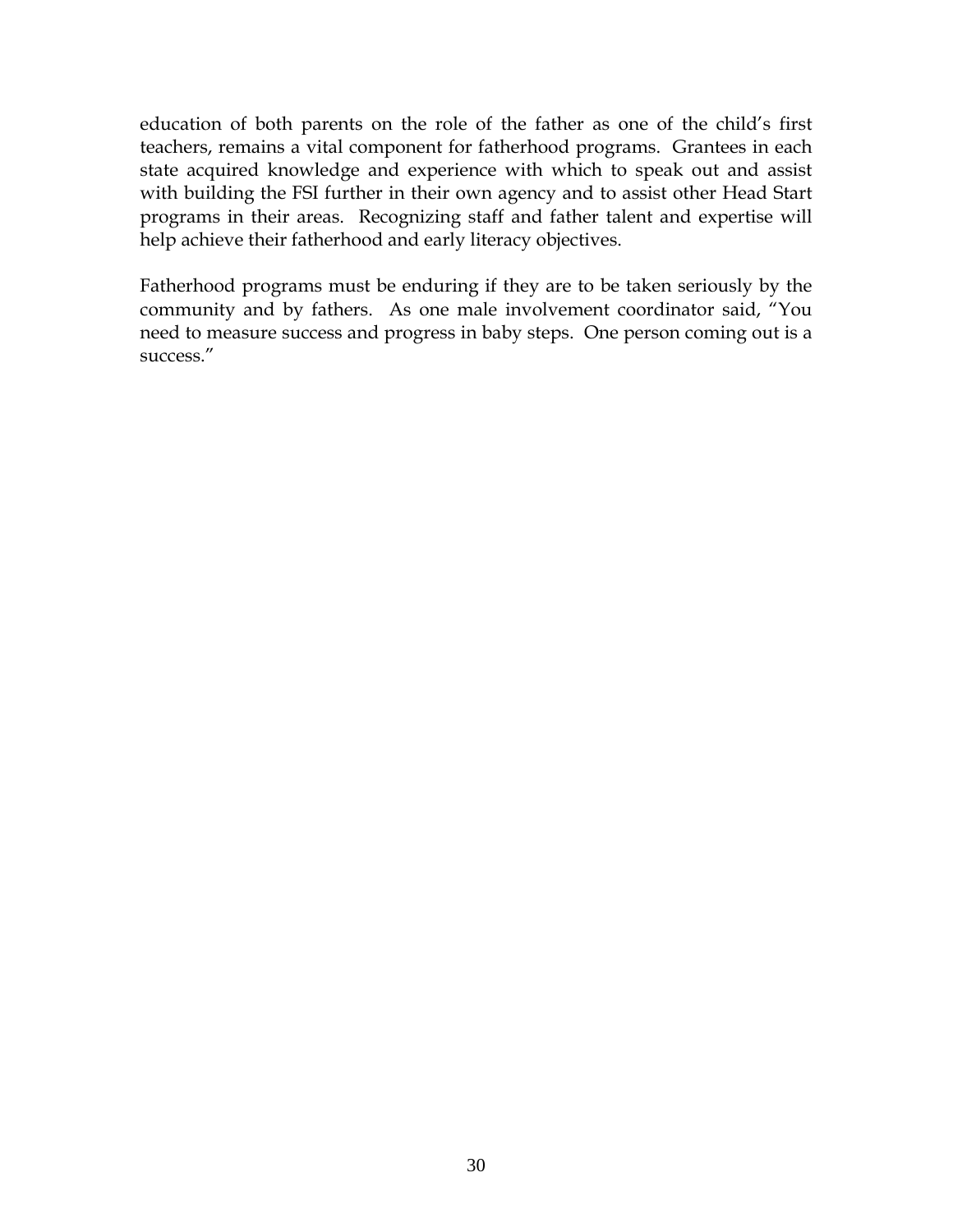#### **Appendix A Grantees who Received the Fatherhood Special Initiative Grant**

*Key: HS = Head Start* 

 *EHS = Early Head Start* 

*HS/EHS = Combined* 

| <b>ILLINOIS</b>                                        |            |                   |                                                   |
|--------------------------------------------------------|------------|-------------------|---------------------------------------------------|
| <b>Grantee Name</b>                                    | Program    | City              | <b>Male Involvement</b><br><b>Year Start Date</b> |
| Catholic Charities Diocese of Joliet Inc.              | HS/EHS     | Joliet            | 2002                                              |
| Childcare Network of Evanston                          | <b>EHS</b> | Evanston          | 1999                                              |
| <b>Clinton County Rehabilitation Center</b>            | <b>EHS</b> | <b>Breese</b>     | 2002                                              |
| Community Action Agency for McHenry County Inc         | HS.        | Woodstock         | 2002                                              |
| East Central Illinois Community Action Program         | HS/EHS     | Danville          | 2001                                              |
| Heartland Head Start Inc.                              | HS         | Bloomington       | 2001                                              |
| Peoria Citizens Committee for Economic Opportunity Inc | HS/EHS     | Peoria            | 2001                                              |
| Southern Illinois University at Carbondale             | <b>HS</b>  | Carbondale        | 1999                                              |
| Southern Seven Health Department                       | HS/EHS     | Ullin             | 2001                                              |
| Tri County Opportunities Council Inc                   | HS         | <b>Rock Falls</b> | 2002                                              |
| Wabash Area Development Inc                            | HS/EHS     | Enfield           | 2001                                              |
|                                                        |            |                   |                                                   |
| <b>INDIANA</b>                                         |            |                   |                                                   |
|                                                        |            |                   | <b>Male Involvement</b>                           |

| <b>Grantee Name*</b>                      | Program    | City         | <b>Male Involvement</b><br><b>Year Start Date</b> |
|-------------------------------------------|------------|--------------|---------------------------------------------------|
| Carey Services Inc                        | <b>EHS</b> | Marion       | 1999                                              |
| Community Action of Northeast Indiana Inc | HS         | Fort Wayne   | 2001                                              |
| Community and Family Services Inc         | HS/EHS     | Portland     | 2002                                              |
| <b>Family Development Services</b>        | HS/EHS     | Indianapolis | 2000                                              |
| Hoosier Uplands Economic Development Corp | HS/EHS     | Mitchell     | 2001                                              |
| Human Services Inc                        | НS         | Columbus     | 2002                                              |

| <b>MICHIGAN</b>                                          |                |                     |                                                   |
|----------------------------------------------------------|----------------|---------------------|---------------------------------------------------|
| <b>Grantee Name*</b>                                     | <b>Program</b> | City                | <b>Male Involvement</b><br><b>Year Start Date</b> |
| Baraga Houghton Keweenaw Child Development Board         | HS/EHS         | Houghton            | 2000                                              |
| Capitol Area Community Services Inc                      | HS/EHS         | Lansing             | 2001                                              |
| Carman School District                                   | <b>EHS</b>     | Flint               | 1997                                              |
| Community Action Agency of Jackson Michigan              | HS/EHS         | Jackson             | 2001                                              |
| Eight Community Action Program Inc                       | <b>HS/EHS</b>  | Greenville          | 2003                                              |
| Human Development Commission                             | <b>EHS</b>     | Caro                | 2002                                              |
| Michigan Family Resources                                | HS/EHS         | <b>Grand Rapids</b> | 2002                                              |
| Muskegon Area Intermediate School District               | HS             | Muskegon            | 2002                                              |
| St Clair County Economic Opportunity Committee           | НS             | Port Huron          | 2002                                              |
| Wayne County Department of Health and Community Services | НS             | Detroit             | 1999                                              |

| <b>MINNESOTA</b>                               |                     |                |                                                   |
|------------------------------------------------|---------------------|----------------|---------------------------------------------------|
| <b>Grantee Name*</b>                           | Program             | City           | <b>Male Involvement</b><br><b>Year Start Date</b> |
| Anoka County Community Action Program Inc      | HS/EHS              | <b>Blaine</b>  | 2002                                              |
| Bi County Community Action Council Inc         | HS/EHS              | Bemidii        | 2002                                              |
| Child Care Resource and Referral Inc           | HS                  | Rochester      | 2002                                              |
| Otter Tail Wadena Community Action Council Inc | HS                  | New York Mills | 2001                                              |
| Parents in Community Action Inc                | <b>HS &amp; EHS</b> | Minneapolis    | 1980                                              |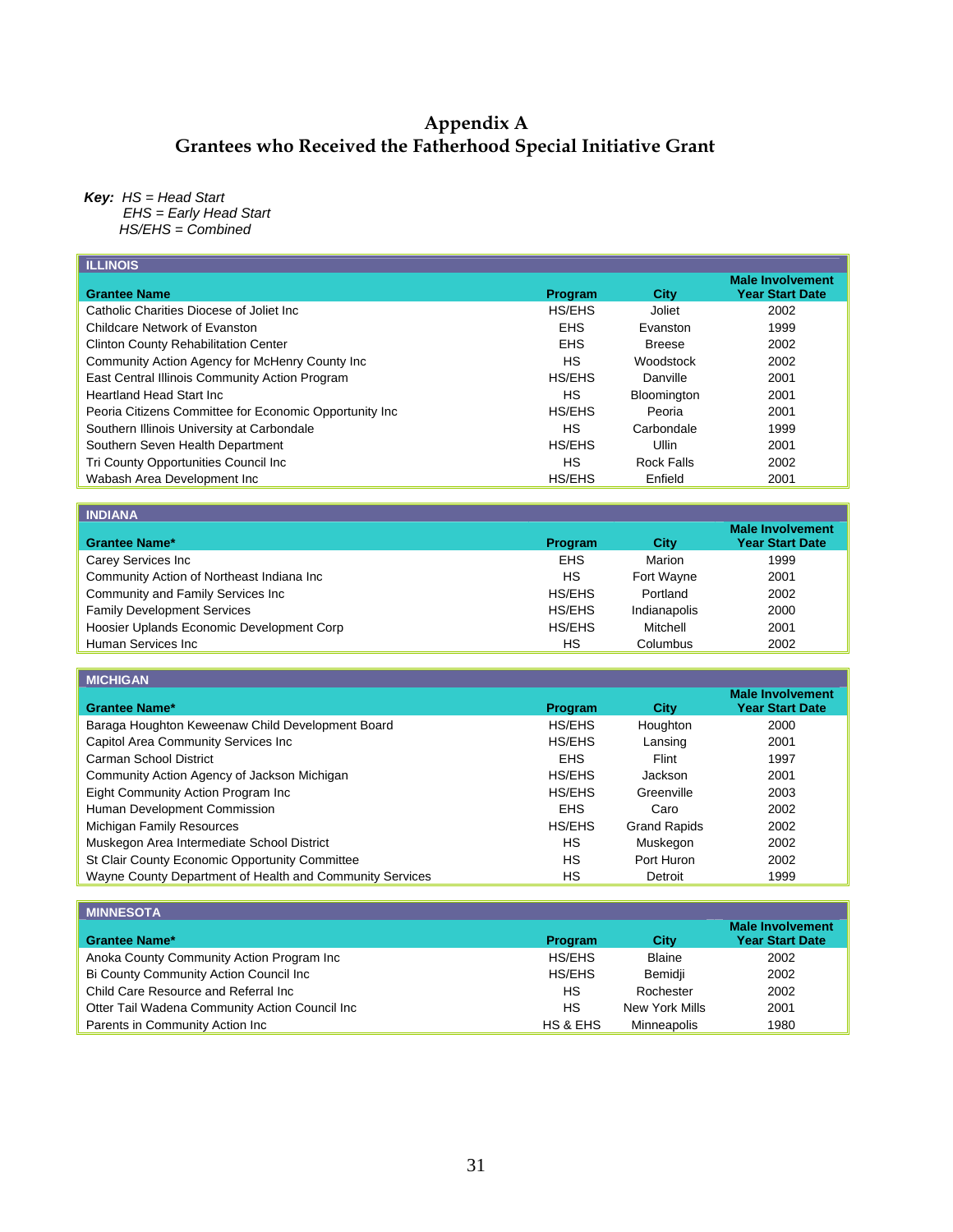| <b>OHIO</b>                                             |            |            |                                                   |
|---------------------------------------------------------|------------|------------|---------------------------------------------------|
| <b>Grantee Name*</b>                                    | Program    | City       | <b>Male Involvement</b><br><b>Year Start Date</b> |
| Child Development Council of Franklin County Inc        | HS.        | Columbus   | 2002                                              |
| <b>Clermont County Child Focus</b>                      | HS/EHS     | Cincinnati | 2002                                              |
| <b>Community Action Committee of Pike County</b>        | HS/EHS     | Piketon    | 2002                                              |
| Community Action of Wayne Medina                        | HS/EHS     | Wooster    | 2002                                              |
| Coshocton County Head Start Inc                         | HS.        | Coshocton  | 2002                                              |
| Council for Economic Opportunities in Greater Cleveland | <b>HS</b>  | Cleveland  | 2000                                              |
| Licking County Economic Action Development Study Inc    | HS         | Newark     | 2002                                              |
| North Central State College                             | <b>EHS</b> | Mansfield  | 2002                                              |
| <b>Stark County Community Action Agency</b>             | HS         | Canton     | 2001                                              |
| Trumbull Community Action Program Inc                   | HS         | Warren     | 2002                                              |
| Youngstown Area Community Action Council                | HS/EHS     | Youngstown | 1997                                              |

| <b>WISCONSIN</b>                           |         |                    |                                                   |
|--------------------------------------------|---------|--------------------|---------------------------------------------------|
| <b>Grantee Name*</b>                       | Program | City               | <b>Male Involvement</b><br><b>Year Start Date</b> |
| ADVOCAP Inc                                | HS      | Fond Du Lac        | 2001                                              |
| Cooperative Educational Services Agency 11 | HS/EHS  | <b>Turtle Lake</b> | 2002                                              |
| Dane County Parent Council Inc             | HS/EHS  | Madison            | 2002                                              |
| Indianhead Community Action Agency         | НS      | Ladysmith          | 2003                                              |

## **Grantees who Received the Federal Early Head Start Demonstration Grant**

| <b>Early Head Start Demonstration Grantees</b> |            |              |              |                                                   |
|------------------------------------------------|------------|--------------|--------------|---------------------------------------------------|
| <b>Grantee Name*</b>                           | Program    | City         | <b>State</b> | <b>Male Involvement</b><br><b>Year Start Date</b> |
| Community Action Agency of Jackson Michigan    | <b>EHS</b> | Jackson      | MI           | 2001                                              |
| Community Economic Development Association Inc | <b>EHS</b> | Chicago      | ΙL           | 2001                                              |
| <b>Family Development Services</b>             | <b>EHS</b> | Indianapolis | IN           | 2000                                              |
| Next Door Foundation                           | <b>EHS</b> | Milwaukee    | WI           | 2001                                              |
| Wabash Area Development Inc                    | <b>EHS</b> | Enfield      | IL           | 2001                                              |

*\* All tables are in alphabetical order by the grantee name.*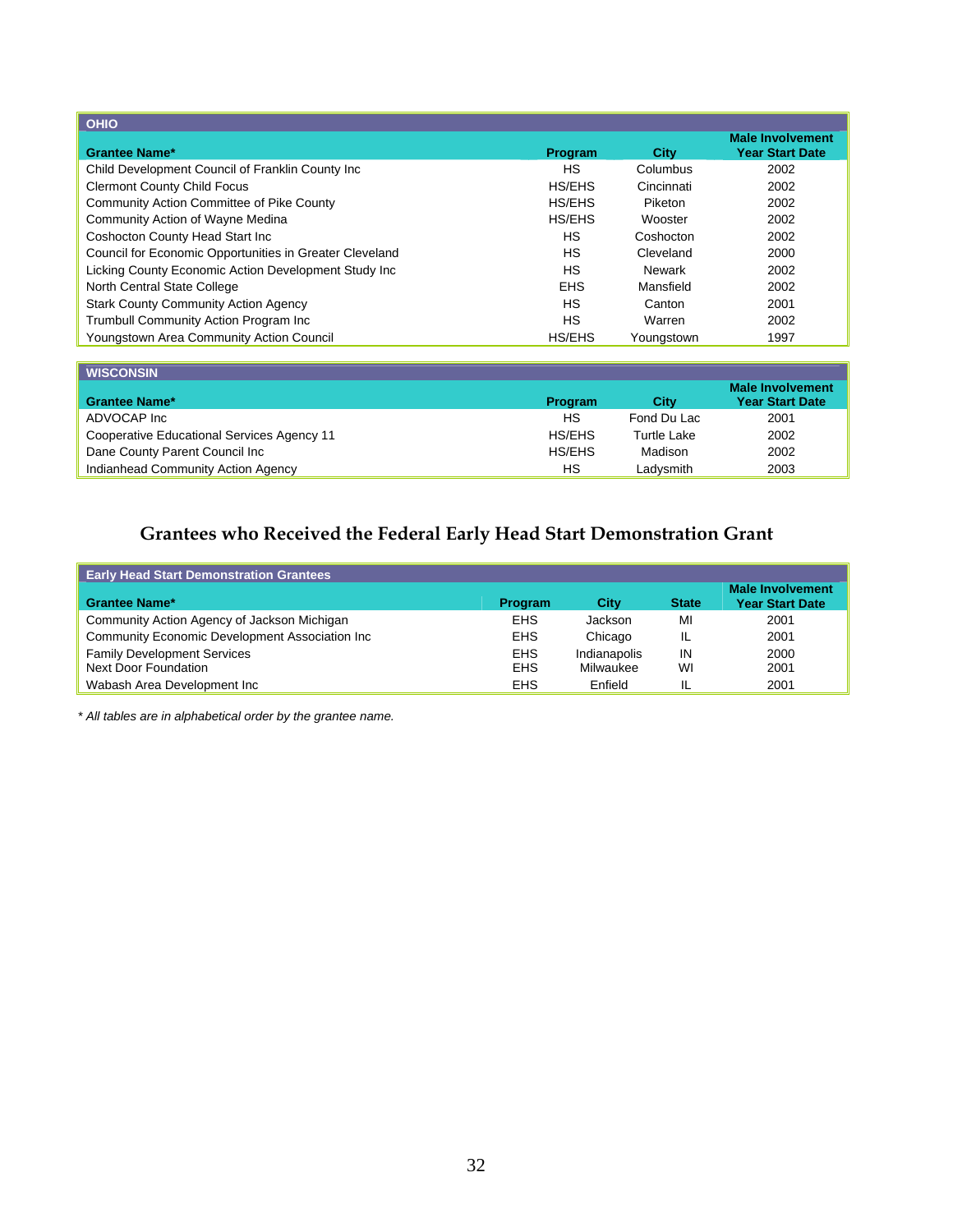### **Appendix B Fatherhood Special Initiative Phone Questions**

| Agency:                               |  |
|---------------------------------------|--|
| State:                                |  |
| <b>Phone Conversation Date:</b>       |  |
| <b>Contact Name:</b>                  |  |
| Title:                                |  |
| Phone / E-mail:                       |  |
| Others to contact about this program: |  |
| Title:                                |  |
| Phone /<br>' E-mail:                  |  |

Introduction

- Is this grant your first for Fatherhood/Male Involvement?
- When was your Fatherhood/Male Involvement program started?
- How many fathers were involved in your programs when this grant began?
- How many fathers are involved in your programs today?

### **Best Practices**

- Do you have a Best Practice that you would like to recommend to others?
- What steps did you take to accomplish your Best Practice?

#### Major Accomplishments

- What would you say is the program's major accomplishment?
- Of all the activities you have carried out, what was the most successful?

#### Lessons Learned

- What was the major lesson learned?
- If you were to start this initiative today, what changes would you make?
- **What would you recommend to other agencies?**

#### **Outcomes**

- Have you completed a "Father-Friendly Assessment"?
- Are you working with the Alpha Phi Alpha fraternity? (Added in November 2003)
- Have there been changes in policy / mission statement as a result of this program?
- How have you evaluated literacy development in children and fathers?
- Have there been unintended consequences due to this grant?
- How will retention of program be handled?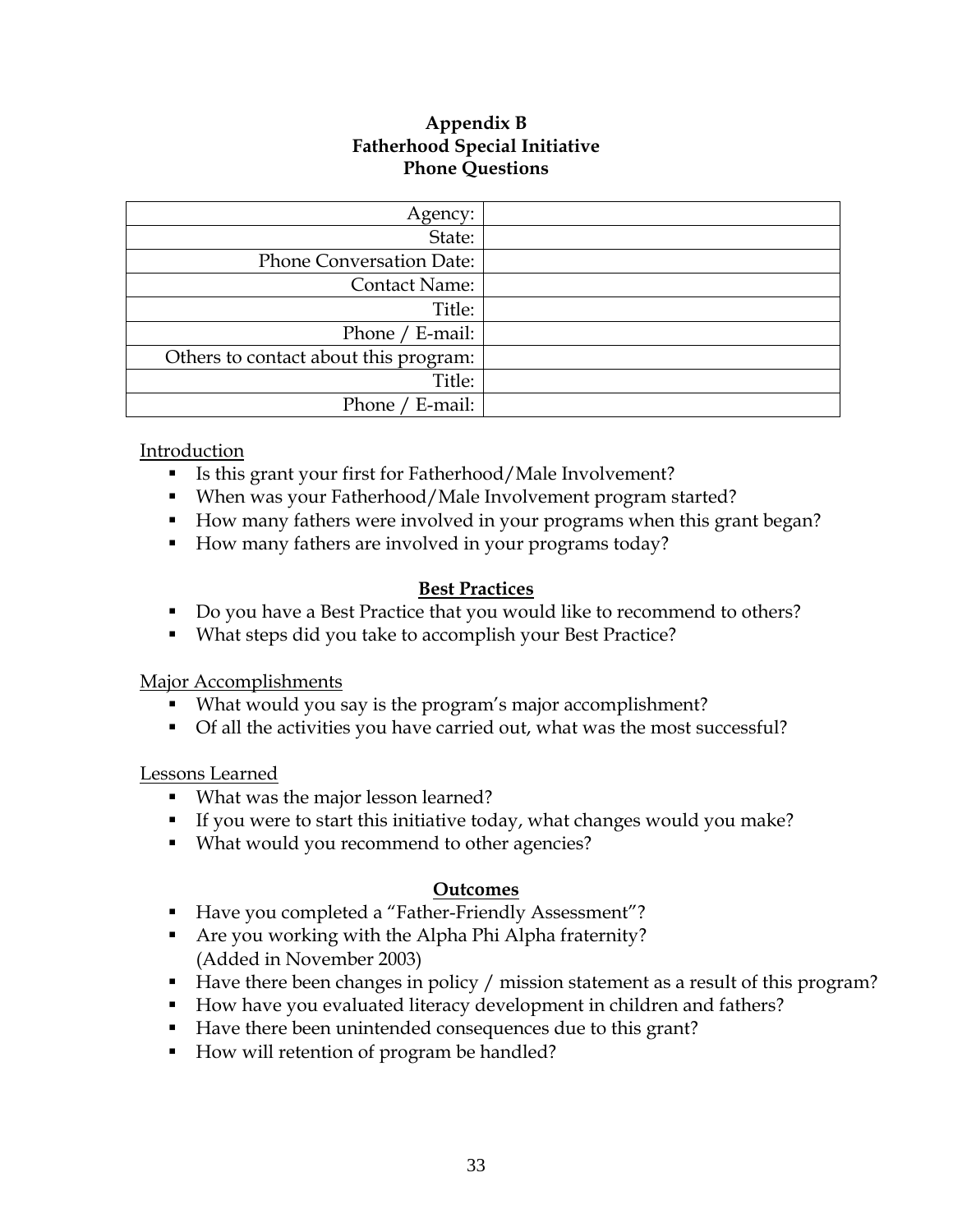### **Appendix C Best Practices and Major Accomplishments Summary**

## *1. Father-Friendly Environments:*

| <b>Best Practices</b>                                                                                                                            | <b>Major Accomplishments</b>                                                                                                                                                        |
|--------------------------------------------------------------------------------------------------------------------------------------------------|-------------------------------------------------------------------------------------------------------------------------------------------------------------------------------------|
| Sending out calendars for fathers to log in the hours they<br>spend with their child particularly in reading activities.                         | Using the Father-Friendly assessment and implementing the<br>results.                                                                                                               |
| Taking fathers' work schedules into account when planning<br>activities.                                                                         | Staff members now understand how uncomfortable it can be<br>for a man when visiting a center, and how to make changes in<br>the environment so men are more comfortable.            |
| Providing full dinner meals for evening meetings.                                                                                                | The centers are more father-friendly, and fathers (as well as<br>other significant males) feel more comfortable in the centers,<br>especially when other fathers/males are present. |
| Having a release procedure for the agency to gather<br>information about non-resident fathers and mail information<br>to those fathers.          | The centers now serve as a meeting place where men can<br>speak freely to each other and talk about their roles in their<br>children's lives.                                       |
| Accepting all kinds of males in an activity (married fathers,<br>co-habitating males, non-custodial fathers, and non-resident<br>fathers).       | More fathers have taken part in Home Visits and<br>Socializations.                                                                                                                  |
| Interacting with each male as they enter the center (even if it<br>is only to drop off or pick up a child) and making a<br>connection with them. | Men hired at all levels of the agency have served as role<br>models to the children.                                                                                                |
| Greeting the men and interacting with them as they come in<br>the door.                                                                          | Staff members have encouraged fathers to speak out and<br>suggest what would work and what would not in terms of<br>programming and planning.                                       |
| Spending time to talk with fathers during family activities.                                                                                     | Opportunities have been created for men to participate in the<br>lives of their children through literacy events and recreational<br>activities.                                    |
| Introducing fathers to the teachers so that the fathers feel<br>more comfortable with the classroom program.                                     | Fathers have ownership of the program in terms of planning<br>activities for themselves and their children.                                                                         |
| Taking photos of fathers/men and their children as a "father-<br>friendly" catalyst for male involvement.                                        |                                                                                                                                                                                     |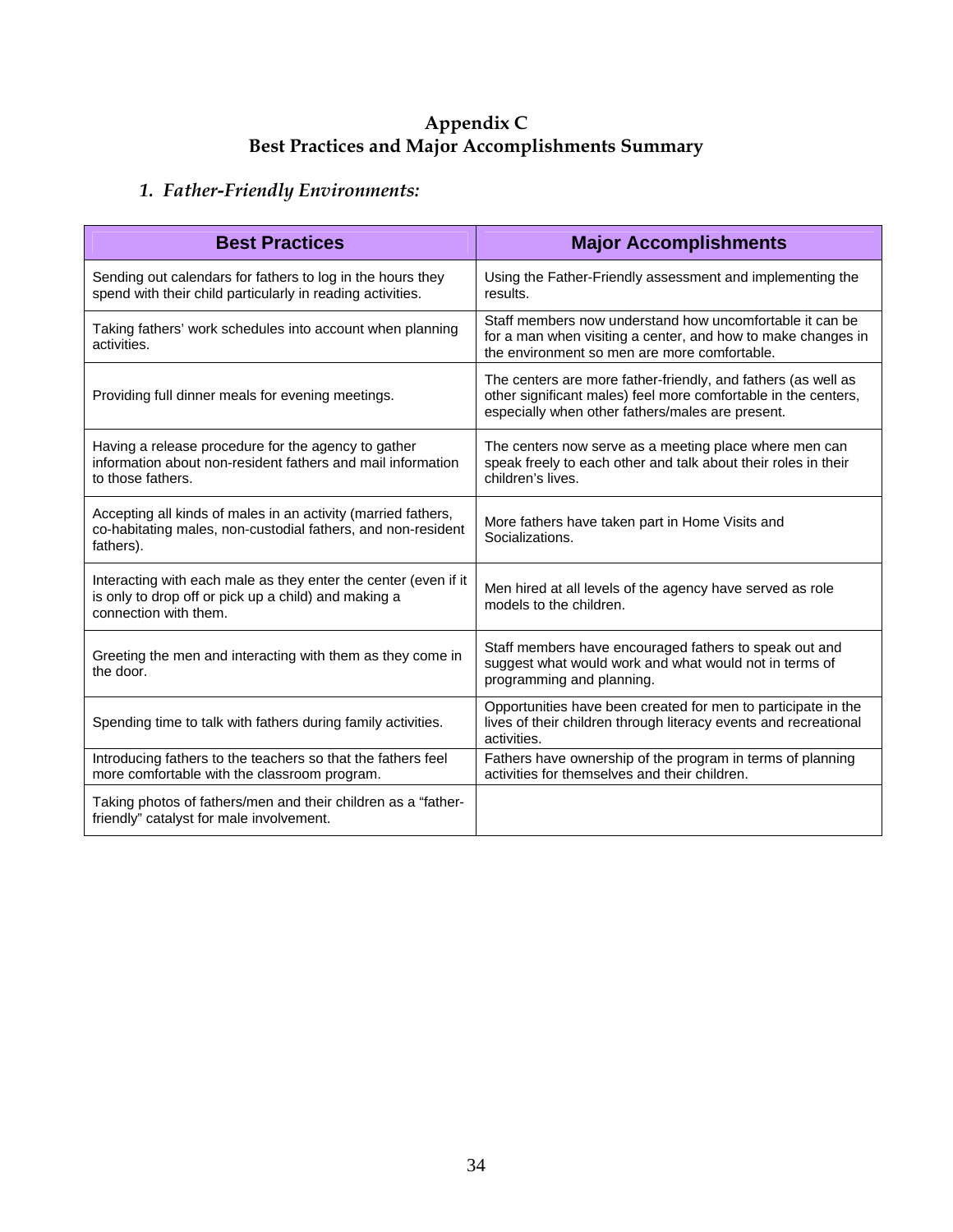## *2. Recruitment:*

| <b>Best Practices</b>                                                                                                | <b>Major Accomplishments</b>                                                                                                             |
|----------------------------------------------------------------------------------------------------------------------|------------------------------------------------------------------------------------------------------------------------------------------|
| Direct one-on-one contact with fathers/males about the<br>Fatherhood Program is the most effective recruitment tool. | Getting out the idea of the need for father involvement.                                                                                 |
| Riding the buses in order to meet fathers face-to-face.                                                              | Getting the word out that new ideas are wanted for the<br>program.                                                                       |
| Involving mothers in the development of the program and<br>recruitment of fathers/males.                             | Agencies noted that good outreach activities succeeded in<br>involving members of the community with the fatherhood<br>effort.           |
| Assigning fatherhood outreach workers at each site.                                                                  | A father's role in emergent literacy from the very beginning of<br>the child's life is an important outreach message.                    |
| Encouraging the child to invite the father or male figure to<br>events or programs.                                  | The Male Involvement Coordinator paid monthly visits to each<br>center to talk about the program and encourage greater<br>participation. |
| Inviting males to start off the program - if not fathers, then<br>husbands of staff and males from the community.    | The Male Involvement Coordinator maintained direct one-on-<br>one contact with each parent about the Fatherhood Program.                 |
| Promoting this program as a Male Involvement Program,<br>rather than a Father-only involvement Program.              | The changing and more positive attitudes of staff members<br>toward fathers.                                                             |
| Starting a newsletter for the Male Involvement Program.                                                              |                                                                                                                                          |
| Creating a "Fathers Corner" in the newsletter, where<br>announcements cite fathers' achievements.                    |                                                                                                                                          |
| Redefining the job description for Family Support workers so<br>that outreach to fathers is included.                |                                                                                                                                          |
| Inviting parents to meetings and trainings of staff.                                                                 |                                                                                                                                          |
| Visiting families at home before the school year begins.                                                             |                                                                                                                                          |
| Involving the community by taking presentations out to the<br>public.                                                |                                                                                                                                          |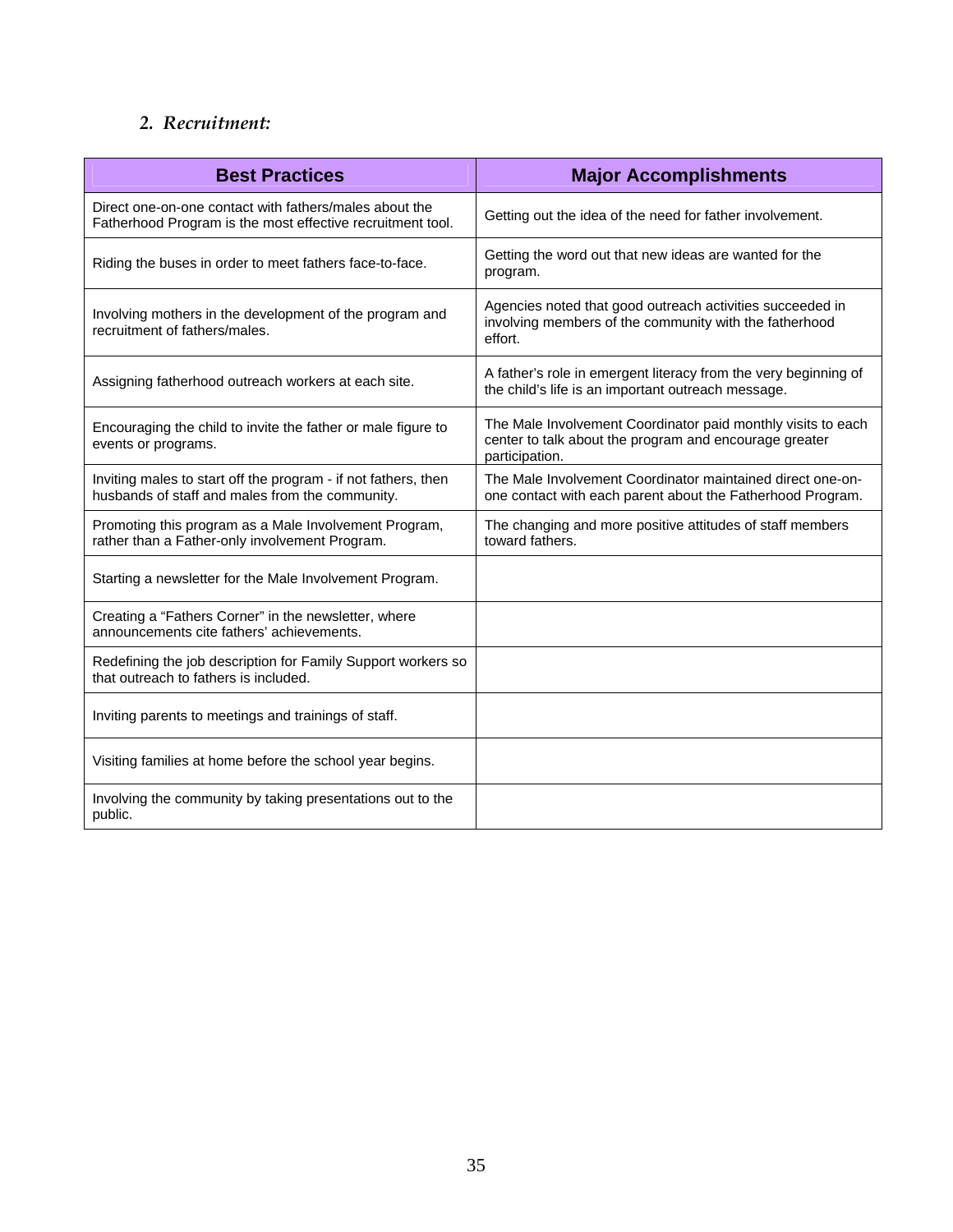## *3. Planning:*

| <b>Best Practices</b>                                                                                          | <b>Major Accomplishments</b>                                                              |
|----------------------------------------------------------------------------------------------------------------|-------------------------------------------------------------------------------------------|
| Operating a year-round fatherhood program.                                                                     | Staff members are learning how to get both parents involved<br>with planning activities.  |
| Looking at blended funding streams to develop the program<br>and plan for retention.                           | Getting significant males involved in Policy Council.                                     |
| Maintaining an advisory committee composed of staff<br>members, parents, and community representatives.        | Establishing a viable Male Advisory Panel increases<br>opportunities for male leadership. |
| Conducting an open-ended survey at the beginning of the<br>school year so that the agency can gain new ideas.  |                                                                                           |
| Inviting fathers to make decisions so that they can describe<br>what they want and do not want in the program. |                                                                                           |
| Ensuring that mothers are involved in planning efforts.                                                        |                                                                                           |
| Providing a variety of programs for the fathers.                                                               |                                                                                           |
| Being careful not to overload fathers' (parent) schedules and<br>being respectful of their schedules.          |                                                                                           |
| Supporting fathers' efforts in seeking employment.                                                             |                                                                                           |
| Having male speakers at workshops attended by fathers.                                                         |                                                                                           |
| Giving two copies of a book to a father and child so that they<br>can each have a copy to read over the phone. |                                                                                           |
| Using available free and low-cost local resources.                                                             |                                                                                           |

## *4. Staffing and Staff Training:*

| <b>Best Practices</b>                                                                                                                                     | <b>Major Accomplishments</b>                                                                                                |
|-----------------------------------------------------------------------------------------------------------------------------------------------------------|-----------------------------------------------------------------------------------------------------------------------------|
| Employing a male staff person who can meet and work with<br>the fathers at all the centers.                                                               | Staff members have developed a greater awareness of<br>fatherhood issues.                                                   |
| Having support from all staff for this initiative.                                                                                                        | Staff members cited the mere involvement of fathers.                                                                        |
| If possible, adding additional staff to support this initiative.                                                                                          | Agencies accomplished their goal of hiring a male fatherhood<br>specialist and hiring a female assistant to the specialist. |
| Using the best materials available to train staff and fathers.                                                                                            | Staff members have been trained in paternity establishment.                                                                 |
| Hiring men in each capacity in the agency so that the<br>children see men in different roles regularly and can count<br>on them to carry out their roles. | Increased number of fathers involved with Policy Council.                                                                   |
| Training all staff on the important role of fathers, starting<br>with all staff taking the self-assessment.                                               | Increased communication between staff members and fathers.                                                                  |
| Inviting fathers to attend staff in-service trainings.                                                                                                    |                                                                                                                             |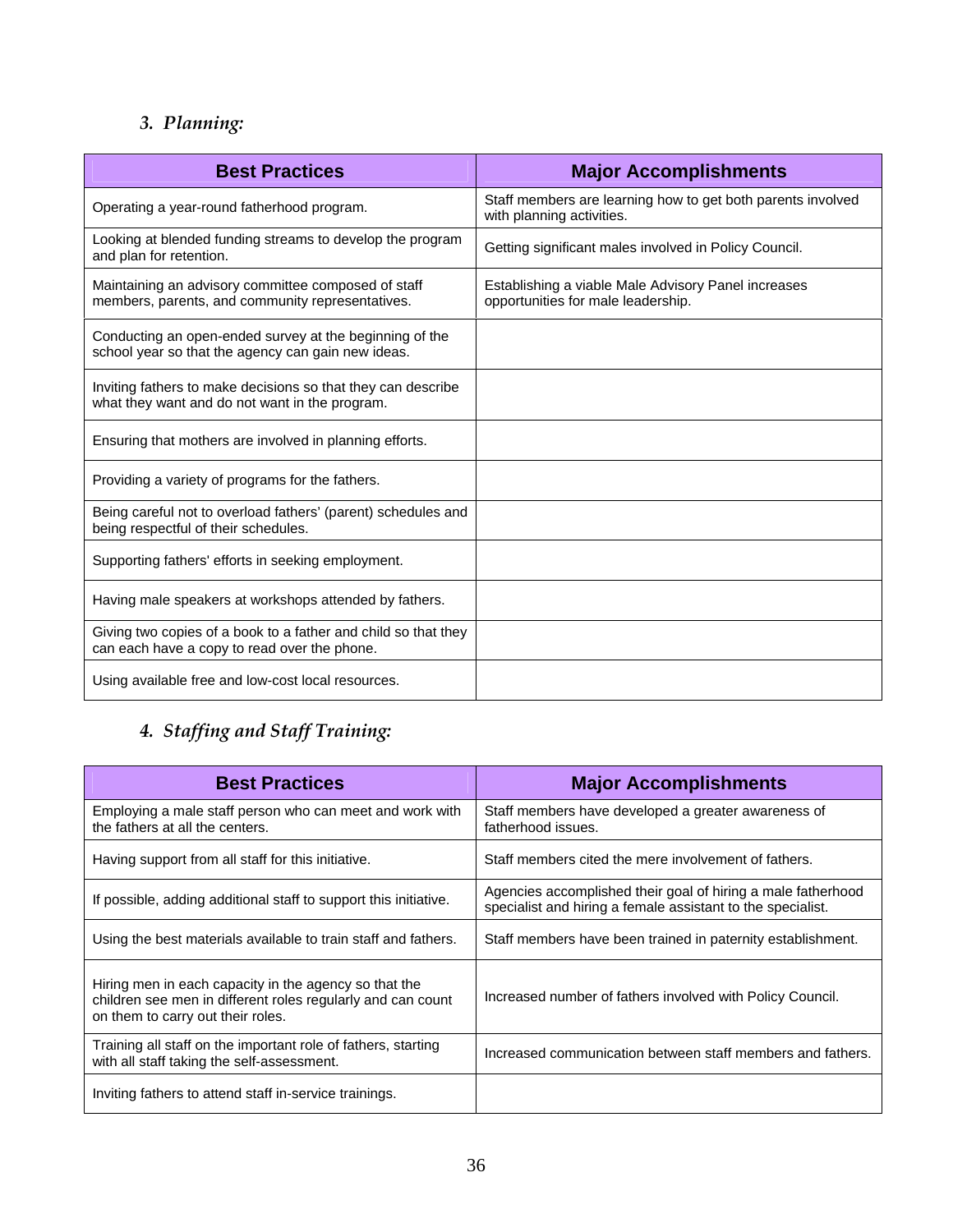## *5. Programming:*

| <b>Best Practices</b>                                                                                                                                                               | <b>Major Accomplishments</b>                                                                                                                                                                                                         |
|-------------------------------------------------------------------------------------------------------------------------------------------------------------------------------------|--------------------------------------------------------------------------------------------------------------------------------------------------------------------------------------------------------------------------------------|
| Conducting activities that provide the time for fathers and<br>children to work together interactively on a hands-on project.                                                       | Staff members have taught men the importance of reading<br>with their children regularly.                                                                                                                                            |
| Providing a variety of experiences for fathers and children at<br>various times of the day so that fathers with different types<br>of work schedules could participate.             | Staff members have learned how to read to their children.                                                                                                                                                                            |
| Encouraging fathers and other males to work together on<br>projects for the benefit of the children and/or the agency.                                                              | Fathers are reading in the classroom and taking part in<br>emergent literacy activities.                                                                                                                                             |
| Using community resources for program development.                                                                                                                                  | Agencies have purchased books and put those books in the<br>hands of families and fathers.                                                                                                                                           |
| Involving the local fathers to make decisions on<br>programming at each site.                                                                                                       | Staff members have aided the fathers in developing a positive<br>network. Fathers show up regularly, meet as a group, and call<br>each other between meetings.                                                                       |
| Employing active learning principles with adults who have<br>limited literacy skills and/or English language difficulties.                                                          | Regular group sessions for fathers at each site with specific<br>learning and hands-on activities have been successful.                                                                                                              |
| Offering food at all events (e.g., Doughnuts for Dads,<br>Snacks for Dads) to encourage men to visit the center.                                                                    | Seeing fathers getting to know their children and spending<br>quality time with their children.                                                                                                                                      |
| Teaching fathers how they can read to their children.                                                                                                                               | More men have become involved with parent committees.                                                                                                                                                                                |
| Holding a weekend retreat of workshops to help fathers get<br>an understanding of literacy development in children.                                                                 | Fathers have gained the confidence to conduct meetings by<br>themselves.                                                                                                                                                             |
| Holding various marathon events<br>(Fish-a-thon, Read-a-thon).                                                                                                                      | Presenting a "King for a Day" event when staff fixed breakfast<br>for fathers and then the father and child could play together.<br>In some cases, this was the first time the fathers had ever<br>taken the children by themselves. |
| Sponsoring a Parent Literacy Conference that lets parents<br>see the agency's work and how it tailored the program to the<br>needs of men and all the different community cultures. | Parents are learning that being a father is about spending time<br>with the child (not just buying gifts for the child).                                                                                                             |
| Modeling to fathers how to play and interact with their<br>children, and give the children one-on-one time.                                                                         |                                                                                                                                                                                                                                      |

## *6. Collaboration and Partnerships:*

| <b>Best Practices</b>                                                                                                   | <b>Major Accomplishments</b>                                                                                        |
|-------------------------------------------------------------------------------------------------------------------------|---------------------------------------------------------------------------------------------------------------------|
| Working with networks, partners, and other agencies.                                                                    | Working with a father on the paternity establishment issue and<br>accompanying him to court to establish paternity. |
| Having a partnership with a local high school team so that<br>the athletes read, talk, and eat lunch with the children. | Holding a Male Involvement Conference.                                                                              |
| Bringing in representatives from Child Support to make<br>presentations.                                                |                                                                                                                     |
| Helping men with legal needs (e.g., paternity establishment).                                                           |                                                                                                                     |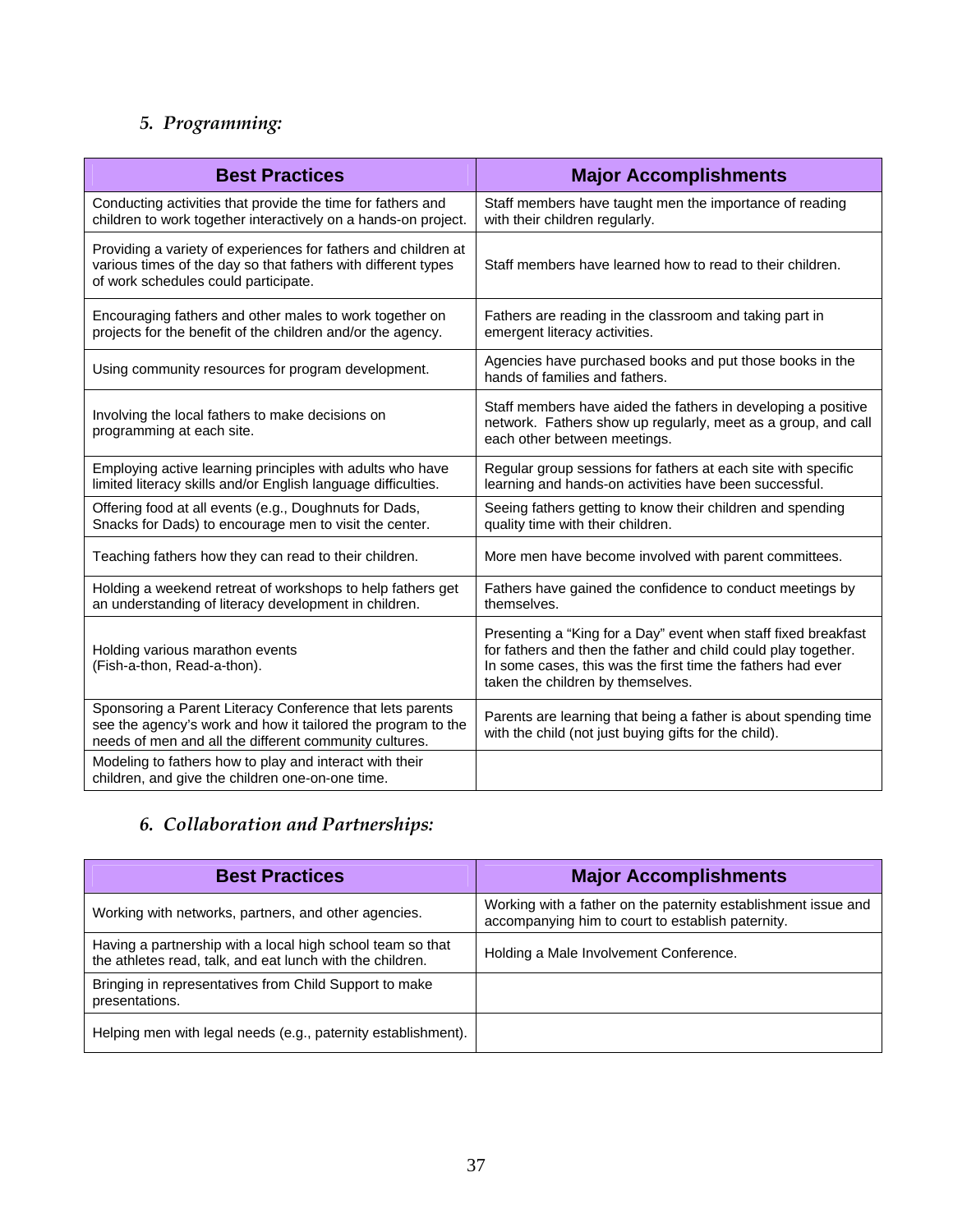## **Appendix D Lessons Learned Summary**

The following is a list of "lessons learned" cited by grantees. The lessons are grouped by common and important themes that emerged during the course of the phone conversations.

## **THEME:**

## **Getting better acquainted with males in historically female-dominated settings.**

- Female staff members hold several misconceptions about men and fathers.
- Staff members' opinions of men in the program are based on their own experiences with their fathers and significant males in their lives. Staff members need to separate their past personal relationships when dealing with fathers of the program.
- Fathers are intimidated when visiting the agency and do not feel welcome.
- There are fathers / male figures in the program who are distrustful of the female staff members.
- Fathers are still interested in their child's activities even if the fathers are not at the agency for an event.
- Fathers want to be involved in their child's lives even if the father has a strained relationship with the child's mother.
- Transportation problems often lead to a father not participating in an event.
- Staff members experience difficulty in planning programs when they exclude the fathers.
- Men who believe in the program will recruit other men to get involved and take leadership positions.
- A female coordinator can initiate the male involvement program, but many advise that the leadership of the program should eventually transfer to a male staff member.

## **THEME:**

## **Understanding the mother's role in father programs.**

- Mothers want the fathers to be involved with their child's lives.
- Mothers are beginning to learn how a male figure's presence can enrich a child's life.
- Mothers recognize that fathers have a different parenting style.
- Mothers and staff members need to change their thinking about the role of men. Men can serve as educators and nurturers as well, and not fill the disciplinarian role solely.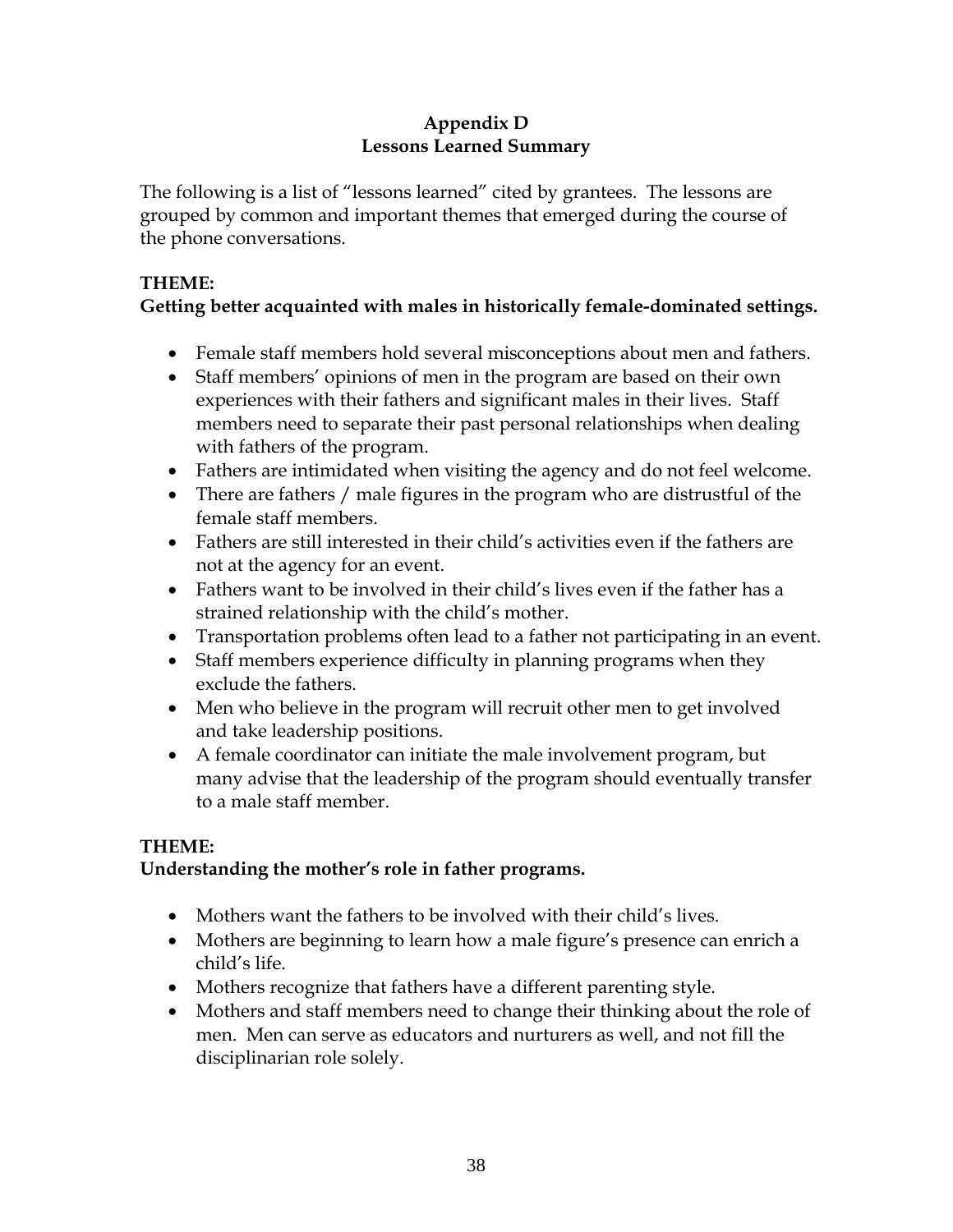## **THEME:**

## **Taking a new look at program development for fatherhood/male involvement.**

- Staff members seek out good speakers who communicate effectively with the parents without talking down to them.
- Staff members are becoming more comfortable in using local resources.
- Staff members are now including perspectives from different ethnic groups when planning a program.
- Staff members have difficulty with involving Spanish-speaking people.
- Staff members stress that the fatherhood program cannot be seen as a stand-alone program. Rather, the fatherhood program needs to be woven into the overall program and be inclusive of all parents.
- Staff members have greater success in planning father activities each autumn (beginning of the school year), when the interest is higher.
- Staff members seek out different approaches and activities so that there are several choices for the men.
- Fathers want male/child activities focused on developing a child's emerging literacy through reading and singing.
- Fathers expressed interest in developing a child's mathematical abilities.
- Fathers expressed interest in interacting with their children through hands-on activities.

## **THEME:**

## **Learning about staffing and co-workers.**

- Staff members need to hear from the fathers in addition to the Male Involvement Coordinator.
- Staff members have been unintentionally excluding fathers (asking to speak with the mother when telephoning home).
- Agencies need more than one staff person for this program.
- Staff members need more education about fathers and communication.
- Staff members need to have positive attitudes about the whole program.
- Agencies are striving to find the right mixes of staff to perform these duties.
- Family Service Workers need extensive training on how to work with males.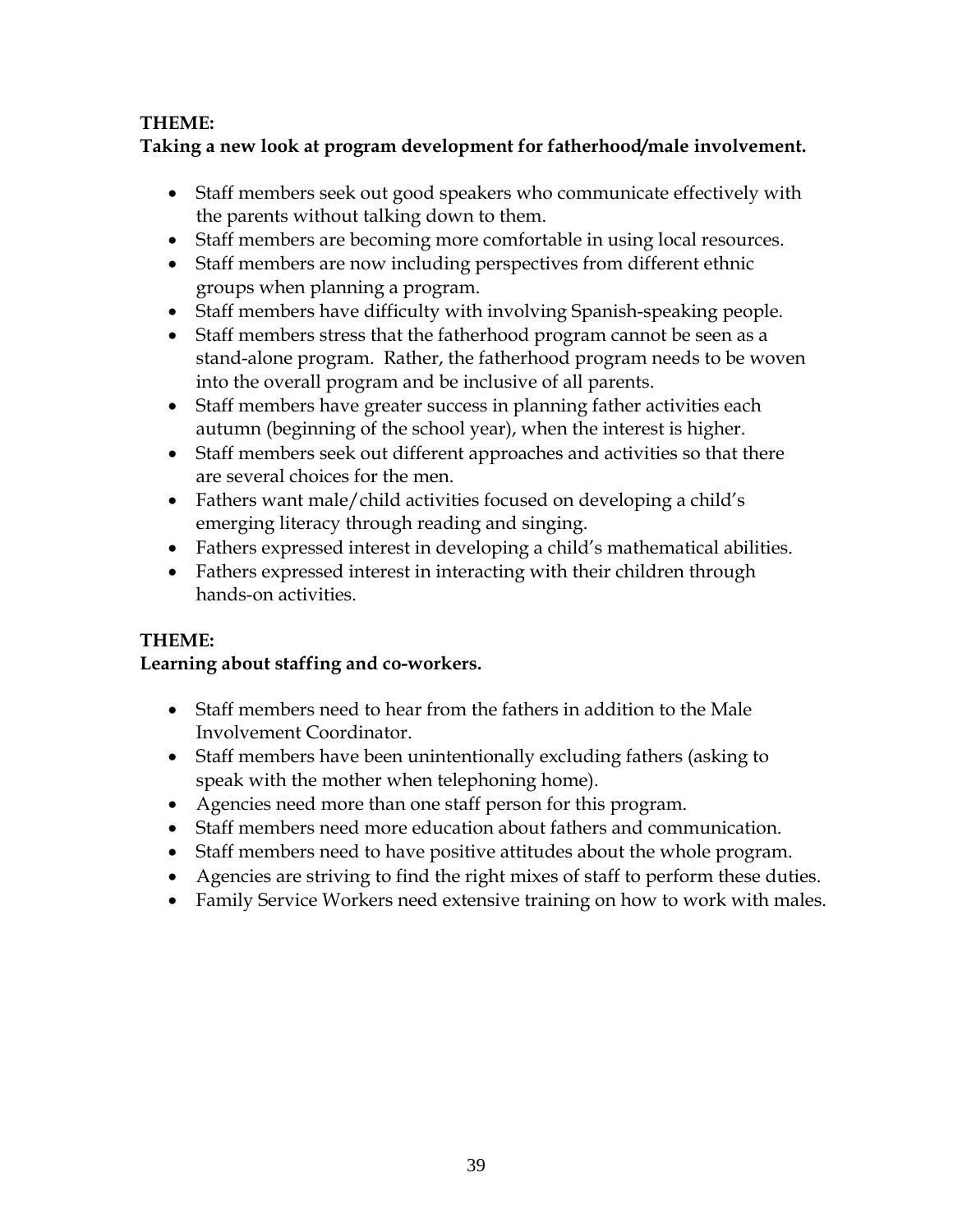### **Appendix E Recommendations Summary**

### **1. Father-Friendly Environments**

- Establish the fatherhood program as a resource for the fathers.
- Maintain ties with parents that are incarcerated.
- Use discussions/workshops instead of videos to educate fathers men responded in settings where discussions could take place.
- Educate fathers on how to interact with young children.
- Find a specific productive role for fathers to have in the program so fathers feel that they are accomplishing something for the program.
- Keep the scope of the group open let any father in the fatherhood program for the sake of a child.
- Adjust curriculum so that a male perspective is represented.
- Recognize the contributions of both parents.
- Help fathers understand that mothers need support and that children need consistency.
- Provide hands-on activities for the men to participate with their children.
- Have small get-togethers so that everyone gets individual attention.
- Recognize parents in newsletters, with prizes and special attention (e.g., present "We Care" pins for reading a certain numbers of books).
- Create a welcoming environment for the men at each center.

## **2. Recruitment**

- Be mindful of program names. Some parents stated that a "parenting education" program implies that the mother or father does not know how to parent a child.
- Have face-to-face personal contact with fathers.
- Market the fatherhood program continually.
- Begin communications with staff and parents immediately after starting a new initiative within the program.
- Involve educators and literacy staff in communications with parents.
- Simplify vocabulary and eliminate acronyms in program materials so that the documents are easier to read.
- Create flyers, brochures, and pamphlets that are father-friendly, more readable, and inviting.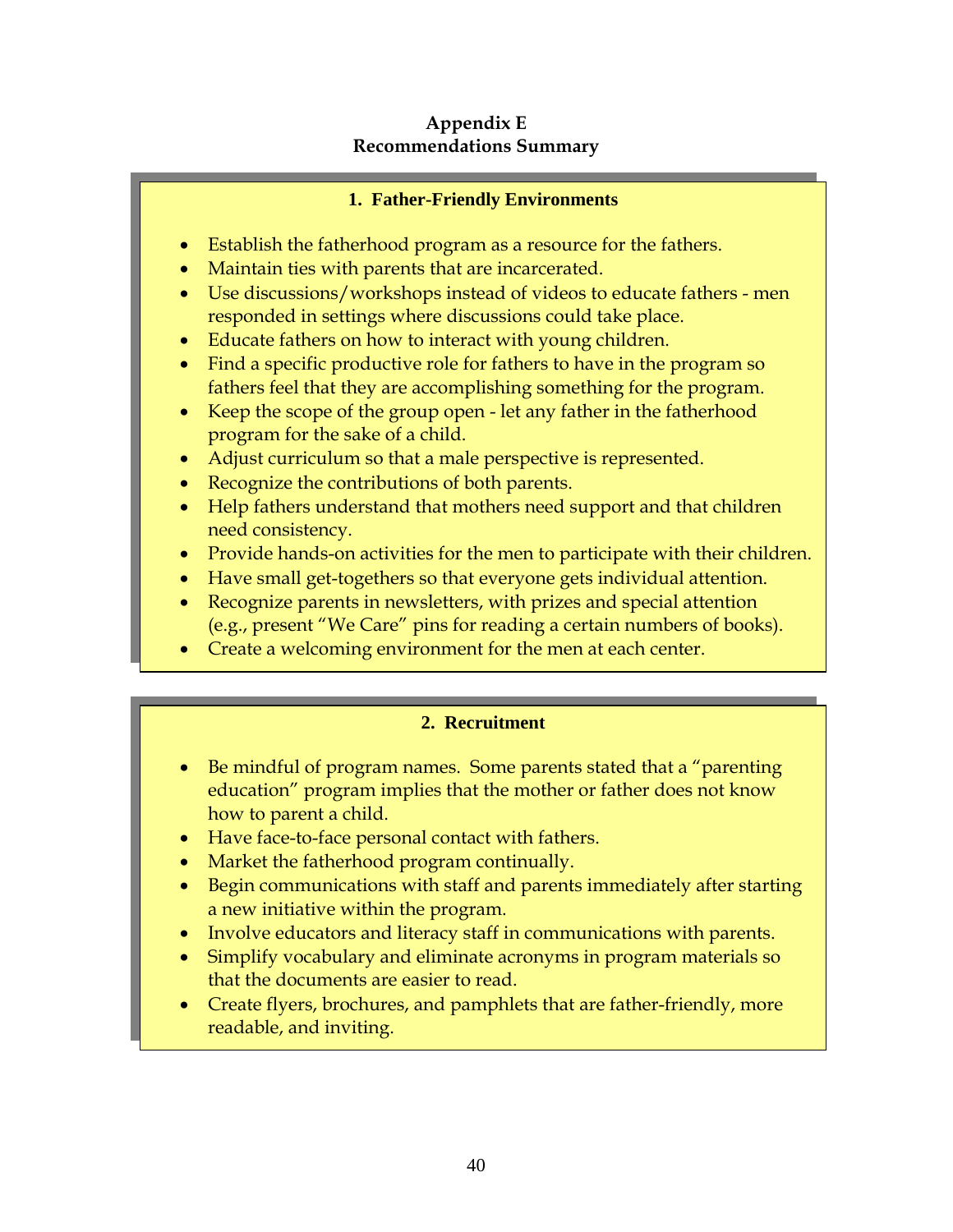## **3. Planning**

- Perform a self-study of the program plans for the upcoming school year.
- Start programs early in the school year and encourage fathers to participate in these early activities.
- Use community events (e.g., festivals) to bring parents and children together from different counties at the start of the school year.
- Introduce the fatherhood program as part of the regular progress.
- Seek input from an initial group such as an advisory group.
- Plan events local to the community and based on the needs of each site.
- Read and review every book before the book is sent out to families.
- Involve fathers in assisting with the direction of the program.
- Schedule opportunities and events at different times so that working parents can participate at a greater level.
- Build the program in incremental steps, and evaluate its effectiveness on a yearly basis.
- Establish new goals on a yearly basis.

## **4. Staffing and Staff Training**

- Present an overview of the objectives of the fatherhood program so that all staff members understand the needs for the program.
- Identify staff members that are willing to work with and for the fathers.
- Learn about the variety and accessibility of father-friendly materials, and obtain these materials for the staff as well as the fathers.
- If possible, sustain the fatherhood program on a full-time basis with a male staff member in charge.
- Male and female staff members should work together on the program so they can help each other build the program.
- The Male Involvement Coordinator should meet with each staff person to get buy-in for the program.
- Invite more men to join the staff, even in a part-time capacity.
- Select a dedicated staff person to work with non-resident fathers.
- Provide a "Train the Trainer" program on fatherhood involvement staff members may train others after they have been trained.
- Plan gatherings around multiple curricula.
- Invite regionally and nationally recognized speakers.
- Perform standardized, agency-wide fatherhood training for all staff, including sensitivity training.